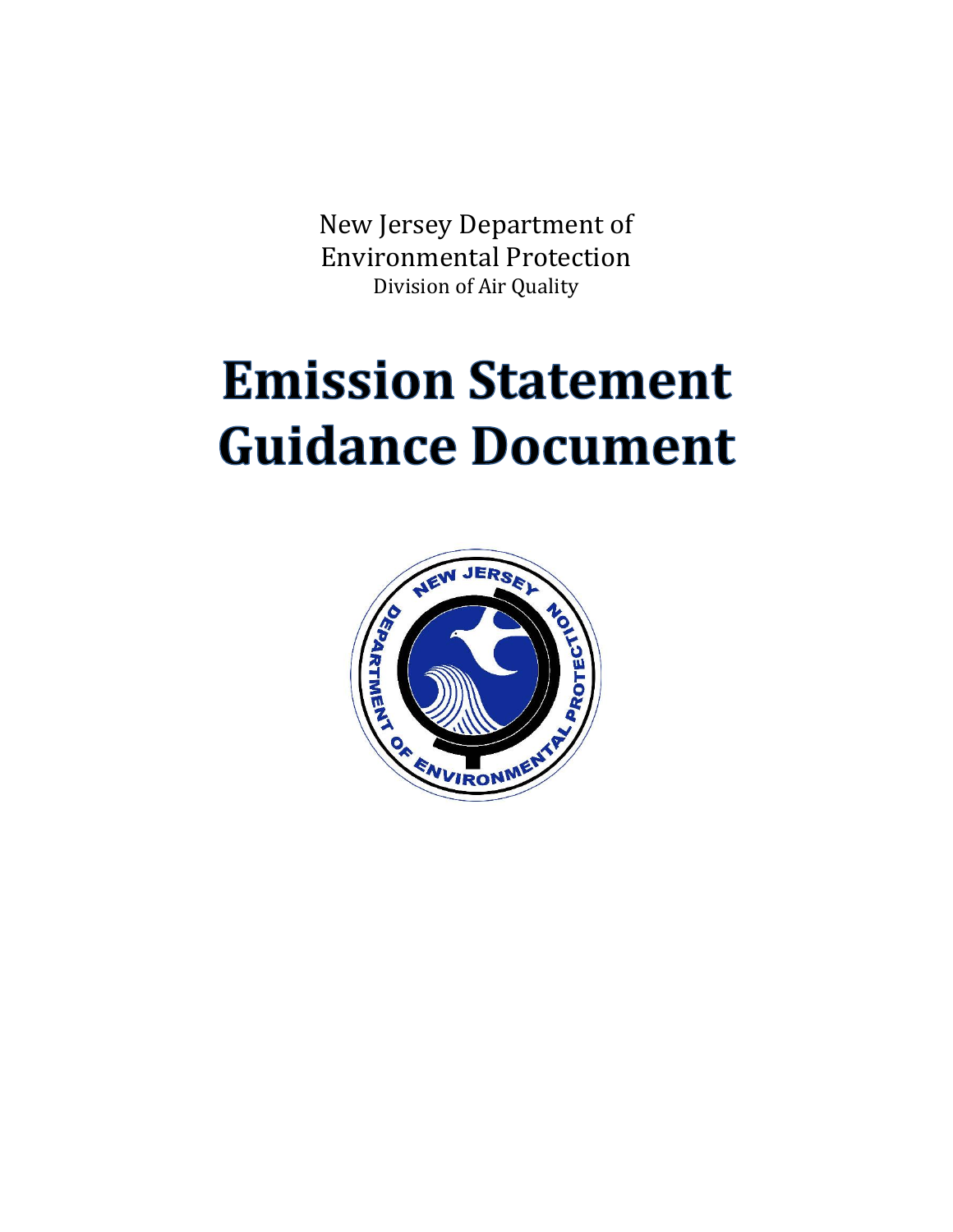# **DISCLAIMER**

This Guidance Document is designed only to assist in complying with New Jersey's Emission Statement rule (N.J.A.C. 7:27-21). The Emission Statement Guidance Document has not been promulgated by the Department as a rule. Therefore, it does not have a rule's legal force and effect. If any difference is found between the Emission Statement Guidance Document and the Emission Statement rule, the rule in all cases and interpretations takes precedence over this guidance document.

Furthermore, the Department is under no legal obligation to notify persons of their legal responsibility to comply with the Emission Statement rule (other than the legal obligations of the Administrative Procedures Act). Any mailing of documents done by the Department is done strictly as a courtesy.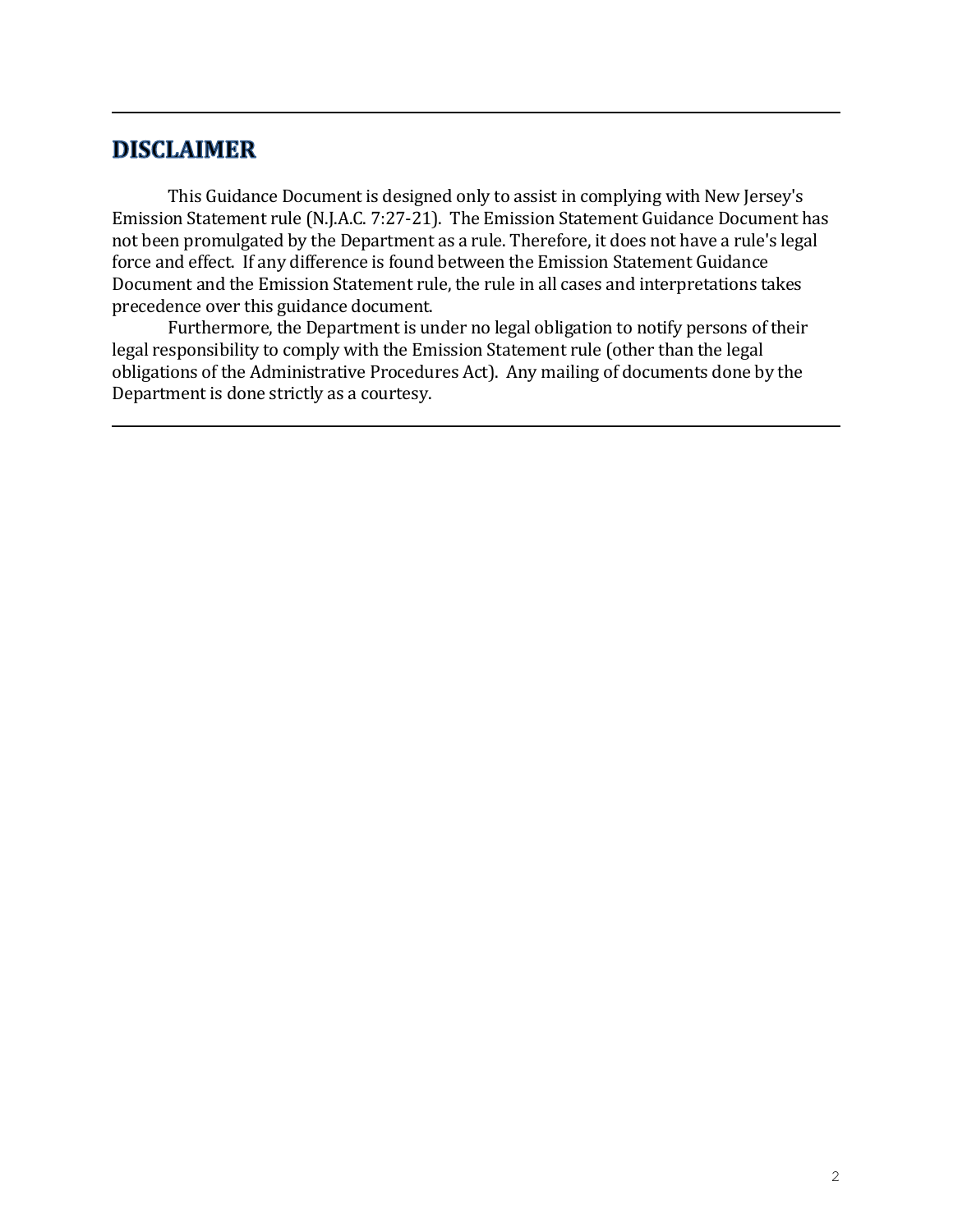# NJDEP EMISSION STATEMENT CONTACT INFORMATION \_\_\_\_\_\_\_\_\_\_\_\_\_\_\_\_\_\_\_\_\_\_\_\_\_\_\_\_\_\_\_\_\_\_\_\_\_\_\_\_\_\_\_\_\_\_\_\_\_\_\_\_\_\_\_\_\_\_\_\_\_\_\_\_\_\_\_\_\_\_\_\_\_\_\_\_\_\_\_

\_\_\_\_\_\_\_\_\_\_\_\_\_\_\_\_\_\_\_\_\_\_\_\_\_\_\_\_\_\_\_\_\_\_\_\_\_\_\_\_\_\_\_\_\_\_\_\_\_\_\_\_\_\_\_\_\_\_\_\_\_\_\_\_\_\_\_\_\_\_\_\_\_\_\_\_\_\_\_

**by US Postal Service:**

**Emission Statement Program NJDEP – Division of Air Quality Mail Code 401-02 P.O. Box 420 Trenton, NJ 08625-0420**

**by Private Carrier:**

**Emission Statement Program NJDEP – Division of Air Quality 2nd Floor 401 East State Street Trenton, NJ 08608-1501**

*Telephone: (609) 633-8248 Fax: (609) 292-1028 E-mail: emis\_statement@dep.nj.gov*

Assistance in completing the Emission Statement is available by e-mail or telephone between the hours of 9:30 a.m. and 3:00 p.m., Monday to Friday, except on state holidays. Besides existing staff, the New Jersey Department of Environmental Protection may also engage the services of a contractor to provide assistance during peak periods of activity.

| NJDEP:                                  | www.nj.gov/dep/                                       |
|-----------------------------------------|-------------------------------------------------------|
| Air Quality, Energy and Sustainability: | http://www.nj.gov/dep/ages/index.html                 |
| <b>Emission Statement Program:</b>      | http://www.state.nj.us/dep/agm/es/emstatpg.html       |
| RADIUS:                                 | http://www.state.nj.us/dep/agpp/radius.html           |
| Emission Statement Listsery:            | http://www.state.nj.us/dep/agm/es/listsery.htm        |
| NJDEP Online Portal:                    | http://www.njdeponline.com/                           |
| N.J.A.C 7:27-21:                        | http://www.state.nj.us/dep/agm/currentrules/Sub21.pdf |
|                                         |                                                       |

# **ACKNOWLEDGMENTS**

The New Jersey Department of Environmental Protection acknowledges all who have participated in the development of the Emission Statement Program in New Jersey and the many individuals within the United States Environmental Protection Agency's Office of Air Quality Planning and Standards.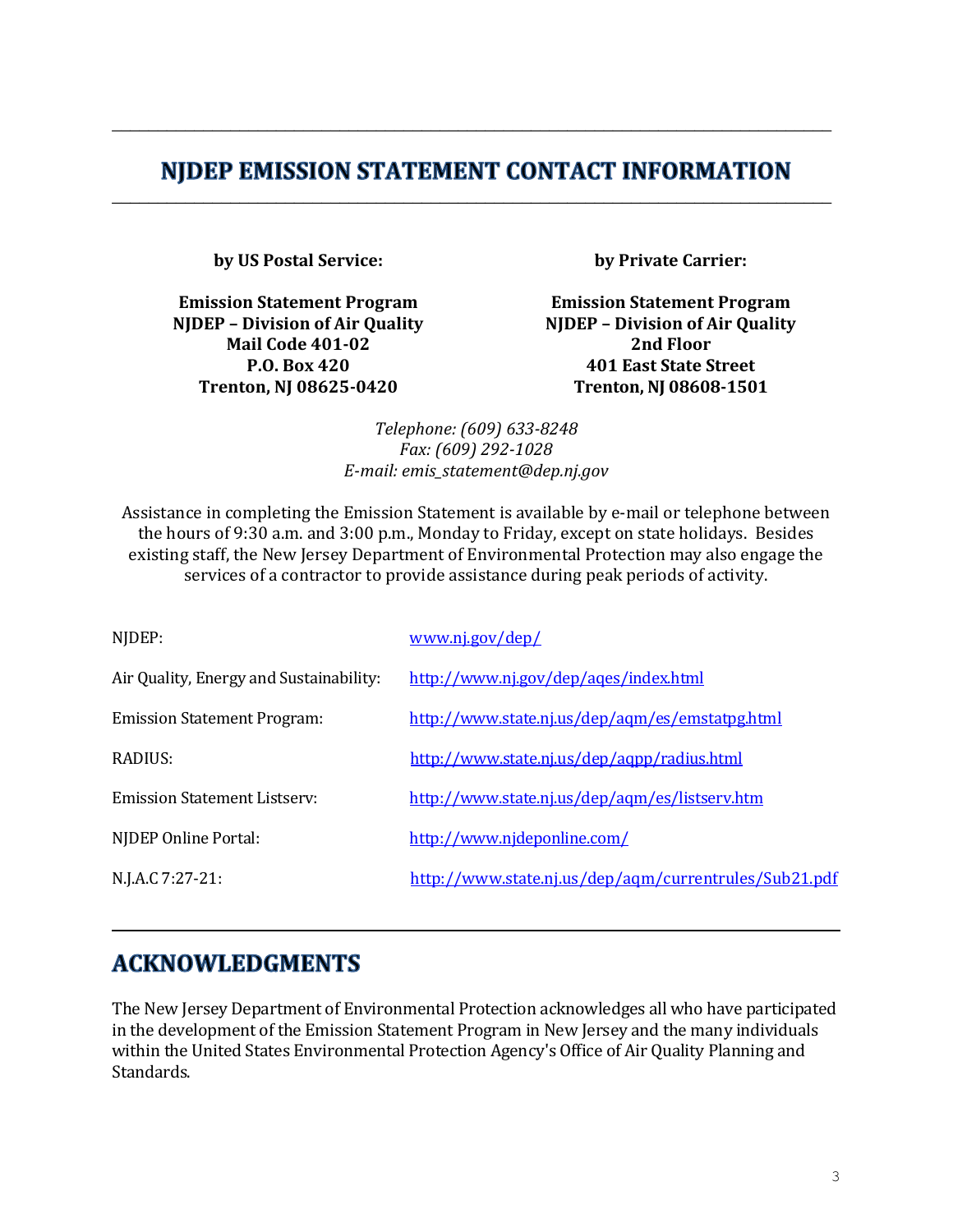# **TABLE OF CONTENTS**

# **APPENDIX**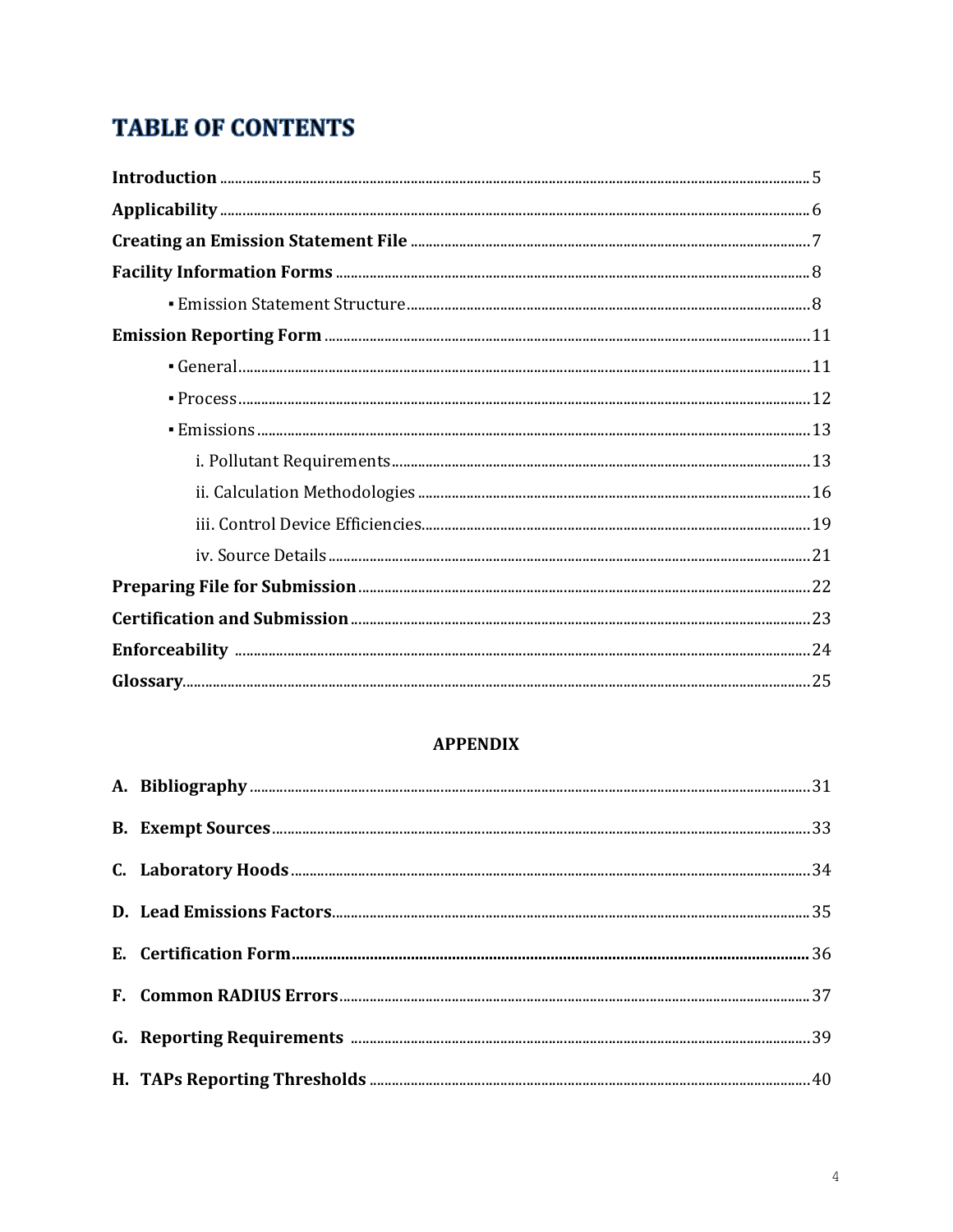# **INTRODUCTION**

Most of the state of New Jersey is in non-attainment of the ozone National Ambient Air Quality Standards. Since 1990, the Clean Air Act has required states with designated ozone non-attainment areas to gather emissions data of volatile organic compounds and oxides of nitrogen. These two air contaminants react in the presence of sunlight to form ozone in the lower atmosphere, the troposphere, where it affects human health. The Clean Air Act also requires a periodic, comprehensive inventory of all air pollutant sources in the state.

The Emission Statement rule, N.J.A.C. 7:27-21, establishes regulations for the annual reporting of air contaminant emissions from stationary sources. The air contaminants reported in the Emission Statement include carbon monoxide, sulfur dioxide, ammonia, particulate matter, lead, volatile organic compounds, oxides of nitrogen, carbon dioxide, methane and 36 toxic air pollutants. The Emission Statements provides an estimate of the actual emissions to assist in the monitoring of the State's progress toward the mandatory emissions reduction protocols and attainment of the ozone and carbon monoxide National Ambient Air Quality Standards.

Data from the Emission Statement program is used as the basis of the emissions inventory for New Jersey's State Implementation Plan. Several newer environmental protection initiatives highlighted the need for a comprehensive and accurate inventory of air contaminants. The strategic protocol of the New Jersey Department of Environmental Protection and the National Environmental Performance Partnership were created to shift the indicators of environmental performance to environmentally based indices.

The data obtained from the Emission Statement program will be made publicly available and submitted to the EPA national databases, the National Emissions Inventory and the National Air Toxics Assessment. These databases are used by federal and regional planning agencies in the development of environmental policy. Data from the emissions statements is also used for the calculation of annual New Jersey Title V emissions fees as well as for permitting and compliance purposes.

#### **Timeline**

| Request for Non-Applicability     | February 1 of submittal year |
|-----------------------------------|------------------------------|
| Request for Extensions            | May 1 of submittal year      |
| Due Date (electronic submissions) | May 15 of submittal year     |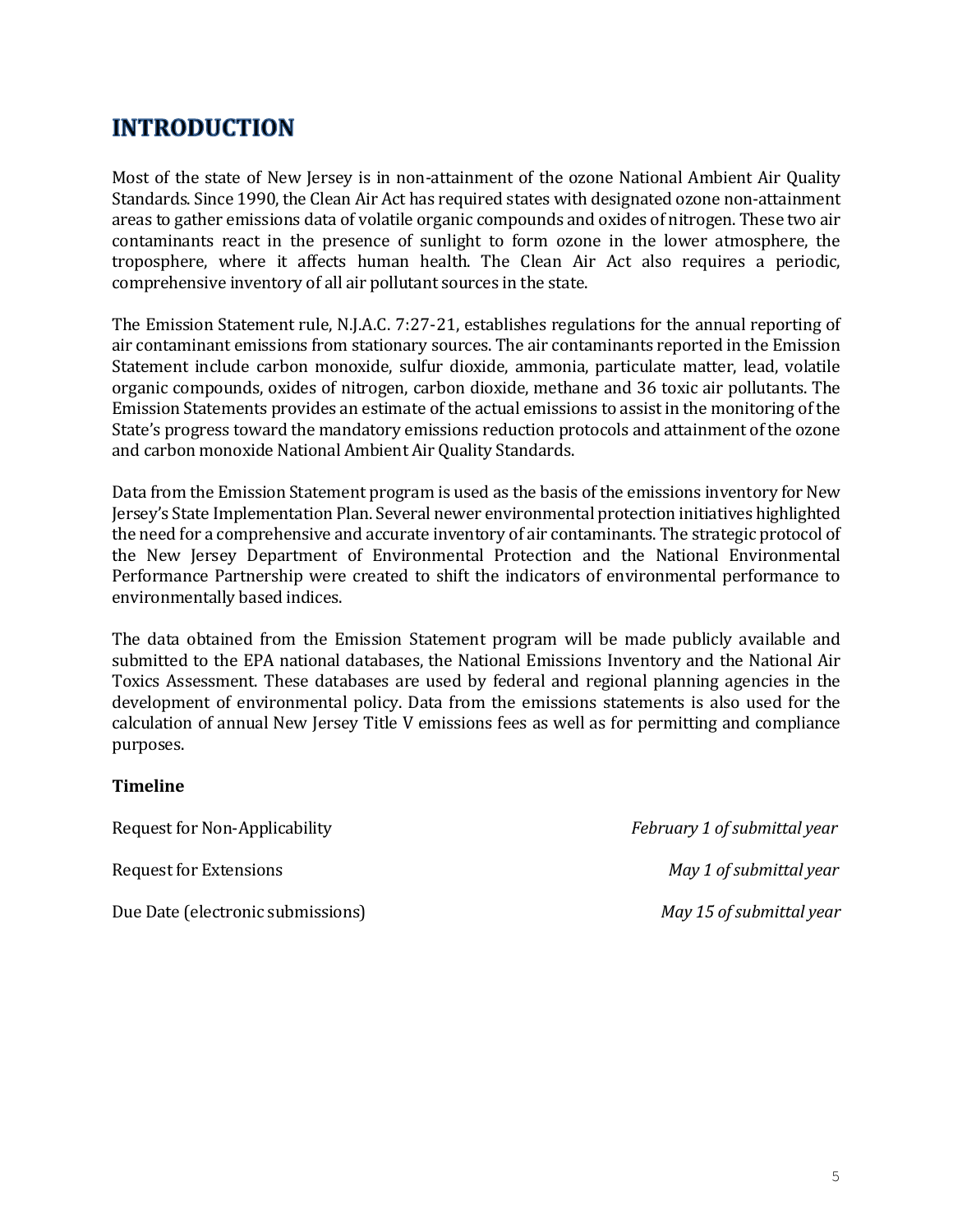# **APPLICABILITY**

# **Emission Statement Applicability**

The Department requires an Emission Statement from any facility whose actual emissions or facility wide Potential to Emit meet or exceed any of the following thresholds (refer to [N.J.A.C. 7:27-21.](http://www.state.nj.us/dep/aqm/currentrules/Sub21.pdf)2):

- 5 tons per year of Pb
- 10 tons per year of VOC
- 25 tons per year of  $NO<sub>x</sub>$
- 100 tons per year of any of the following CO,  $NH_3$ ,  $PM_{2.5}$ ,  $PM_{10}$ ,  $SO_2$ , or TSP

The facility-wide Potential to Emit incorporates the following emissions sources:

- All allowable emissions from permitted sources;
- The emissions from all non-permitted sources operating at maximum capacity and assuming that the source operates for 8,760 hours per year; and
- All maximum fugitive emissions.

Please also see the definition of Potential to Emit in the Glossary.

# **Request for Non-Applicability**

If a facility filed an Emission Statement during a prior year and now believes it is no longer subject to the Emission Statement applicability statutes specified in [N.J.A.C. 7:27-21.2](http://www.state.nj.us/dep/aqm/currentrules/Sub21.pdf), the Responsible Official of the facility is required to submit a Claim of Non-Applicability, as prescribed in [N.J.A.C.](http://www.state.nj.us/dep/aqm/currentrules/Sub21.pdf)  [7:27-21.1](http://www.state.nj.us/dep/aqm/currentrules/Sub21.pdf)0. The facility must send in the Claim by February 1 of the submittal year. This Claim cannot be submitted by a consultant. The facility must continue to submit an annual Emission Statement until a Claim of Non-Applicability has been received and approved by the Department.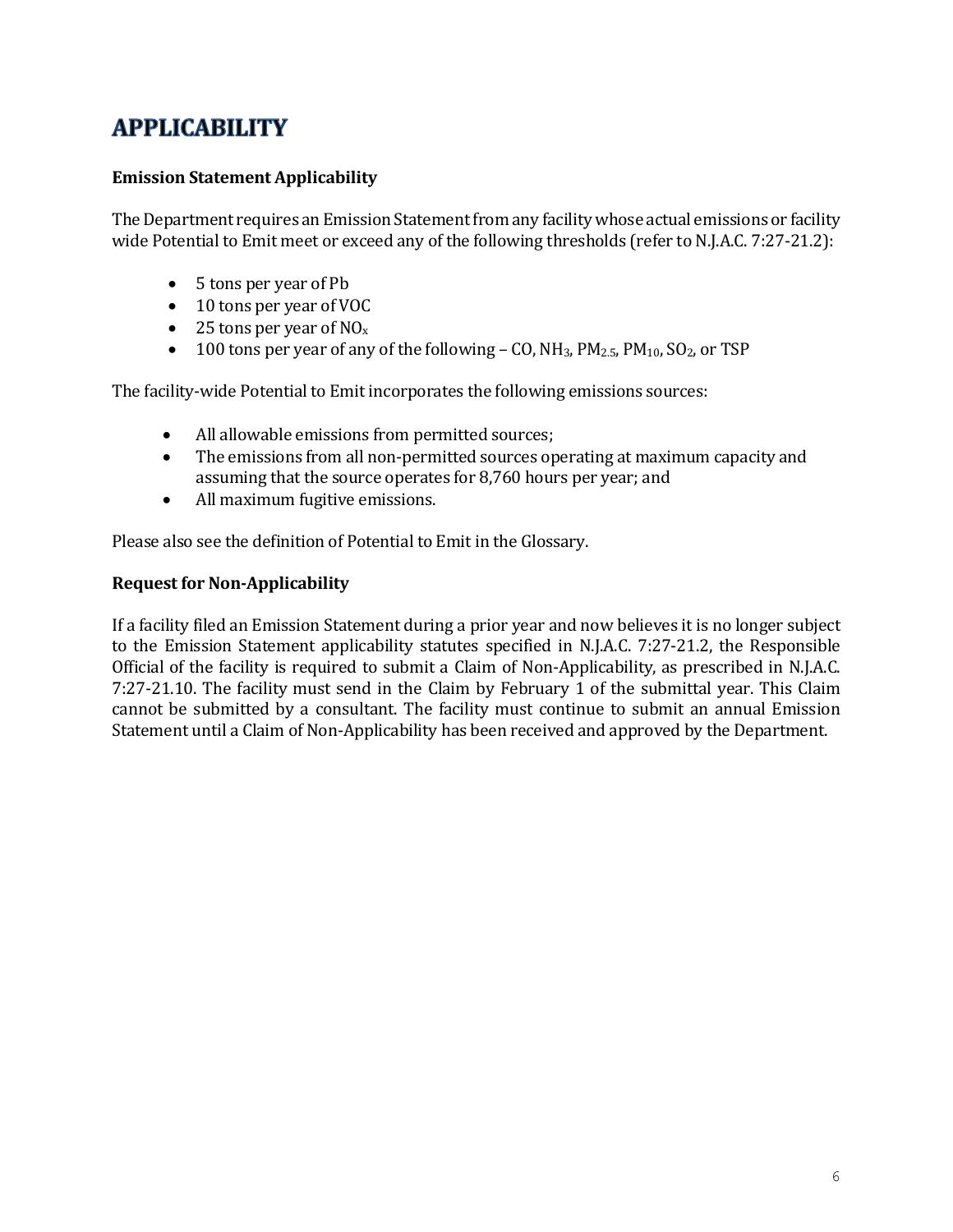# **CREATING AN EMISSION STATEMENT FILE**

All Emission Statements sent to the Department must be created using the latest version of the Department's Remote AIMS Data Input User System (RADIUS). Visit <http://www.nj.gov/dep/aqpp/radius.html> to download the latest version of RADIUS.

### **Creating an Emission Statement from Permit Files**

Facilities can create a new Emission Statement document in RADIUS from the permit files.

- 1. Import all permit files into RADIUS using the File>Import function.
- 2. Use the Tools>Convert Permit Application function to convert a permit file into an Emission Statement file.
- 3. When prompted for the emission year, refer to the definition of Emission Year in the Glossary.
- 4. Use the Tools>Merge Applications function to combine data points into one file.

#### **Creating an Emission Statement from a Previous Year's Emission Statement**

To convert an Emission Statement from a previous for use in the current year:

- 1. Import the previous year's file into RADIUS using the File>Import function.
- 2. Use the Tools>Emission Statement>Save As with Different Year
- 3. When prompted for the emission year, refer to the definition of Emission Year in the Glossary.



n Forms

#### **Locked Files**

Use the File>Lock/Unlock function to unlock a locked "Submit" file in RADIUS.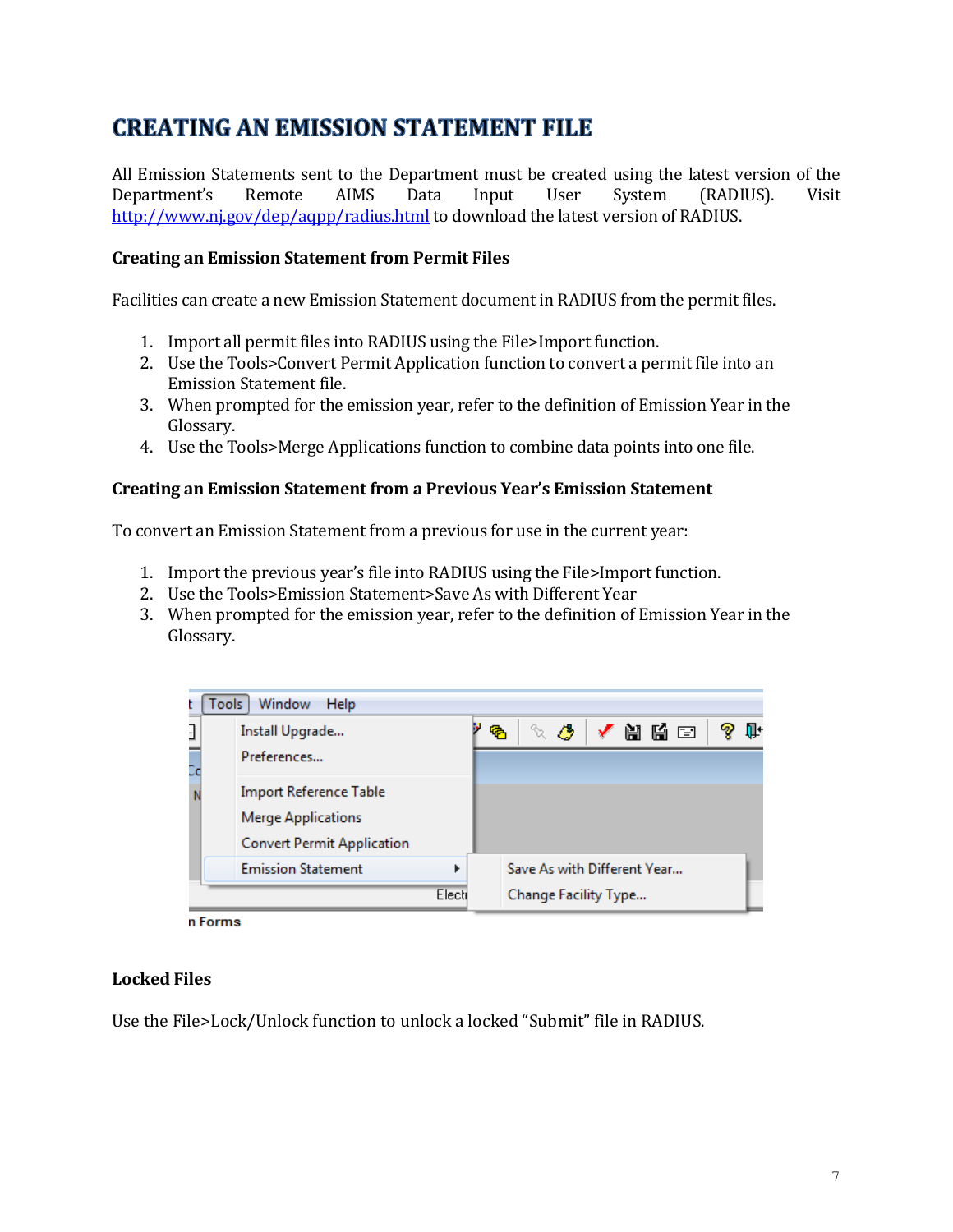# **FACILITY INFORMATION FORMS**

Open the Emission Statement using the File>Open function to reveal the Table of Contents.

| <b>Facility Information Forms</b>     |
|---------------------------------------|
| Facility Profile (General)            |
| Facility Profile (Planning)           |
| Non-Source Fugitive Emissions         |
| Insignificant Source Emissions        |
| Equipment Inventory                   |
| Control Device Inventory              |
| <b>Emission Point Inventory</b>       |
| Emission Unit/Batch Process Inventory |
| Subject Item Group Inventory          |
| <b>Emission Reporting Form</b>        |
| <b>Emission Statement</b>             |

There are nine screens listed under Facility Information Forms in the Table of Contents. To activate a screen in RADIUS, double-click the mouse on the screen title. The forms labeled "Non-Source Fugitive Emissions," "Insignificant Source Emissions," "Equipment Inventory," "Control Device Inventory," "Emission Point Inventory," "Emission Unit / Batch Process Inventory," and "Subject Item Group Inventory" list the equipment and accompanying operating parameters for which emissions will be reported. Emissions data is not entered in these forms.

For a complete list of NAICS codes, visit: <https://www.census.gov/eos/www/naics/>

# **EMISSION STATEMENT STRUCTURE**

# **Required Sources**

The following sources must be included in the Emission Statement:

- Significant/permitted sources (any item that was permitted for any period of time during the reporting year);
- Insignificant sources; and
- Fugitive emissions at the facility that are not associated with any source operation.

Refer to Appendix B for a list of exempt sources.

If you created your emission statement file from the permits or from a previous year's file, most of the data in the Facility Information Forms should be pre-filled. Emission Statements should mirror the structure of the approved air pollution control permits. However, there are a couple of instances where the Emission Statement will need to be slightly different from the permit(s):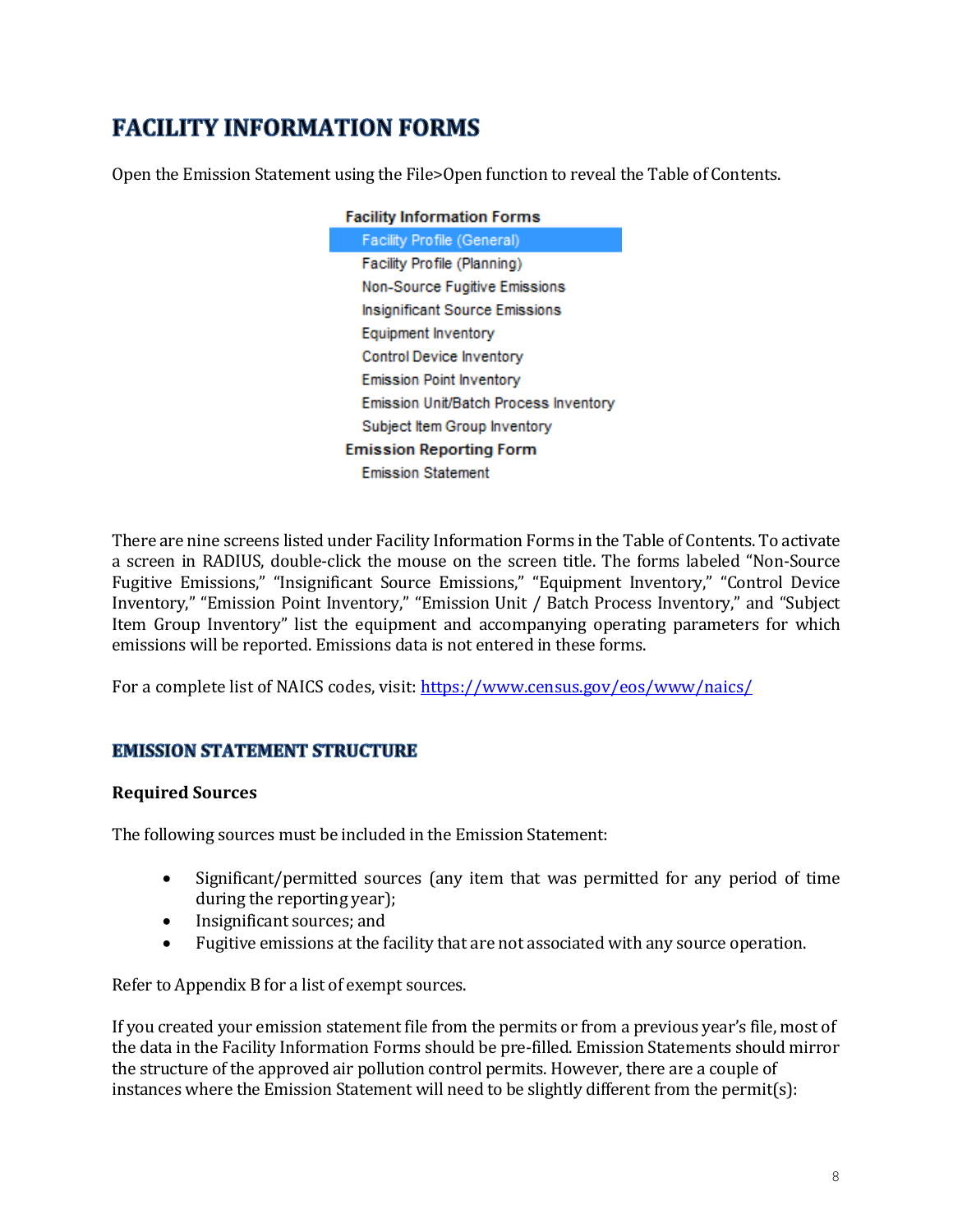- You may need to add new or unpermitted sources such as maintenance shops, cafeteria ovens, laboratory hoods, site remediation and R&D facilities that have been kept outside of the main facilities' operating permit.
- Control devices that burn fuel, such as a thermal oxidizer or flare, should be reported as a piece of equipment and included in a separate operating scenario so that the amount of fuel burned by the control device may be reported.
- Similar small emissions sources can be combined for reporting on the Summary (OS0) level. See the Small Sources section below.
- VOC stationary storage tank with a floating roof needs a separate operating scenario to report roof landing emissions. If a separate operating scenario is not established in the permit, one must be created in the Emission Statement.

Permitted items which did not operate or have been decommissioned but still retain an active permit should be included in the Emission Statement.

For a complete list of SCC codes, visit: <https://ofmpub.epa.gov/sccwebservices/sccsearch/>

# **Small Sources**

Insignificant pieces of equipment (such as laboratory hoods, combustion sources of the same fuel type and less than one million BTU's per hour, storage tanks of less than 2,000-gallon capacity containing VOC's and storage tanks containing only non-applicable VOC's) may be combined and reported as insignificant sources. This negates the need to report each source individually. Small combustion sources can be grouped together by the type of fuel burned but cannot be combined with other types of equipment, (e.g., two small generators burning the same fuel can be grouped with each other but not with a storage tank). AP-42, Table 1.4-1 of AP-42 has different  $NO<sub>x</sub>$  and CO emissions factors for boilers < 0.3 MMBtu/hr than for larger boilers. Therefore, natural gas fired boilers less than < 0.3 MMBtu/hr should be separated from larger.

#### **Differentiating Fugitive Emissions and Insignificant Sources**

Fugitive emissions are emissions of an air contaminant released directly or indirectly into the atmosphere that do not pass through a stack, flue, vent, or chimney. If a source's Potential to Emit for criterial air pollutants CO,  $NO_x$ ,  $NH_3$ ,  $PM_{2.5}$ ,  $PM_{10}$ ,  $SO_2$ , TSP and VOC is less than 0.05 lbs/hr, and 2 lbs/yr for Pb, the emissions from a piece of equipment may be listed as fugitive emissions.

An insignificant source is any piece of equipment that is not a significant source (see the Glossary for the definition of significant source). An insignificant piece of equipment can have source fugitive emissions associated to it. Examples of insignificant sources include boilers less than 1 MMBTU/hr max heat input, VOC storage tanks less than 2000 gallons, and non-applicable VOC storage tanks.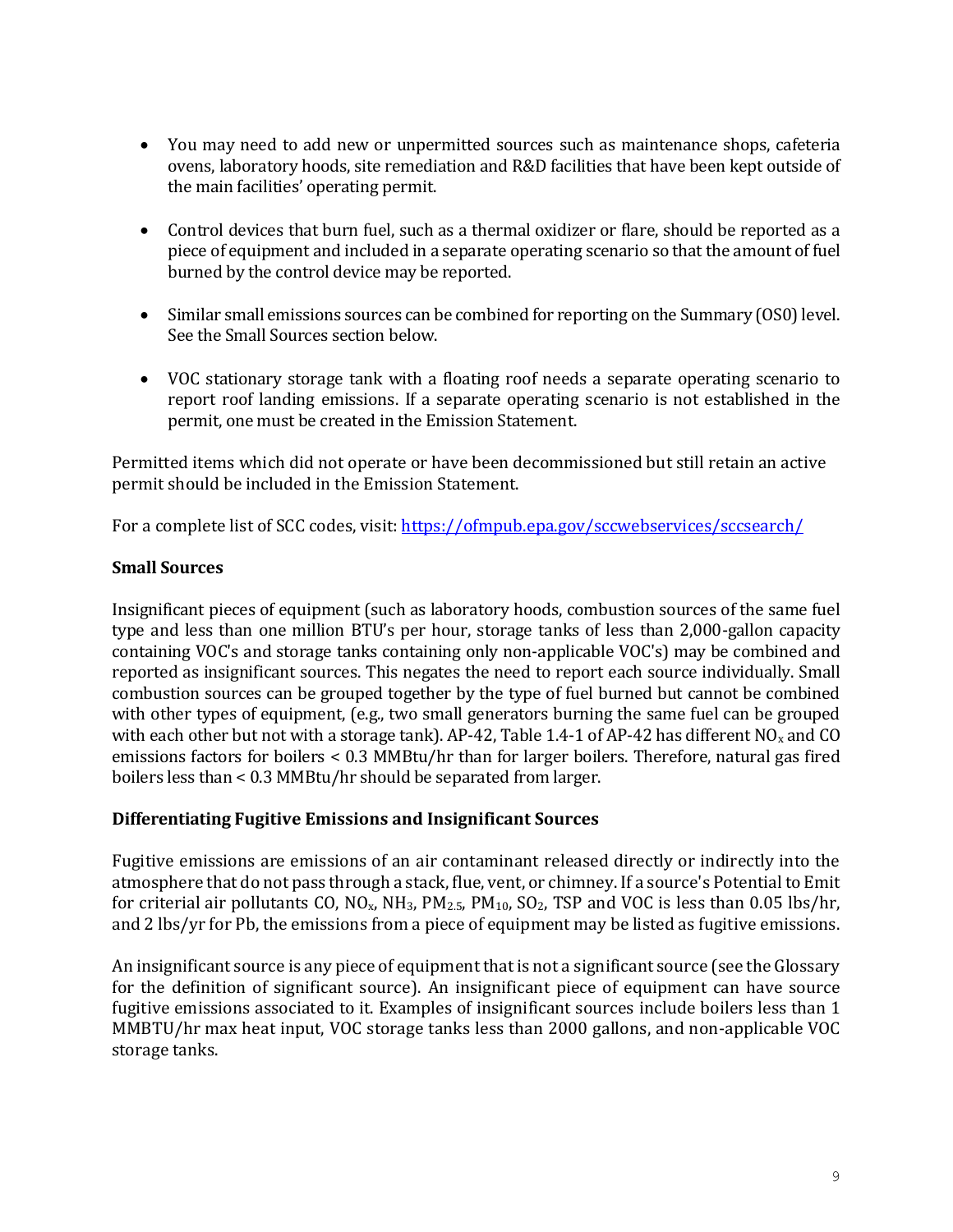#### **Unusual Emissions Upsets and Accidents**

The Emission Statement should include emissions from accidents and upsets. Report these emissions under the permitted "malfunction" operating scenario following the prescriptions of the permit. If the approved air pollution permit does not have an operating scenario nominated for malfunction, then the unusual emissions releases may be reported under the "normal" operating scenario of that particular emissions unit as fugitive emissions.

### **Operational Buttons**

BATCH PRINT DOCUMENT – Prints the Entire Emission Statement file.

BATCH PRINT DETAILS – Prints information for the document. The Department advises against using this function because it prints superfluous information. To print just the useful information, use the printer icon on the tool bar of the section you want to print.

CALCULATE TOTALS – Adds up the emissions for all sources listed for each air pollutant. This function is available in Non-Source Fugitive Emissions and Insignificant Source Emissions screens. (Note: No emissions information is required to be entered here for Emission Statement purposes.)

CALCULATE EQUIVALENT DIAMETER – Calculates the equivalent diameter for a given dimension of a stack, even non-circular stacks. This function is in Emissions Point Inventory.

CLEAR CONTACT – Deletes the information in the Contact Information screen being viewed.

 $COPY$  – Copies the current field(s) to the next field(s).

COPY CURRENT ROW – Copies the current row to the next row.

COPY TO – Copies the current field(s) to a chosen field(s).

DELETE GROUP – Deletes a group from the Subject Item Group Inventory.

EDIT DESIGNATION – Activates the dialog box for editing the Facility Designation in the Subject Item Group Inventory.

EDIT DETAILS – Activates the dialog box for data entry of equipment specific information. The dialog box will request different data for different equipment types.

NEW GROUP – Creates a new group for combining sources in the Subject Item Group Inventory.

RENUMBER NJID – Allows the NJID number to be changed. Does not apply to operating scenario numbers.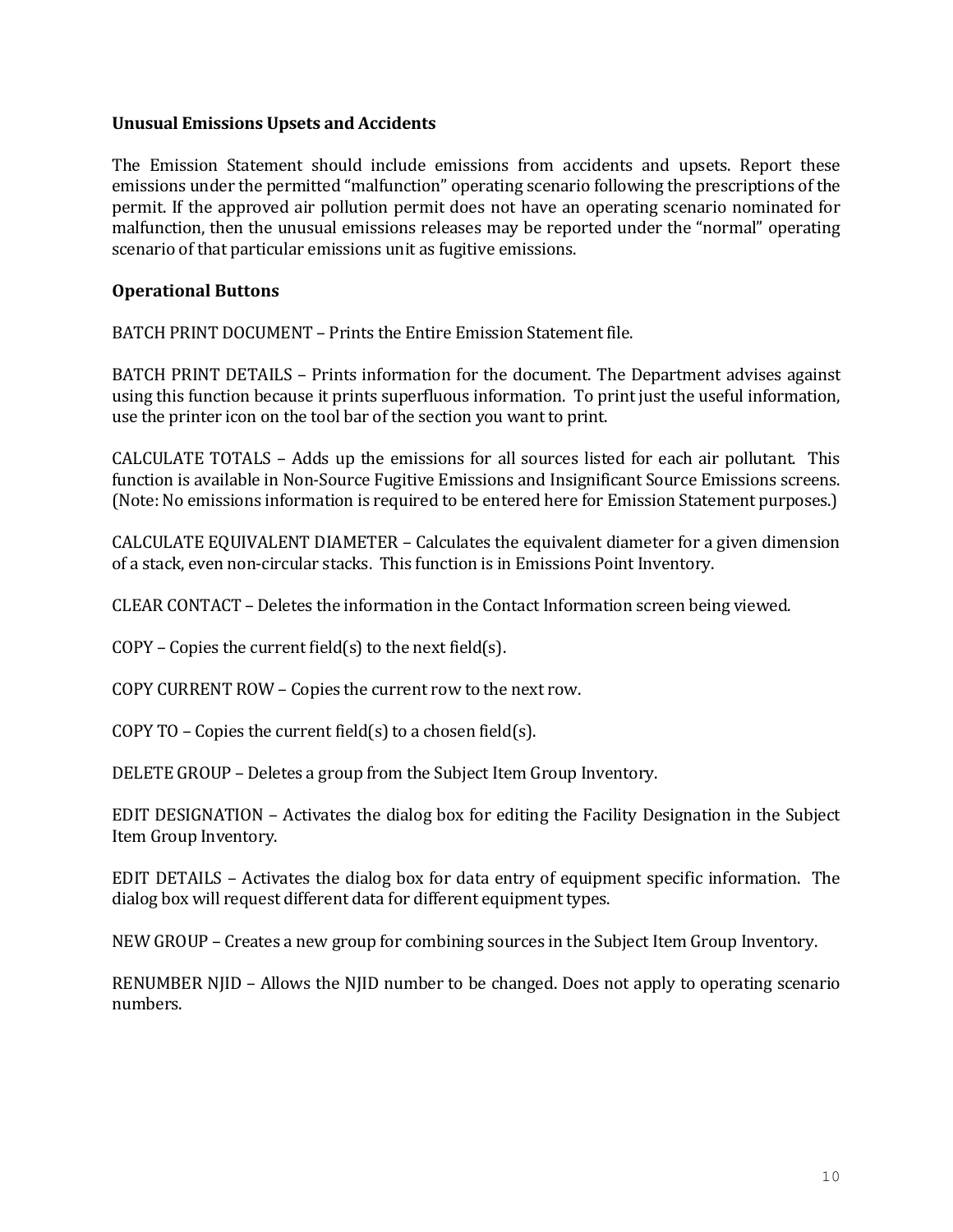# **EMISSION REPORTING FORM**

# **GENERAL**

Emissions are reported in the Emission Reporting Form.

| ------------------------<br>General                                                                                                                                                                                            |                                                                                           |
|--------------------------------------------------------------------------------------------------------------------------------------------------------------------------------------------------------------------------------|-------------------------------------------------------------------------------------------|
| This Source No Longer Exists (Mark For Deletion)<br>This Source Has No Reportable Emissions for 2017<br>Source Process Data Is Considered Confidential<br>Source Did Not Operate<br><b>NJDEP Default Emission Calculations</b> | Associated Permit Activity #:<br>Quarterly Throughput (%)<br>$Q3$ :<br>Q2<br>Q1<br>$Q4$ : |

Select an option in the General tab if appropriate. Option "NJDEP Default Emission Calculations" should be selected if you intend to use the RADIUS Autocalculate feature (discussed in the Calculation Methodology section). The sum of the values of the quarterly throughputs  $Q1 + Q2 +$ Q3 + Q4 must equal 100% before saving.

# **Confidential Data**

Facilities may mark certain process data as confidential (see N.J.A.C. 7:27-1.6 through N.J.A.C. 7:27- 1.30). Emissions data and fuel usage cannot be marked as confidential. If a facility wishes to claim process data as confidential, they must provide two copies of the completed Emission Statement to the Department: one electronic copy with the "Source Process Data is Considered Confidential" option marked and one hard (paper) copy containing the confidential data inscribed with the word "Confidential" in bold letters on the top of each page and envelope. Do not submit a disk containing confidential information. The Department will make any data submitted on a disk or via the NJDEP Online Portal available to the public regardless of any claim of confidentiality.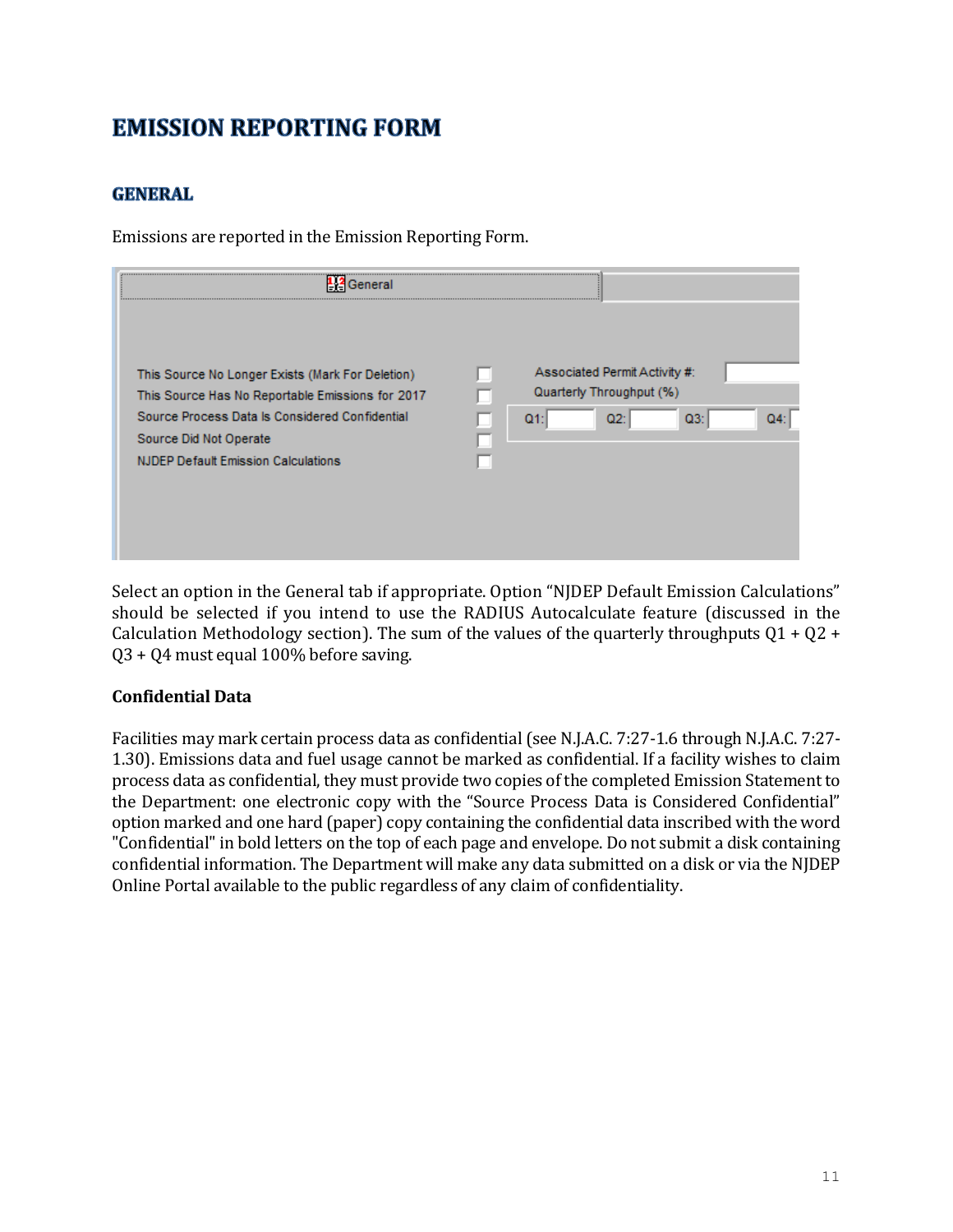# **PROCESS**

| Source Operation Information    | <b>Operating Amount</b> |         | <b>Operating Time</b> |              |      | # of Batches |                          |
|---------------------------------|-------------------------|---------|-----------------------|--------------|------|--------------|--------------------------|
|                                 | <b>Amount of Fuel</b>   | Units   |                       | <b>Hours</b> | Days | Weeks        | Run                      |
|                                 | <b>Burned</b>           |         |                       |              |      |              |                          |
| Between 6/1/17 - 8/31/17        |                         | qallons |                       |              |      |              |                          |
| Between 12/1/16 - 2/28/17       |                         | qallons |                       |              |      |              |                          |
| For the Entire Year of 2017     |                         | gallons |                       |              |      |              |                          |
| Additional Batch Process Inforn |                         |         |                       |              |      | $SCC(s)$ :   |                          |
| Amount per Batch (Avg)          |                         |         |                       |              |      |              | A.                       |
| <b>Units</b>                    |                         |         |                       |              |      |              |                          |
| Avg Batch Run Time (Hrs)        |                         |         |                       |              |      |              | $\overline{\phantom{a}}$ |

RADIUS has data validation in the 'Operating Time/Hours' column for the 'Entire Year of <year>' row. This field is located in the Emission Statement screen, Process tab. Specifically, only integer values from 0 to 8760 will be allowed in this field:

- Process data should represent the actual time a source operated
- Continuous operation is represented as 8760 hours / 365 days / 52 weeks, not 24 hours / 7 days / 52 weeks. Count one day if the equipment ran any time during a given day. Count one week if the equipment ran any time during a given week. Unless the operation is continuous, Weeks is not usually Days divided by seven.
- Use 8760 hours/year even for leap years.
- Tank operating scenarios normally report all the hours during which breathing losses occur unless separate operating scenarios exist for working and breathing losses. For tanks in constant use, please list the operating time as "8760 hours / 365 days / 52 weeks", not "24 hours / 7 days / 52 weeks."
- If the process operates less than 1 hour, 1 day or 1 week, round up to the nearest whole number.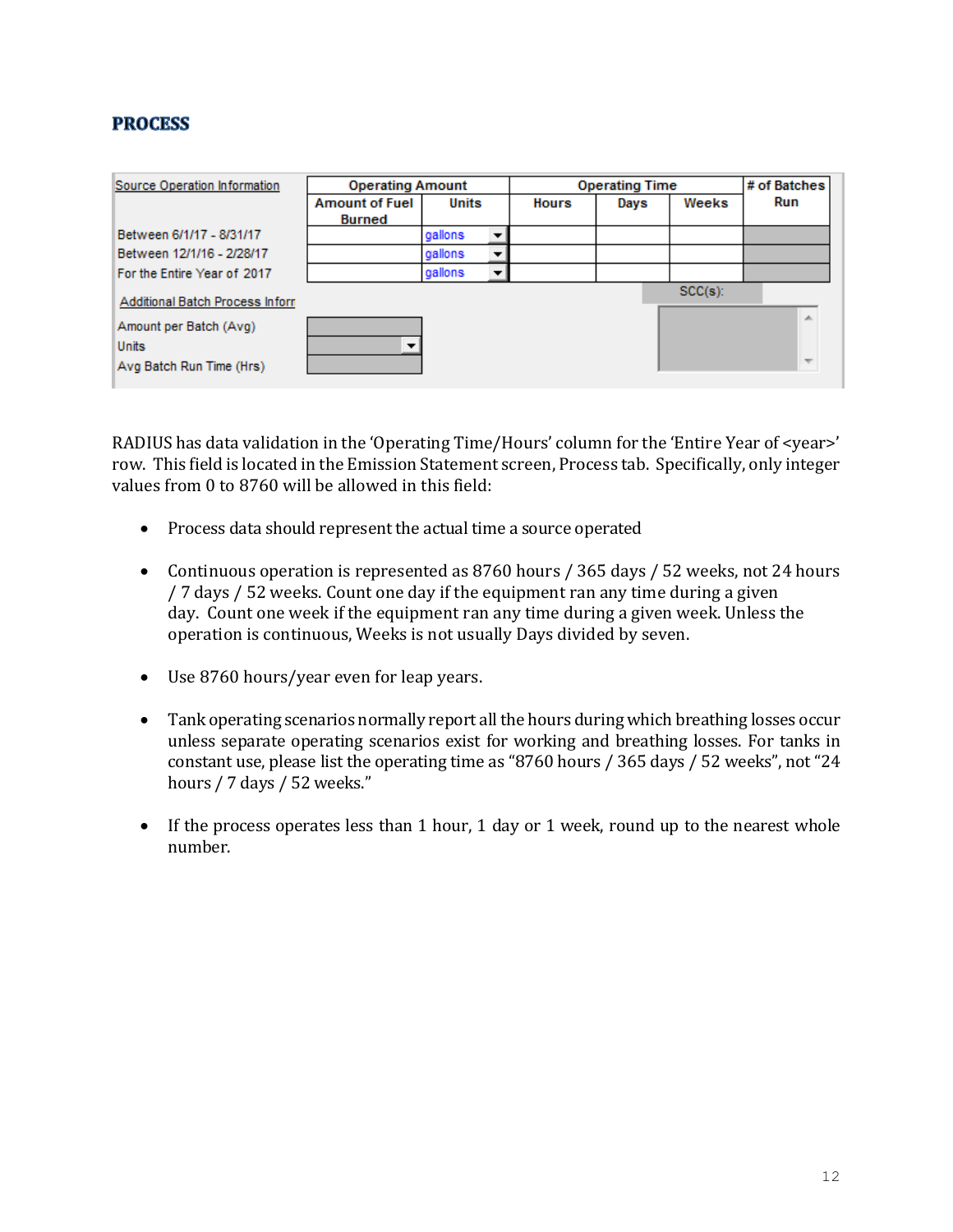### **EMISSIONS**

#### **POLLUTANT REQUIREMENTS**

| Air<br>Contaminant |  |                   | 2017<br>(Tons/Yr)<br>(1000 tons/yr for CO2 only)<br>(Lbs/Yr for TAPs only) |                 |  |
|--------------------|--|-------------------|----------------------------------------------------------------------------|-----------------|--|
| Name               |  | <b>CAS Number</b> | <b>Stack</b>                                                               | <b>Fugitive</b> |  |
| cо                 |  |                   | 0.00                                                                       |                 |  |
| NOx (Total)        |  |                   | 0.00                                                                       |                 |  |
| Pb                 |  |                   | 0.0000                                                                     |                 |  |
| PM-10 (Total)      |  |                   | 0.01                                                                       |                 |  |
| PM-2.5 (Total)     |  |                   |                                                                            |                 |  |
| <b>SO2</b>         |  |                   |                                                                            |                 |  |
| <b>TSP</b>         |  |                   |                                                                            |                 |  |
| <b>OC</b> (Total)  |  |                   |                                                                            |                 |  |

#### **Reportable Pollutants**

The Emissions section will be pre-populated with pollutants specific to the source type and facility type (major or minor). However, it may be necessary to add some pollutants. Refer to the table below to determine which pollutants are required. Please note: your permit may not specify which pollutants need to be reported. See N.J.A.C 7:27-21.3 for more details.

| <b>Facility-Wide Potential to Emit or Actual Emissions</b>                                                                                             | <b>Need to Report</b> |                                                                                                                                                                         |
|--------------------------------------------------------------------------------------------------------------------------------------------------------|-----------------------|-------------------------------------------------------------------------------------------------------------------------------------------------------------------------|
| VOC and $NOx < 25$ tons<br>CO, SO <sub>2</sub> , NH <sub>3</sub> , PM <sub>2.5</sub> , PM <sub>10</sub> , and TSP < 100 tons<br>$Pb < 5$ tons          | AND<br>AND            | VOC, $NOx$ , CO,<br><b>TAPs</b>                                                                                                                                         |
| VOC or $NO_x \ge 25$ tons<br>CO, SO <sub>2</sub> , NH <sub>3</sub> , PM <sub>2.5</sub> , PM <sub>10</sub> , or TSP $\geq 100$ tons<br>$Pb \geq 5$ tons | 0R<br>0 <sub>R</sub>  | VOC, NO <sub>x</sub> , CO, SO <sub>2</sub> ,<br>TSP, PM <sub>2.5</sub> , PM <sub>10</sub> ,<br>NH <sub>3</sub> , Pb, CH <sub>4</sub> , CO <sub>2</sub> ,<br><b>TAPs</b> |

Appendix H provides a list of reportable Toxic Air Pollutants (TAPs) and the respective reporting thresholds. A TAP should be reported for all emissions sources when the facility (as a whole) has a Potential to Emit that is equal to or greater than the respective threshold in Appendix H. Some TAPs may be required to be included in an Emission Statement even if not listed in an APC Permit. Please note: new thresholds will be implemented for reporting year 2018 and beyond. Please see N.J.A.C 7:27-21.3(b) for the complete details.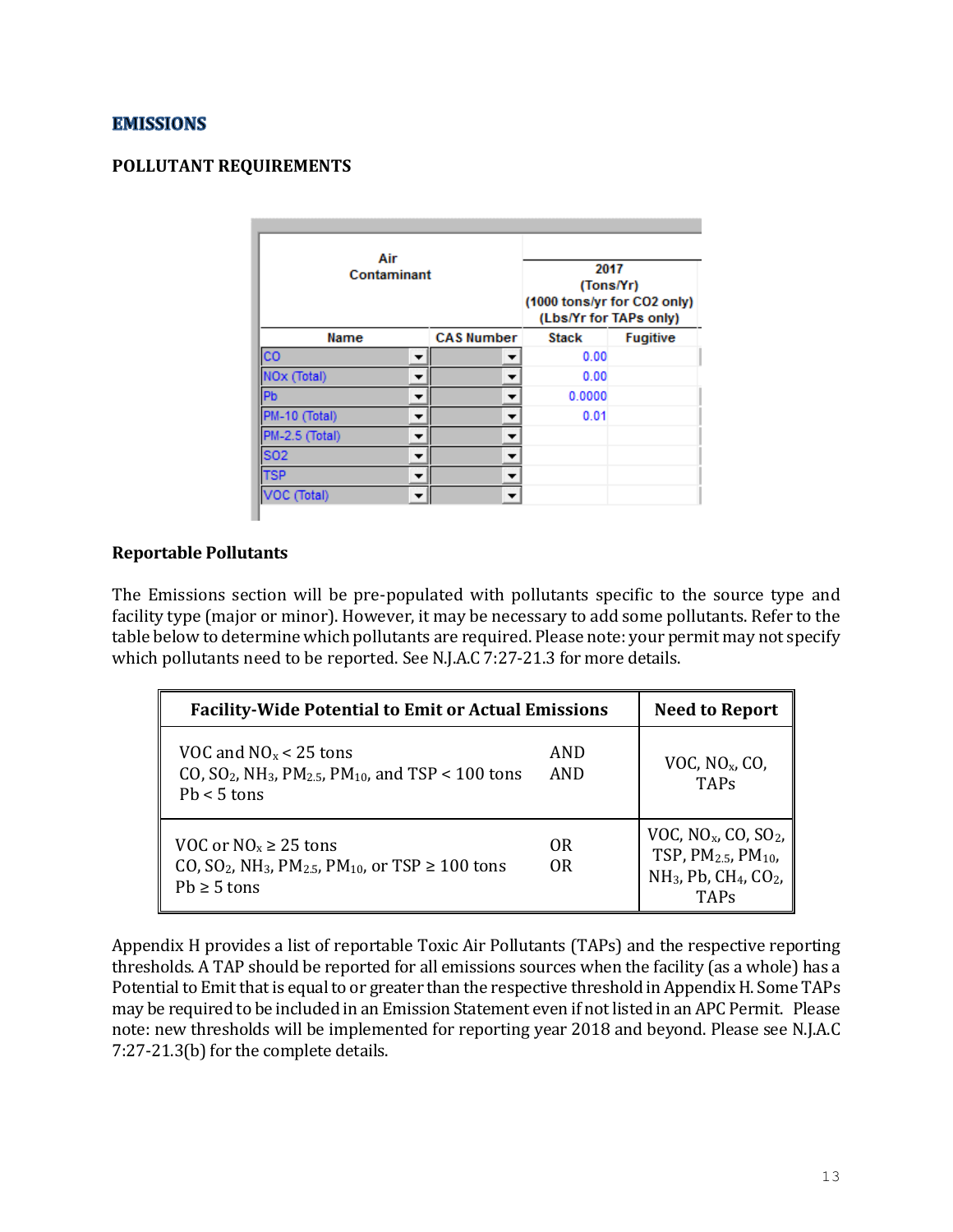# **Exempt Compounds**

Compounds with negligible photochemical reactivity, exempt from the definition of VOC in 40 CFR 51.100(s), should not be reported in the Emission Statement as VOC. Some of these compounds may need to be reported as PM<sub>2.5</sub>, PM<sub>10</sub>, or TSP. For the purposes of Emission Statement reporting only, the definition of VOC can be simplified to include those organic compounds (not exempted as VOC's in 40CFR 51.100(s)) that are a liquid or a gas at standard temperature and pressure, or solids that sublimate to a gas at standard temperature and pressure. Do not confuse these compounds with "non-applicable VOC's." Non-applicable VOC's are certain low vapor pressure organic liquid compounds that may need to be incorporated into the VOC emissions estimate. Please see the Glossary for the definition of non-applicable VOC.

# **Particulate Reporting**

PM<sub>10</sub> and PM<sub>2.5</sub> must include the sum of filterables and condensables. Often, emissions factors standards separate filterables and condensables. TSP should include only filterable emissions, to agree with most current stack test protocols. For material dust, TSP is generally greater than  $PM_{10}$ , which is generally greater than  $PM_{2.5}$ . Please see AP-42 for estimates.  $PM_{10}$  includes particules less than 2.5 microns; therefore  $PM_{10}$  emissions should never be less than  $PM_{2.5}$  emissions.

### **Differentiating Air Contaminants**

When using emissions factors or other methods of calculating and estimating emissions, separating the portion of one air contaminant that belongs to a subset of another air contaminant may not be practical. For example, AP-42 contains emissions factors for VOC and TSP. A portion of the TSP emitted may also be a VOC. The quantity of TSP that is also a VOC would be difficult to figure out from the emissions factor or from the documentation in AP-42. For simplicity reasons, one does not need to differentiate (and subtract) one air contaminant from another. Report each air contaminant by its category (i.e., VOC, CO,  $NO_{x}$ , NH<sub>3</sub>, TSP, PM<sub>10</sub>, PM<sub>2.5</sub>, SO<sub>2</sub>, or Pb) and do not subtract one air contaminant from another air contaminant (e.g., TSP minus  $PM_{10}$ , TSP minus VOC). If a TAP is a VOC, do not subtract the amount of that TAP from the VOC total. In particular, formaldehyde is frequently measured and itemized separately from VOC (often in stack tests). VOC emissions should be adjusted to incorporate formaldehyde levels.

#### **Source Level Reporting**

Refer to the table below to distinguish between pollutants which must be reported at both the operating scenario level (OS) and facility level (FC) and pollutants which may be reported at the facility level only.

| Report at Facility Level and Source Level | CO, NO <sub>x</sub> , VOC, SO <sub>2</sub> , TSP, PM <sub>2.5</sub> , PM <sub>10</sub> , NH <sub>3</sub> , Pb |  |
|-------------------------------------------|---------------------------------------------------------------------------------------------------------------|--|
| Can be Reported at Facility Level Only    | $CO2$ , CH <sub>4</sub> , TAPs                                                                                |  |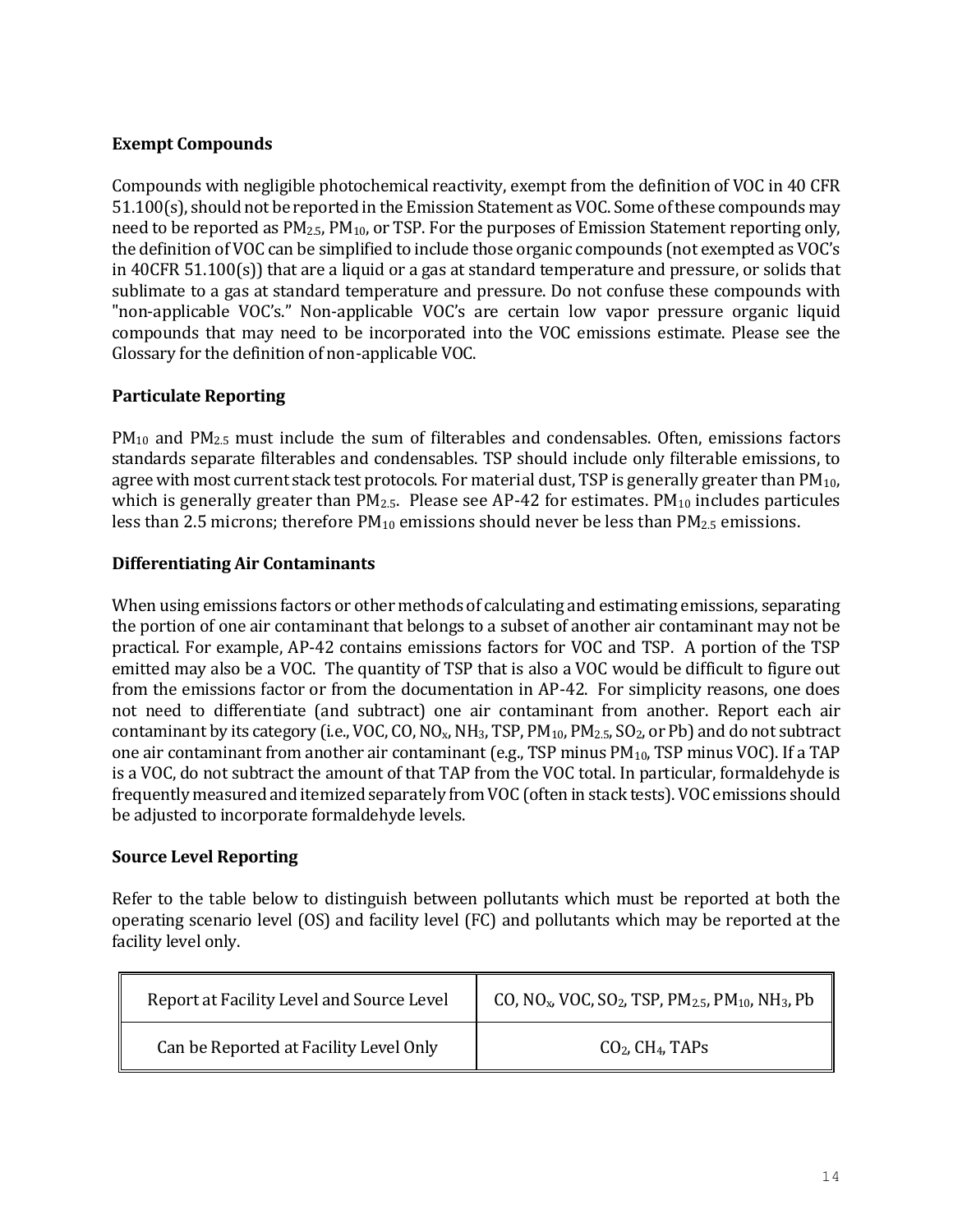# **Seasonal Reporting and Reporting Units**

CO,  $NO<sub>x</sub>$  and VOC require seasonal reporting. Calculate the  $lb/day$  for the ozone season as per EPA guidance (total seasonal emissions divided by total amount of operating days). RADIUS automatically calculates a value for the  $NO<sub>x</sub>$  (Total) tons/season fields for batch processes. This value is calculated by multiplying the currently calculated  $NO<sub>x</sub>$  annual total by 5/12, (for the five months May through September). Refer to the table below to determine the appropriate units and seasonal reporting requirements for each pollutant. For Pb,  $SO_2$ , TSP,  $PM_{10}$ ,  $PM_{2.5}$ , NH<sub>3</sub>, CO<sub>2</sub>, CH<sub>4</sub>, and TAPs, only the annual emissions (tons/year) should be reported.

| <b>Pollutant</b>                                                                                    | Annual<br>$(1/1 - 12/31)$<br>Unit | <b>Ozone Season</b><br>$(5/1-9/30)$<br>Unit | <b>Peak Ozone</b><br><b>Season</b><br>$(6/1 - 8/31)$<br>Unit | Carbon<br><b>Monoxide</b><br><b>Season</b> (12/1-<br>2/28<br>Unit |
|-----------------------------------------------------------------------------------------------------|-----------------------------------|---------------------------------------------|--------------------------------------------------------------|-------------------------------------------------------------------|
| C <sub>O</sub>                                                                                      | Tons/Year                         |                                             | Pounds/Day                                                   | Pounds/Day                                                        |
| $NO_{x}$                                                                                            | Tons/Year                         | Tons/Season                                 | Pounds/Day                                                   |                                                                   |
| <b>VOC</b>                                                                                          | Tons/Year                         |                                             | Pounds/Day                                                   |                                                                   |
| $SO2$ , TSP, PM <sub>2.5</sub> ,<br>$PM_{10}$ , NH <sub>3</sub> , Pb <sup>*</sup> , CH <sub>4</sub> | Tons/Year                         |                                             |                                                              |                                                                   |
| CO <sub>2</sub>                                                                                     | 1000 Tons/Year                    |                                             |                                                              |                                                                   |
| <b>TAPs</b>                                                                                         | Pounds/Year                       |                                             |                                                              |                                                                   |

\***Please Note: Pb emissions must be reported in tons not pounds.** 

#### **Operational Buttons**

| Control Operations | Source Details | Autocalculate Emissions | Sum Facility Emissions |
|--------------------|----------------|-------------------------|------------------------|
|                    |                |                         |                        |

CONTROL OPERATIONS – Activates the dialog box for reporting control device efficiency (see section on Control Device Efficiencies). If the source has more than one control device, the total combined efficiencies are reported.

SOURCE DETAILS – Activates the dialog box for data entry of equipment specific information. This information is required for combustion sources, VOC storage vessels, and surface coating/graphic arts processes. The dialog box will request different data for different equipment types.

AUTOCALCULATE EMISSIONS – Activates the Autocalcuate feature (discussed more thoroughly in the Calculation Methodology section).

SUM FACILITY EMISSIONS – Sums up all the emissions by air contaminant for the entire Emission Statement of the facility in the FC page. It should be activated immediately before submittal to ensure proper summation in the FC page.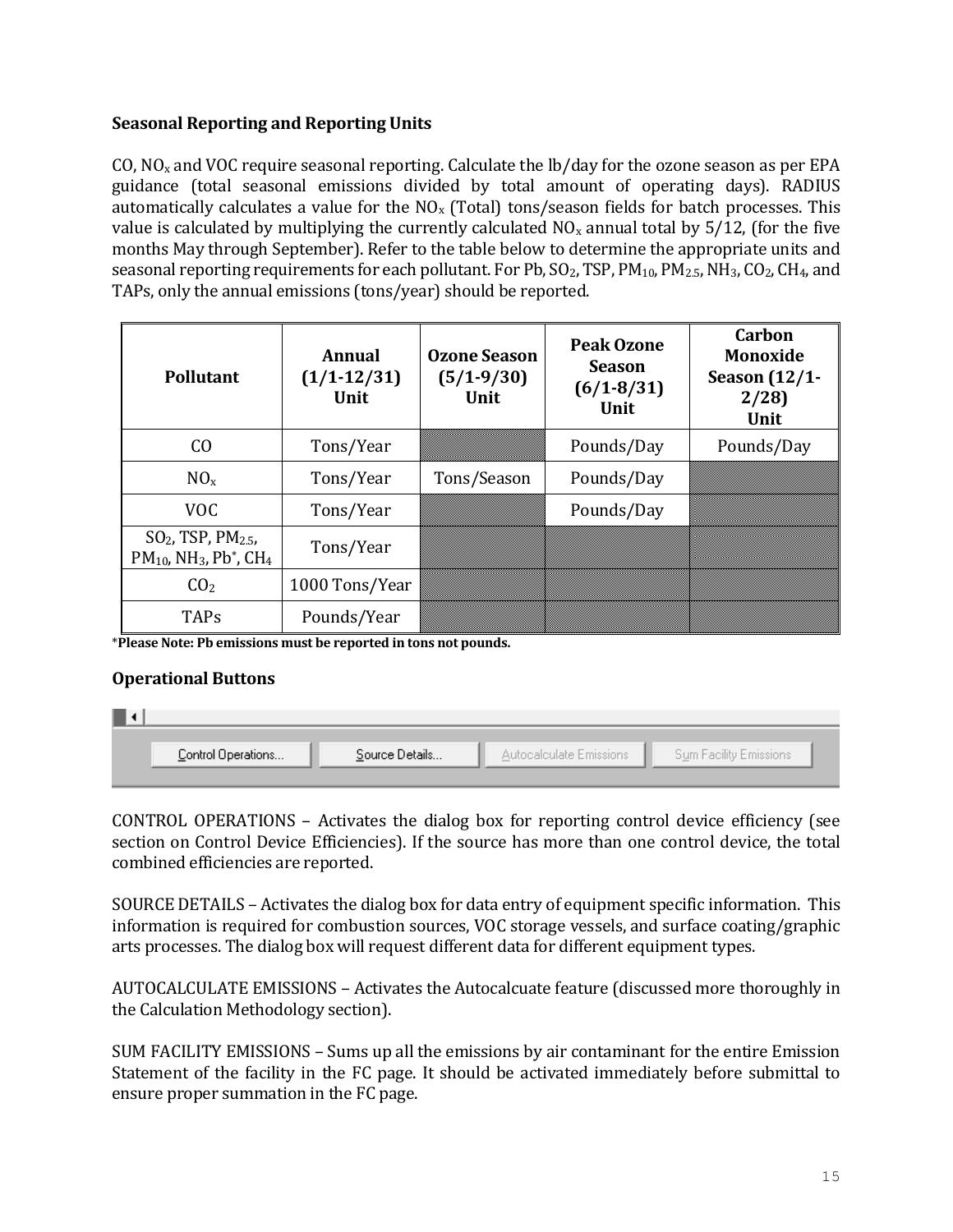# **CALCULATION METHODOLOGY**

### **Ranking of Methodologies**

Emission statements should report an accurate estimate of actual emissions and not a summary of the permitted limits or an exaggeration. Follow the instructions provided in [N.J.A.C. 7:27-21.](http://www.state.nj.us/dep/aqm/currentrules/Sub21.pdf)6 when choosing a calculation methodology. The Department is not mandating the institution of a higherranked methodology for the Emission Statement; facilities are only required to use the higherranked methodology when it is reasonably available. However, [N.J.A.C. 7:27-21.](http://www.state.nj.us/dep/aqm/currentrules/Sub21.pdf)6 lists several instances where a lower-ranked methodology can or must be used. The table below relates the [N.J.A.C. 7:27-21.](http://www.state.nj.us/dep/aqm/currentrules/Sub21.pdf)6 ranking system to the Calculation Methodology Codes available in RADIUS.

| N.J.A.C<br>Rank | <b>RADIUS Calculation Methodology Code</b>                                                                                                                                                                                                      |
|-----------------|-------------------------------------------------------------------------------------------------------------------------------------------------------------------------------------------------------------------------------------------------|
| $\mathbf{1}$    | <b>Continuous Emissions Monitoring</b>                                                                                                                                                                                                          |
| $\mathbf{2}$    | <b>Predictive Emissions Monitoring</b>                                                                                                                                                                                                          |
| 3               | Agency approved and supervised source testing                                                                                                                                                                                                   |
| 4               | Agency approved and supervised source testing (previous year)                                                                                                                                                                                   |
| 5               | Material balance using engineering knowledge of the process                                                                                                                                                                                     |
| 6               | $AP-42$<br>· EPA computer program based on other approved emission factor<br>· State or local agency's emission factor<br>· Emissions to be computer calculated by NJDEP or EPA based on standard<br>emission factor (SCC emission factor file) |
| 7               | Manufacturer's Estimate or Data                                                                                                                                                                                                                 |
| 8               | . Best engineering judgement<br>· Industry council or organization emission factor<br>· Estimated at one ton per year (0.1 ton per year for Pb) for any unpermitted source                                                                      |

Use "EPA computer program based on other approved emissions factor"(Rank 6) for programs such as the following:

> **TANKS 4.0x** – this program calculates emissions from VOC storage tanks <https://www3.epa.gov/ttnchie1/software/tanks/#order>

**WATER9** – this program estimates emissions from the equalization and aeration basins at wastewater treatment systems [https://www3.epa.gov/ttnchie1/software/water/water9\\_3/index.html](https://www3.epa.gov/ttnchie1/software/water/water9_3/index.html)

**LandGEM** – this programs provides a landfill gas emissions model <https://www3.epa.gov/ttn/catc/dir1/landgem-v302-guide.pdf>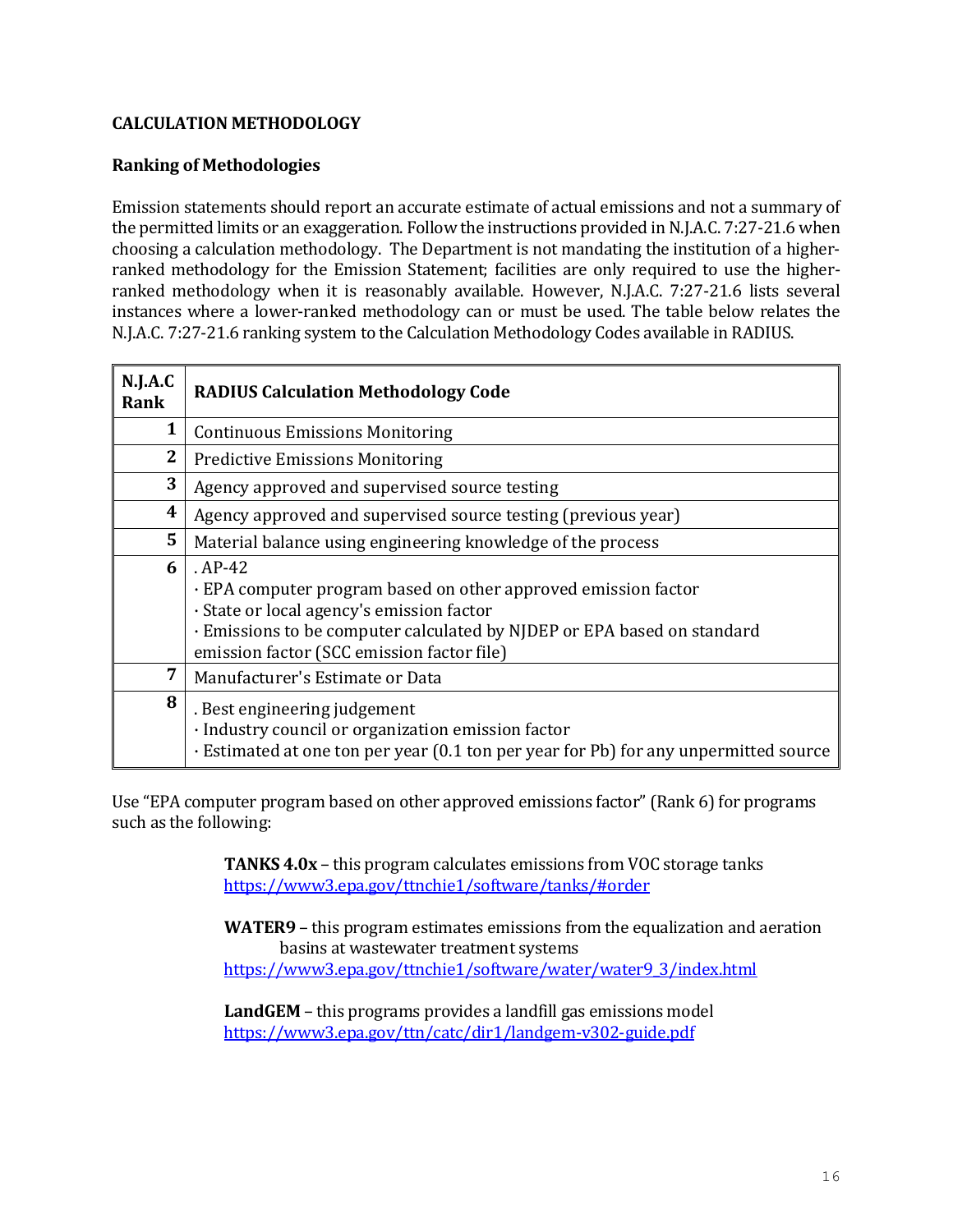**WebFIRE** – this program contains an internal repository of all available emissions factors and a distribution system containing any available emissions factors <https://cfpub.epa.gov/webfire/>

**EIIP** – the Air Emissions Inventory Improvement Program [https://www.epa.gov/air-emissions-inventories/air-emissions-inventory](https://www.epa.gov/air-emissions-inventories/air-emissions-inventory-improvement-program-eiip)[improvement-program-eiip](https://www.epa.gov/air-emissions-inventories/air-emissions-inventory-improvement-program-eiip)

Use "Best Engineering Judgement" (Rank 8) for:

- $NO<sub>x</sub> RACT$  tune-up data
- Department supervised and approved stack tests belonging to a different unit
- Use of permitted limits as emissions factors for sources that do not meet the simplified reporting specifications of [N.J.A.C. 7:27-21.](http://www.state.nj.us/dep/aqm/currentrules/Sub21.pdf)5(g)

Use "Industry council or organization emission factor"(Rank 8) for extra-agency resources such as the periodical and journals found in Appendix A.2.

Use "Potential emissions are less than one ton per year (0.1 ton per year for Pb) and use the emission rate from the current and approved air pollution permit and certificate to operate" when utilizing the simplified reporting option discussed in [N.J.A.C. 7:27-21.5](http://www.state.nj.us/dep/aqm/currentrules/Sub21.pdf)(g).

# **RADIUS Autocalculate Feature**

Facilities may use the Autocalculate function in RADIUS to calculate emissions from boilers. This is available for both insignificant and significant sources. Because of the high variation in fuel types, RADIUS Autocalculate can only be used for specific fuel types and firing methods. The calculation routines used in RADIUS are based on AP-42. RADIUS can also calculate emissions from surface coating and printing equipment, as long as the VOC content of coating is provided.

When using the Autocalculate function for boilers, RADIUS does not calculate the  $NO<sub>x</sub>$  emissions for the 5/1-9/30 time period (tons/season), except for Batch Processes. You will have to calculate these emissions manually.

To use the Autocalculate feature, select the "NJDEP Default Emission Calculations" option in the General tab. Complete the Process information and the Source Details screen for the operating scenario. Then press the Autocalculate Emissions button at the bottom of the screen.

# **Stack Testing**

If a facility has stack testing results showing emissions from a source, the facility should apportion those emissions into the reported emissions values using actual process rates. For example, if stack testing was performed under a certain load then those results should be used for the period of the year that the source operated under that load. If available, another emissions factor or stack test result should be used for the period of time the source operated under the alternative operating loads. Conversely, a facility may use the stack test results without modification if it believes, using good engineering judgement, that those results are an accurate representation of the emissions during all operations.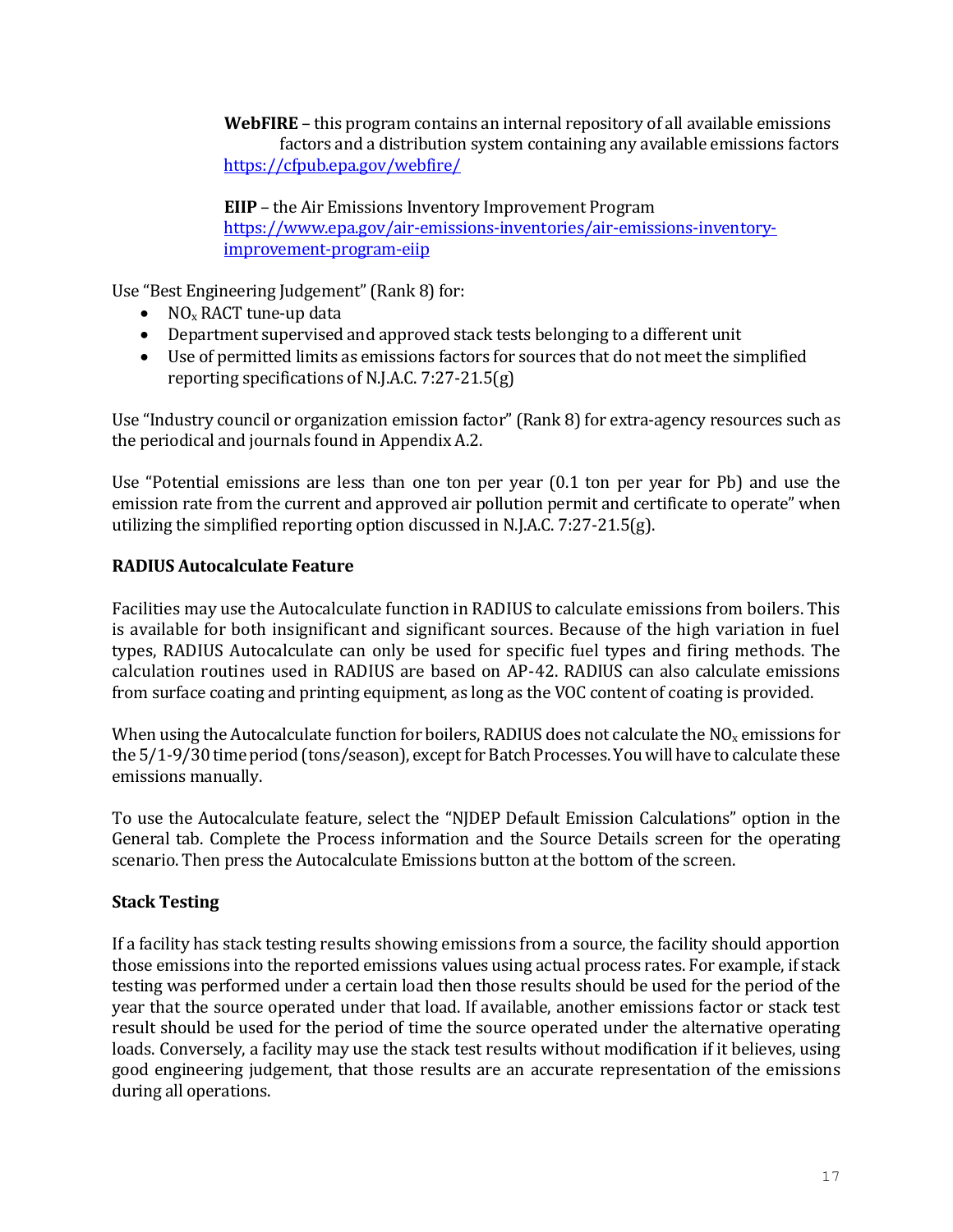In some cases, the emissions from a facility or group of sources may have been determined at the stack level rather than at the equipment level. It may be difficult to determine the exact quantity of air contaminants that were emitted from each individual piece of equipment. In these cases, total emissions from a stack may be split between equipment based upon the size of the units, how the units actually operated, or a combination of the two. For facilities that have accurate fuel monitoring methods for each unit, emissions may be apportioned by the BTU content of the fuel used in the unit and the total amount of BTU's generated by the unit. In more complex situations, other additional factors such as permitted emissions rates and VOC content of the coating could be used.

The most important thing to remember when apportioning emissions between units is to not double count emissions. If two operating sources lead to one stack with a CEM, never report the total emissions as recorded by the CEM as the total emissions for each individual source. When the emissions from all operating scenarios are totaled, it should accurately reflect the facility-wide total emissions.

Formaldehyde is sometimes measured and itemized separately from VOC in stack tests. VOC emissions should be adjusted to incorporate formaldehyde levels.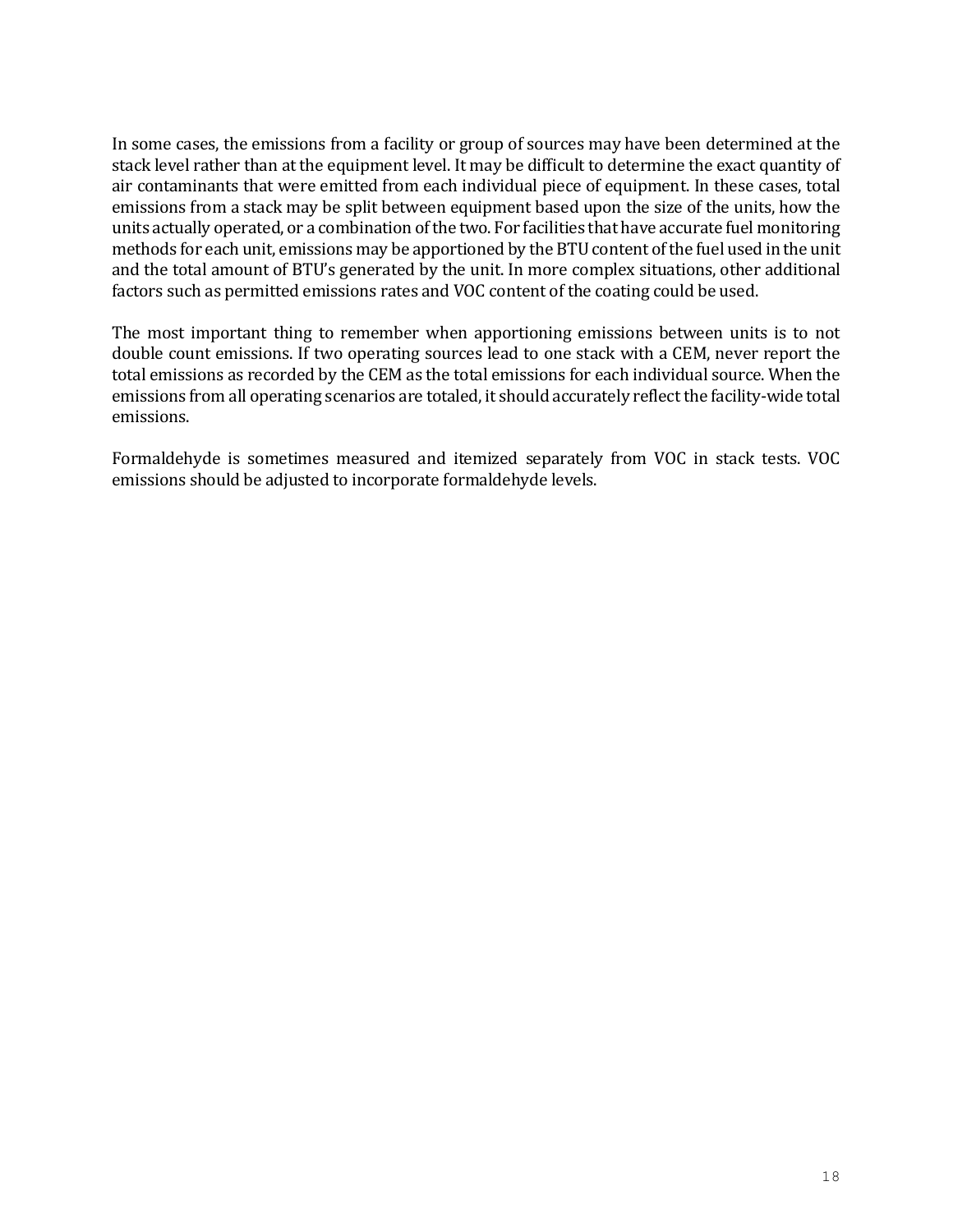# **CONTROL DEVICE EFFICIENCIES**

Activate the Control Operations screen by selecting the Control Operations button in the lower lefthand corner of the screen.

| Used?<br>Yes<br>▼<br>Yes<br>▼ |
|-------------------------------|
|                               |
|                               |
|                               |
| Yes<br>▼                      |
| Yes<br>۰                      |
| ▾<br>Yes                      |
| Yes<br>▾                      |
| Yes<br>▼                      |
| $\mathbf{v}$<br>Yes           |
|                               |

The State is required to adjust reported emissions estimates to account for variability in the operation and use of control devices. This adjustment, called Rule Effectiveness by EPA, assumes that control devices do not always operate at 100% of their efficiency. Accurate data on control device efficiency is essential to applying the correct adjustment factor to New Jersey's inventory of air contaminants.

Overall control efficiency is calculated as:

| Overall Control   |          | <b>Operating</b> | Capture        | Removal              |
|-------------------|----------|------------------|----------------|----------------------|
| Efficiency $(\%)$ | $\equiv$ | Time $(\%)$      | Efficiency (%) | x Efficiency $(\% )$ |

# **Operating Time**

Operating time is the ratio of time the control device operated compared to the emission source. For example, if a device operated half the time while emissions were being generated, then the operating time is 50%.

# **Capture Efficiency**

The capture efficiency is the percentage of air stream that is processed by the control device. For example, if a control device captures half the emissions stream because the stream's other half is diverted elsewhere then the capture efficiency is 50%.

Series: Control devices are considered in series when one control device is directly downstream of another device. For example, two control devices are directly connected and the first one, A, has a capture efficiency of 100%, this means that it processes all the emissions from the source. If the second device, B, also has a capture efficiency of 100%, then the control device B processes all the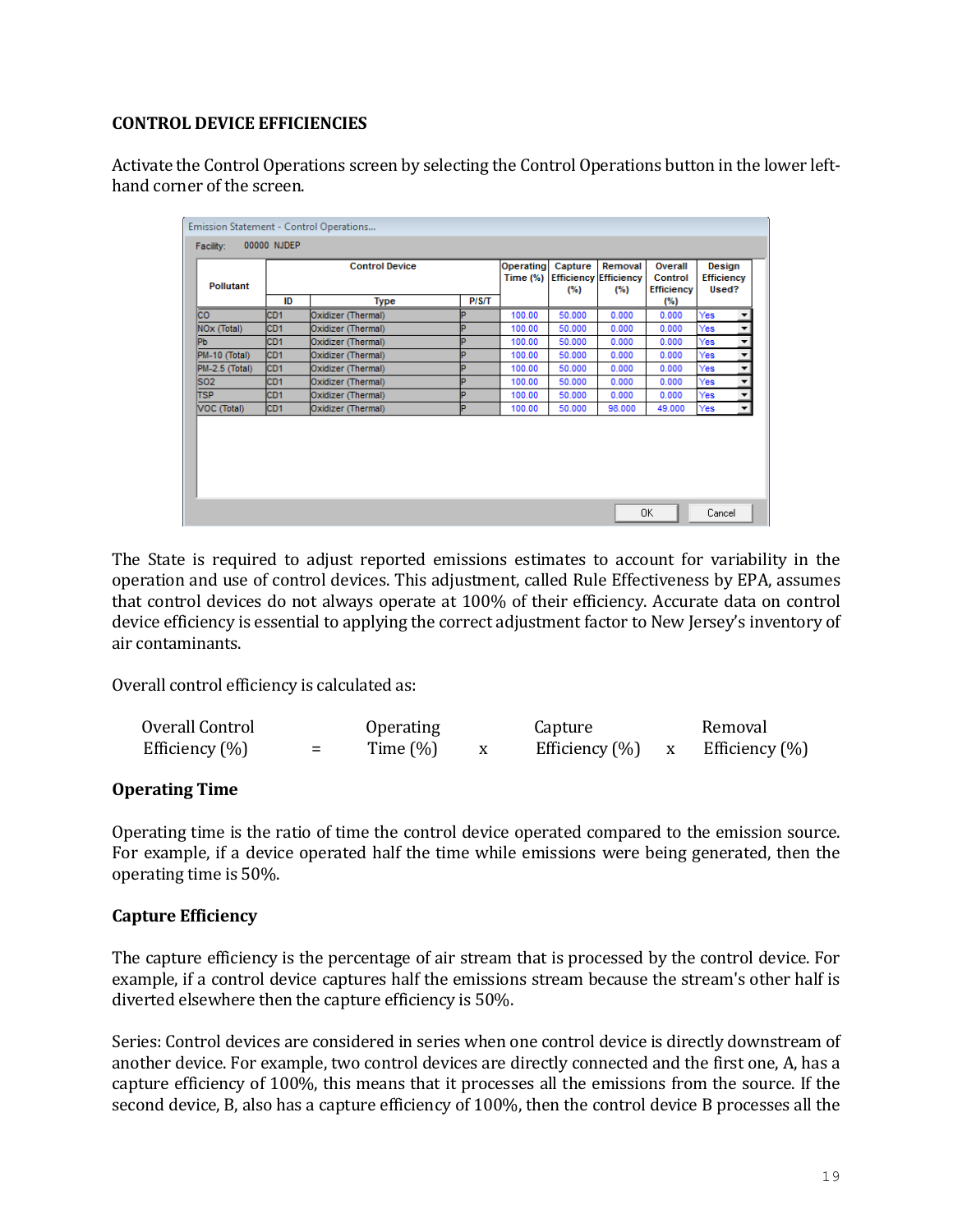air contaminants not removed by the control device A.



Parallel: Control devices are considered parallel when part of the emissions stream is diverted to two or more control devices simultaneously. For example, if a source with two parallel control devices has 75% of the exhaust directed to control device A, then 25% are directed to control device B. The capture efficiencies are 75% for control device A and 25% for control device B.



#### **Removal Efficiency**

The removal efficiency of a device considers the elimination of the air contaminant from the emissions stream that the device processes. When calculating the removal efficiency of a device, one must consider the age and loss of effectiveness of the device. For example, if a control device is 90% effective but, in a linear fashion, reaches 40% effectiveness, and operates continuously, the reportable removal efficiency is 65%.

#### **Design Efficiency**

Please note that a check box has been added to each form to indicate if the design efficiency of the air pollution control device is being reported. Please enter "Yes" in this box if, 1) the operating time of the control device was assumed to be 100% of the time, 2) the capture efficiency of the device was assumed to be 100%, and 3) the manufacturer's design efficiency is being reported. If you are reporting emissions based upon a continuous emissions monitoring, please do not check this box. Facilities should make every effort to report the actual operating efficiency rather than the design efficiency. This would avoid the conservative Rule Effectiveness application triggered when the design efficiency is used.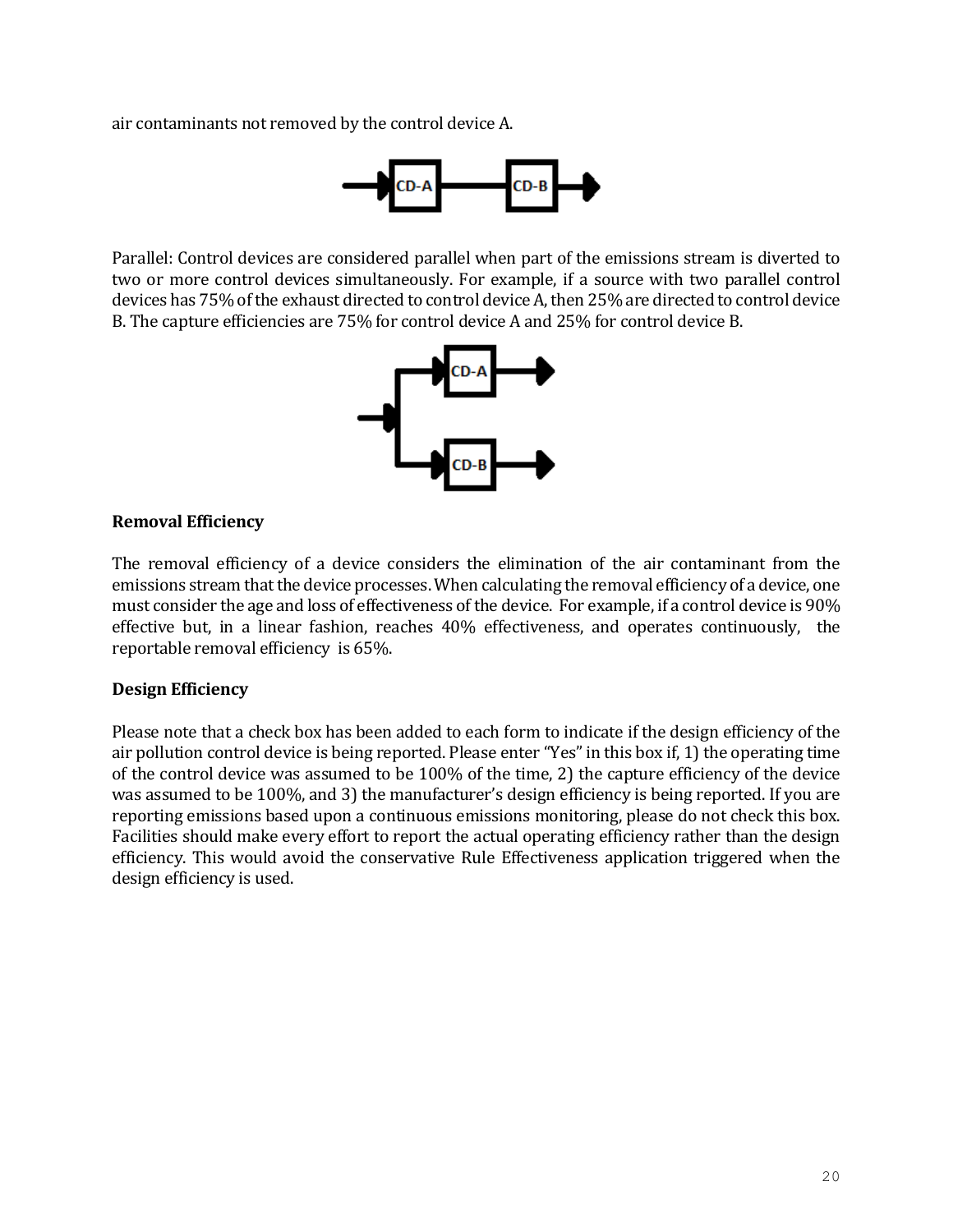#### **SOURCE DETAILS**

Activate the Source Details screen by selecting the Source Details button in the lower left-hand corner of the screen.

| Emission Statement - Fuel Combustion Details |  |
|----------------------------------------------|--|
| Facility:<br>00000 NJDEP                     |  |
| <b>Fuel Combustion Parameters</b>            |  |
| Maximum Gross Heat Input (MMBtu/Hr):         |  |
| Fuel Firing Method:                          |  |
| Fuel Type:<br>088<br>m                       |  |
| Sulfur Content (%):                          |  |
|                                              |  |
|                                              |  |
|                                              |  |
|                                              |  |
|                                              |  |
| 0K<br>Cancel                                 |  |

Source Details are required for combustion sources. Fuel suppliers have generally decreased the amount of sulfur in diesel, #2 fuel oil and other fuel oils. Use the sulfur content from the vendor's SDS, rather than the limits in your permit. Report VOC content of coating/ink/solution for coating/printing operations. If a variety of solutions are used, report the weighted average of the VOC content, not the largest value.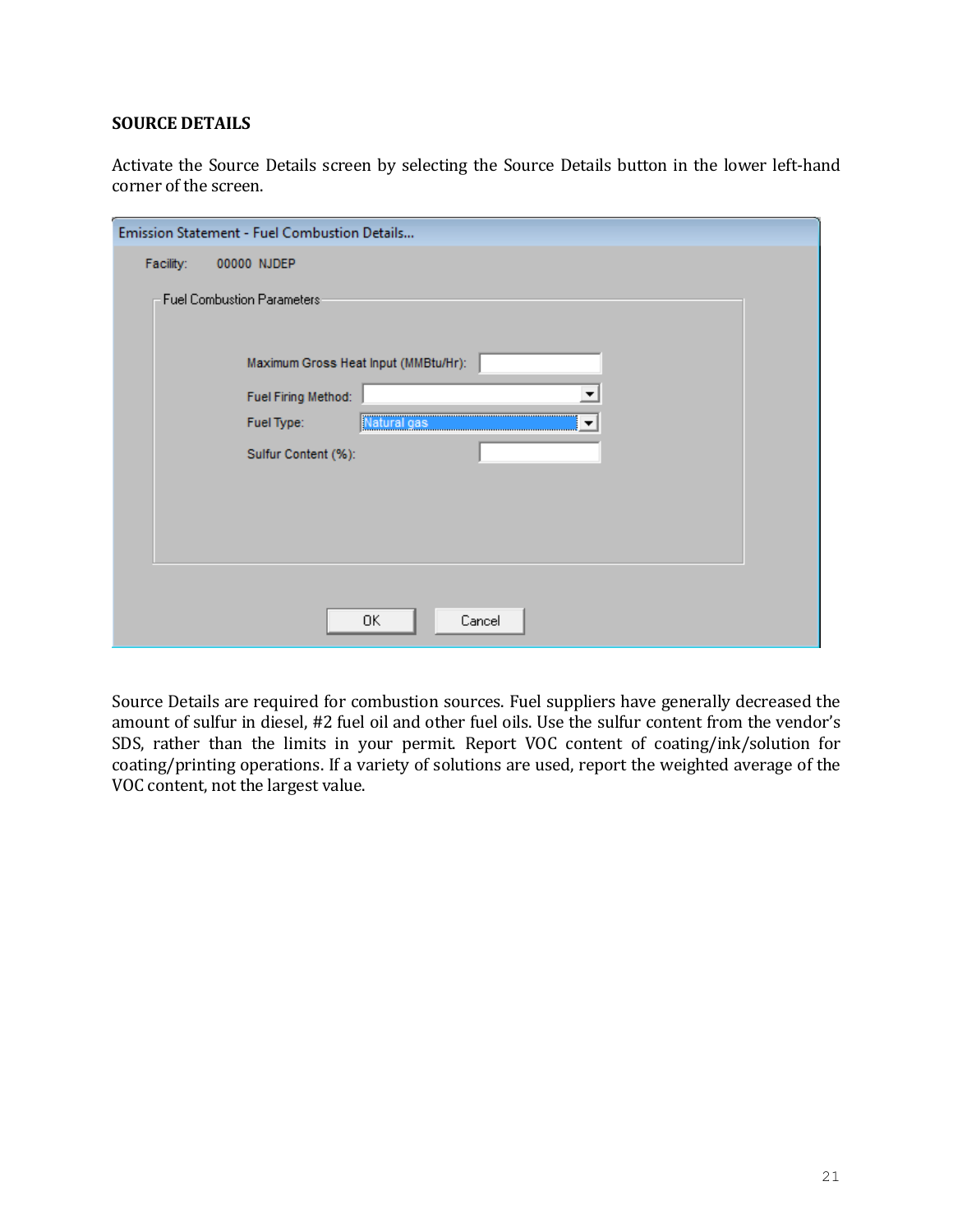# **PREPARING FILE FOR SUBMISSION**

# **RADIUS Administrative Check**

RADIUS has a built-in "completeness" check function which can be accessed by selecting the "checkmark" icon on the menu bar.



There are three designations for incomplete data: Error, Warning and Note. "Error" indicates that an important data element is missing and must be corrected before submission. "Warning" and "Note"indicate missing or incorrect data that should be reviewed but do not inhibit submission.

### **Creating an Emission Statement Submittal File**

Use the File>Submit function to create a "Submit" file. This is the only file type accepted for Emission Statement submittals. The "Submit" function does not automatically send the electronic file to the Department. See the Certification and Submission section for more details.

#### **Accessing a Submittal File**

To import a "Submit" file into RADIUS:

- 1. Change the file extension to .zip
- 2. Open the .zip file and browse through folders RADIUS>Export>
- 3. Extract the file out of the .zip folder and import into RADIUS

#### **Locked Files**

Use the File>Lock/Unlock function to unlock a locked "Submit" file in RADIUS for further editing.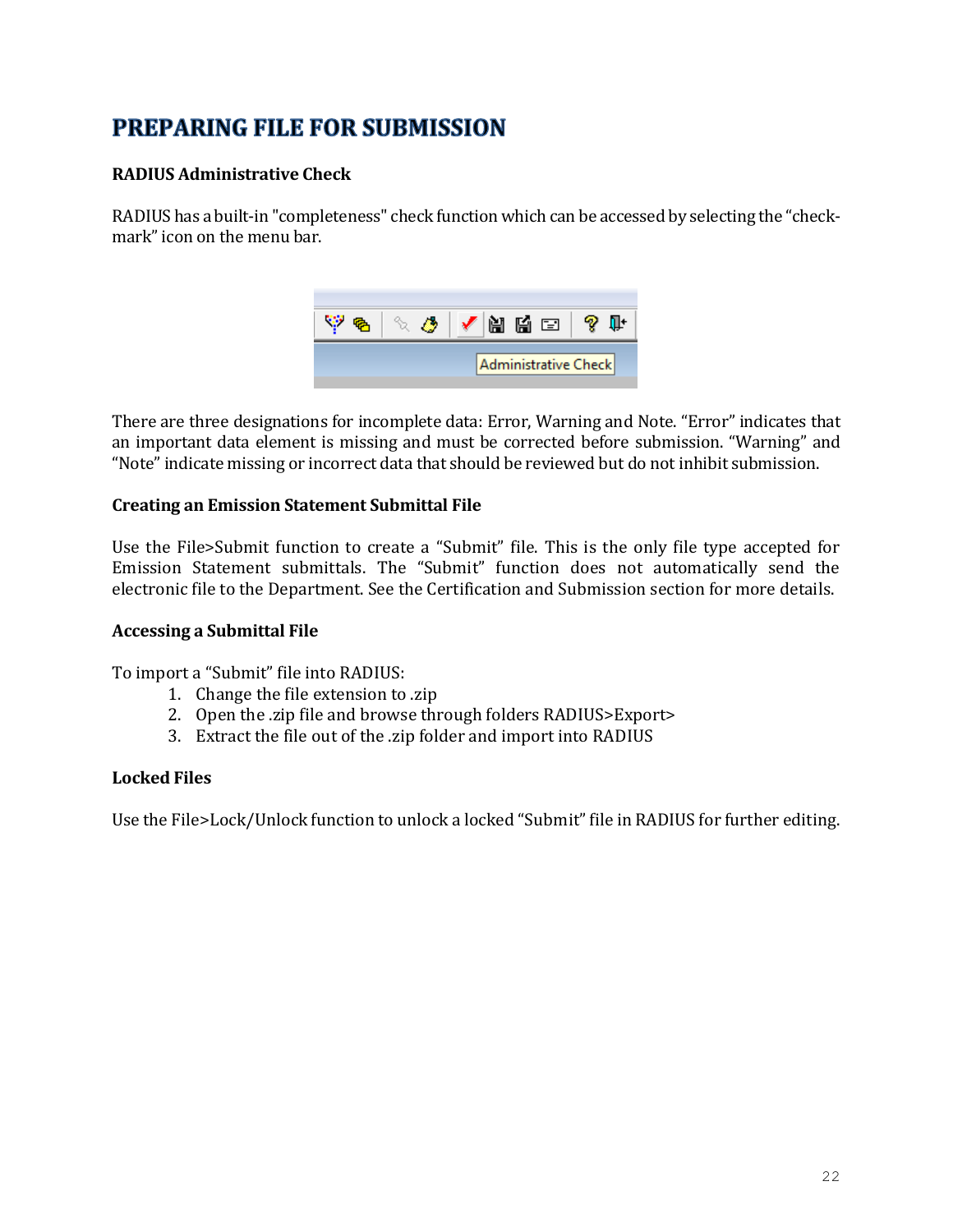# **CERTIFICATION AND SUBMISSION**

Emission Statements may be submitted through postal mail or online.

### **Postal Submission**

Include a completed hard copy of the certification form found in Appendix E along with a CD-ROM or other department approved electronic media containing the RADIUS "submit" file. For security reasons, USB flash drives are not accepted. A minimum of 2 certifications are required (1 Individual with Direct Knowledge and 1 Responsible Official), however, all persons who completed or assisted in completing the Emission Statement forms should certify. Emission Statements submitted through the mail without a signed Certification Form will be considered incomplete. Supporting calculations (optional) can be included as a hard copy or on a disk.

### **Online Submission**

Submit the RADIUS "submit" file online using the NJDEP Online Portal: [www.njdeponline.com/.](http://www.njdeponline.com/) Emission Statements submitted through the NJDEP Online Service Portal must be certified online. A minimum of 2 certifications are required (1 Individual with Direct Knowledge and 1 Responsible Official), however, all persons who completed or assisted in completing the Emission Statement forms should certify. Online submittals that do not reach the "Submission Confirmation" screen will be considered incomplete. Supporting calculations (optional) can be attached in the NJDEP Online Portal. Emission Statements cannot be submitted via e-mail. The portal can accommodate a maximum RADIUS file size of 5 mb; RADIUS files larger than 5 mb must be submitted via postal mail.

Any major facility wanting to submit an Emission Statement through the NJDEP Online Portal must first have the Individual/s with Direct Knowledge and Responsible Official/s complete and mail/fax in a RADIUS Certification Authorization Form (RCAF):

http://www.state.nj.us/dep/agpp/downloads/forms/RCAF.pdf. The RCAF is not required for minor facilities**.**

A step-by-step guide to submitting an Emission Statement using the NJDEP Online Portal can be found here:

[http://www.nj.gov/dep/aqpp/downloads/forms/User%20Guide%20for%20Online%20RADIUS](http://www.nj.gov/dep/aqpp/downloads/forms/User%20Guide%20for%20Online%20RADIUS%20Submittals.pdf) [%20Submittals.pdf](http://www.nj.gov/dep/aqpp/downloads/forms/User%20Guide%20for%20Online%20RADIUS%20Submittals.pdf)**.**

# **Roof Landing Loss Report**

Facilities with VOC stationary storage tank with a floating roof are required to submit a Floating Roof Landing Emission Summary Report with the Emission Statement. Se[e N.J.A.C. 7:27-21.](http://www.state.nj.us/dep/aqm/currentrules/Sub21.pdf)5(j) for more details.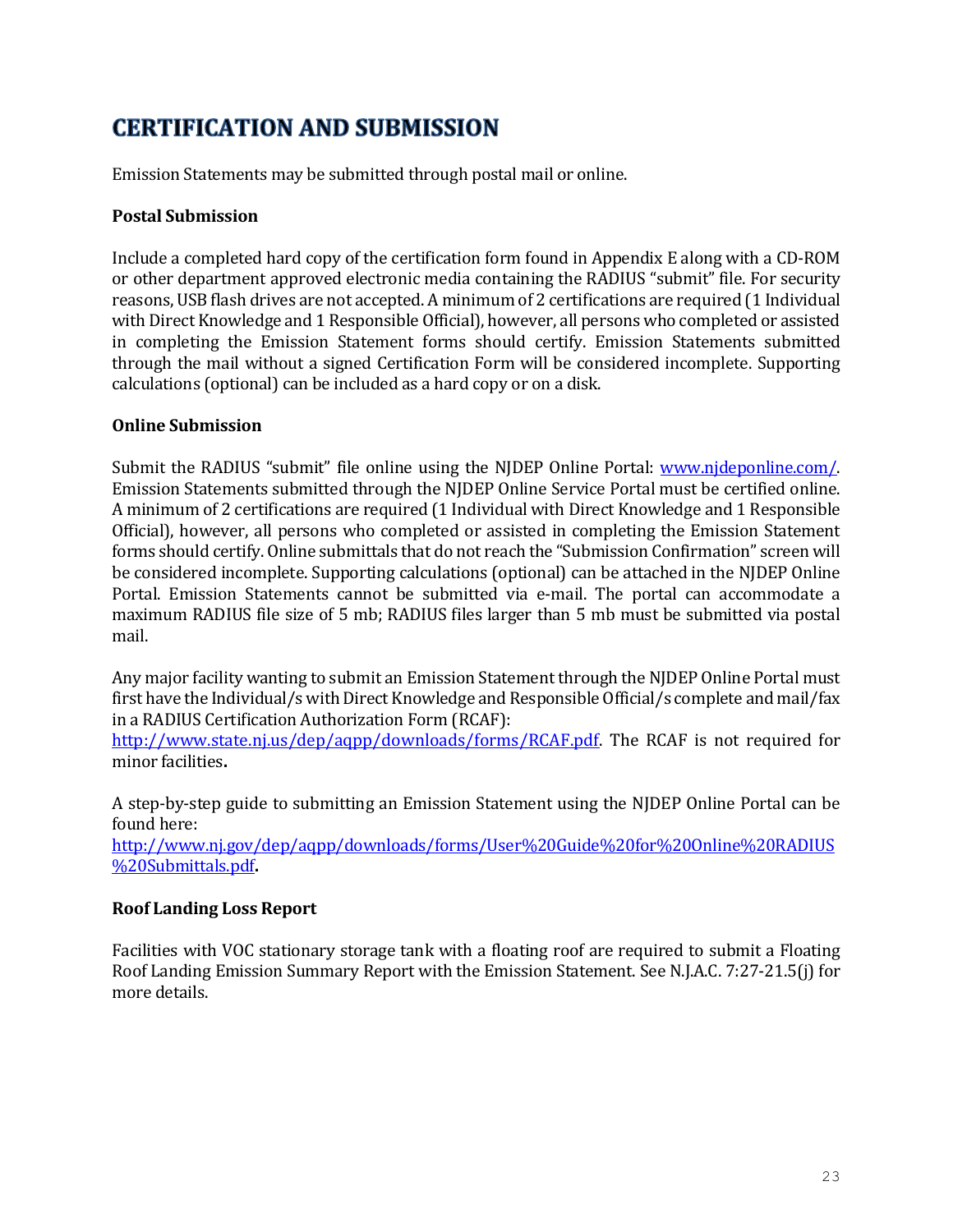# **ENFORCEABILITY**

It is the facility's obligation to contact the Department electronically or in writing to obtain reporting software, guidance or any materials necessary for Emission Statement reporting and to determine applicability. The Department does not accept any responsibility for any facility's failure to provide a complete and certified Emission Statement by the reporting date. The Department is under no obligation to provide reporting materials, calculations or notifications. These are provided strictly as a courtesy.

Acceptance or receipt of an Emission Statement by the Department does not constitute the Department's acceptance of the truth, accuracy, or completeness of the Emission Statement. The Department's failure to act on the information contained in an Emission Statement at the time of receipt does not bar the Departmentfrom any future action based on that information [\(N.J.A.C. 7:27-](http://www.state.nj.us/dep/aqm/currentrules/Sub21.pdf)  $21.3(g)$  $21.3(g)$ ). Any emissions estimates made by the Department (or made by using the computer tools provided by the Department) are based solely upon information supplied by the facility; accuracy of the estimates remains the sole responsibility of the facility.

Once the Department has determined an Emission Statement to be administratively complete, the Department may review the contents to ensure that accurate data has been provided. A facility may be asked to confirm that the contents or information provided were according to Department regulations, or to provide supporting information. An on-site inspection may occur or a letter may be sent, to ascertain compliance with the reporting and certification requirements of the Emission Statement regulations. Facilities are reminded that a copy of the Emission Statement and any record of justification for the estimates provided by the Emission Statement must be retained for a period of five years from the submission due date of the Emission Statement (see [N.J.A.C. 7:27-21.](http://www.state.nj.us/dep/aqm/currentrules/Sub21.pdf)7 for exact record-keeping requirements).

Emission statement submission is required in N.J.S.A. 13:1B-3, 13:1D-9, and 26:2C-1 et seq., in particular N.J.S.A. 26:2C-9 and 19. If a facility fails to comply, it may be subject to enforcement actions according to N.J.S.A. 26:2C-19, N.J.A.C. 7:27-21, and N.J.A.C. 7:27A-3.1 et seq.

Data submitted to the Department via disk or upload through the NJDEP Online Portal is not kept confidential.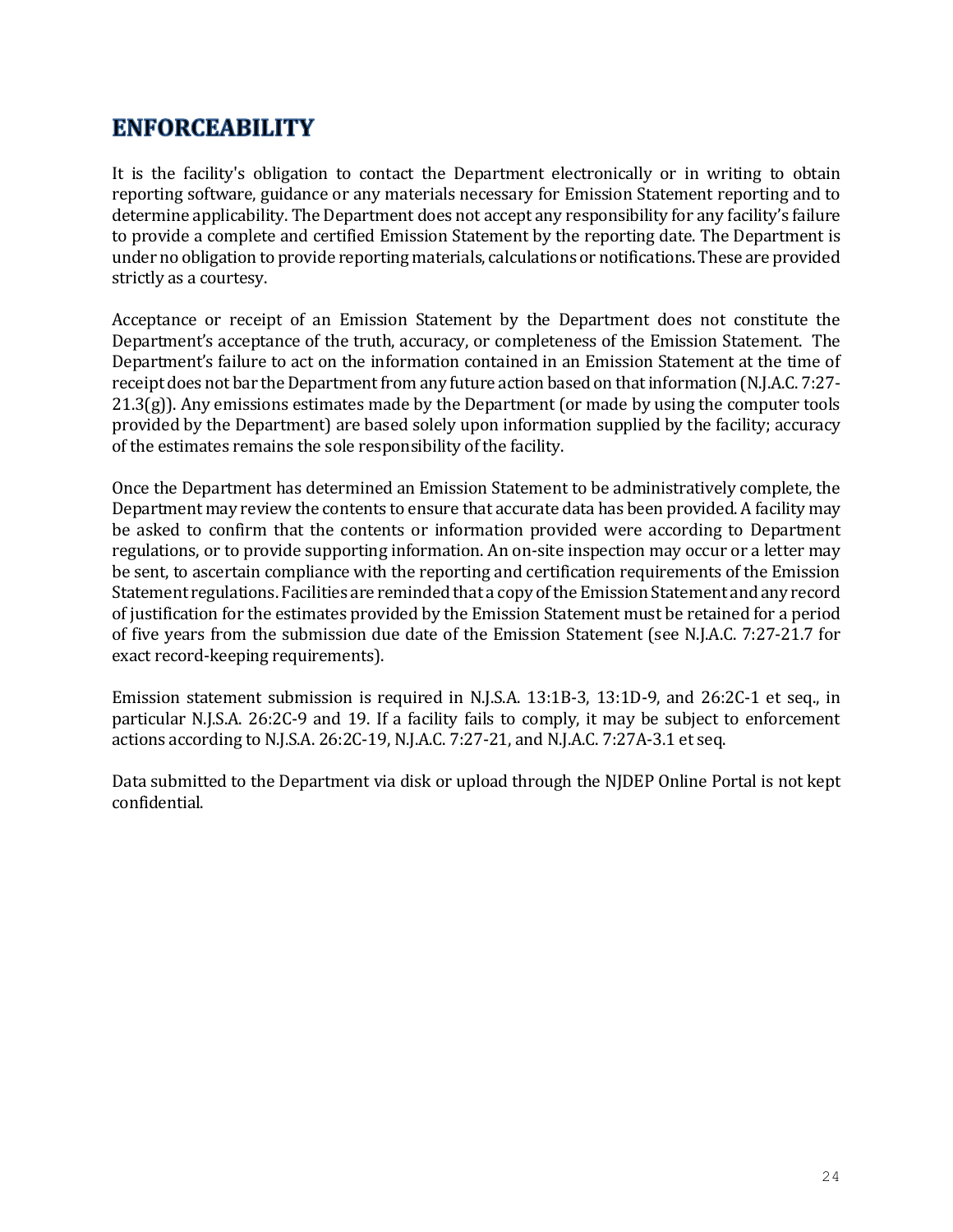# **GLOSSARY**

The following words and terms, when used in this document, have the following meanings, unless the use of the word in its context clearly suggests otherwise.

- **"AP-42"** means the EPA document "A Compilation of Air Pollutant Emissions Factors". It is available from the EPA website at [https://www.epa.gov/air-emissions-factors-and](https://www.epa.gov/air-emissions-factors-and-quantification/ap-42-compilation-air-emission-factors)[quantification/ap-42-compilation-air-emission-factors](https://www.epa.gov/air-emissions-factors-and-quantification/ap-42-compilation-air-emission-factors)
- **"Batch process"** means the method of permitting that describes manufacturing operations (normally related to the chemical or pharmaceutical industries) that involves multiple components and multiple manufacturing operations. Continuity of the flow of raw materials into and the flow of products from production equipment primarily differentiates an emissions unit process from a batch process. Batch processes occur when raw material input and product removal does not occur simultaneously.
- **"Batch run time"** means the total elapsed time per batch from the start of adding raw materials to the completion of the reaction or process. This excludes time waiting for removal of batch product from a vessel. This exclusion is consistent with "batch cycle time" in N.J.A.C. 7:27- 16. Because the Department will allow the grouping of similar batches, the batch run time is reported as an average time of the batches that may have been grouped together.
- **"Capture efficiency"** means the quantity of an exhaust stream collected by a control device serving the source operation, expressed as a percentage of the total amount of the exhaust emitted by the source operation before any controls.
- **"Carbon monoxide season"** means December 1 through the last day of February, inclusive. Please note that the last day of February differs in a leap year.
- **"CAS number"** means the Chemical Abstract Service number of a chemical compound or mixture. The CAS number can be acquired from the facility's Safety Data Sheets (SDS). The CAS number is important information because of the several systems of organic compound nomenclature that have survived over the years. The chemical abstract numbers are surrogate means by which the Department assures the proper identity of reported information, particularly in light of some use of"common" names or trade names in addition to the various systems.
- **"Control efficiency"** see definition for "overall control efficiency".
- **"DEP"** or **"the Department"** means the New Jersey Department of Environmental Protection.
- **"Emissions unit"** means the permitting method that describes one or more significant component operations. Stand-alone equipment can make up an emissions unit. Making collective data presentation easier to understand, pieces of equipment with physical commonalities such as common exhaust systems may constitute an emissions unit. An emissions unit process is more likely to be a continuous operation, where raw materials enter production equipment as product is removed from it. Each piece of equipment may only appear in one emissions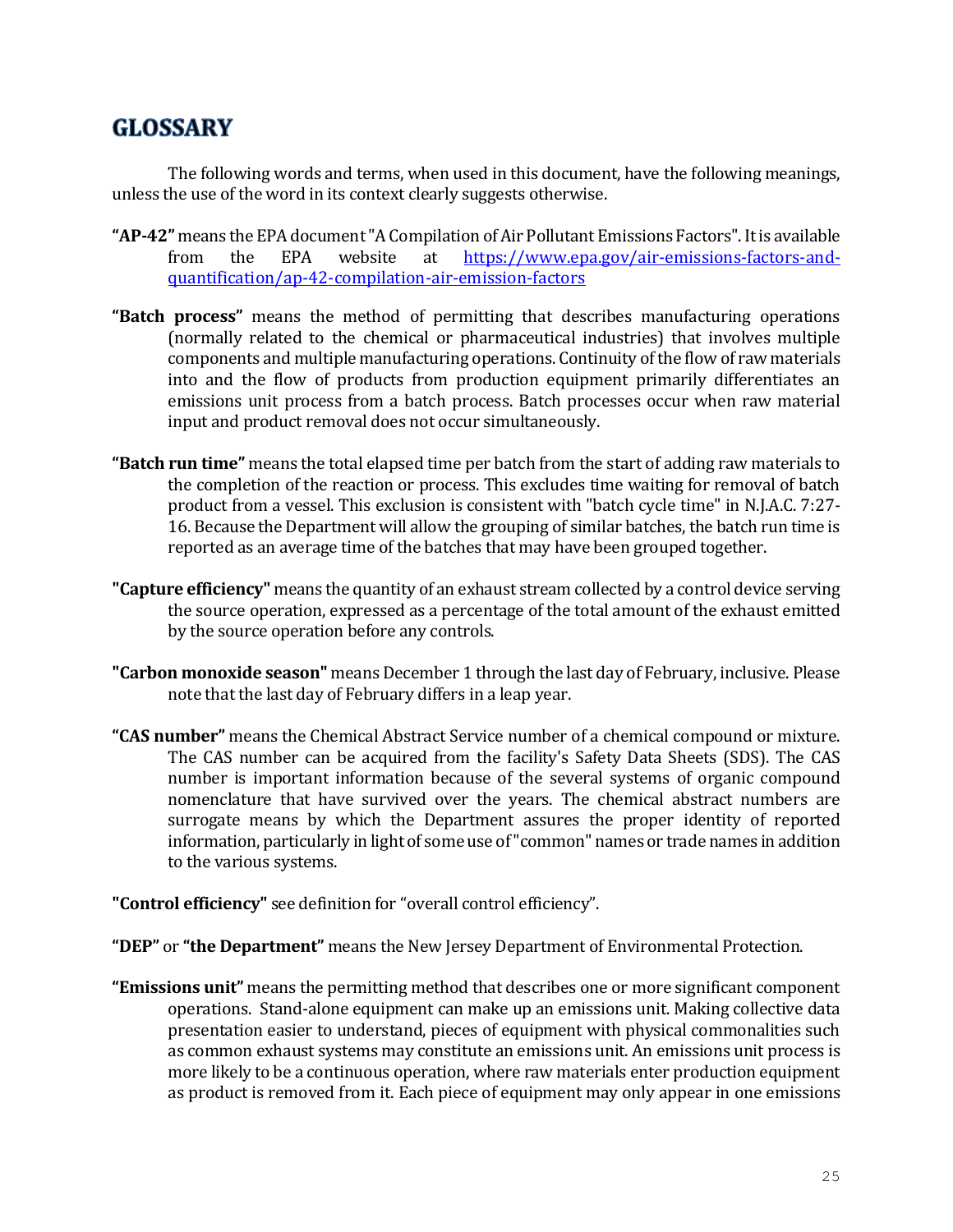unit.

**"Emission Year"** means the reporting year. It is the year in which emissions actually occurred.

**"EPA"** means the United States Environmental Protection Agency.

- **"Equipment"** means any device capable of causing the emissions of an air contaminant either directly or indirectly to the outdoor atmosphere, and any stack, chimney, conduit, flue, duct, vent, or similar device connected or attached to, or serving the equipment. This term includes, but is not limited to, a device in which the preponderance of the air contaminants emitted is caused by a manufacturing process.
- **"Facility"** means the combination of all structures, buildings, equipment, storage tanks, source operations, and other operations located on one or more contiguous or adjacent properties owned or operated by the same person.
- **"Federally enforceable"** means all limitations and conditions on operation, production, or emissions that can be enforced by the EPA pursuant to authorities that include, but are not limited to, those established in rule, regulation, or permit.
- **"Firing Method"** means the manner on how equipment introduces fuel into the area where it is burned and is an indication of the type of equipment (e.g., diesel engine, pulverized coal wet bottom, an asphalt plant burner or conventional wall fired equipment). It is not about how the fuel is ignited e.g., electrodes for fuel oil, pilot light for gas.
- **"Fugitive emissions"** means any emissions of an air contaminant released directly or indirectly into the atmosphere that do not pass through a stack, flue, conduit, vent or chimney. Fugitive emissions are categorized into two types, source and non-source. Source fugitive emissions can be related to a piece of equipment. Non-source fugitive emissions cannot be associated to a specific piece of equipment. Examples of non-source fugitive emissions include storage piles, pump seal leaks, road dust from construction and the use of cleaning solvents.
- **"Graphic arts operation"** means the application of one or more surface coating formulations across portions of a surface using one or more rotogravure or flexographic printers used to produce published material and packaging for commercial or industrial purposes, or any rotogravure or flexographic printers used to produce vinyl or urethane coated fabric or sheets, or any sheet fed gravure, screen printing, or fabric printing operations together with any associated drying or curing areas. A single graphic arts operation ends after drying or curing and before other surface coating formulations are applied. For any web line, this term means an entire application system, including any associated drying ovens, or areas between the supply roll and take-up roll or folder**.**
- **"Grandfathered"** means, in reference to equipment or control apparatus, that construction, reconstruction, or modification occurred prior to the enactment of N.J.S.A. 26:2C-9.2 on June 15, 1967, or prior to the subsequent applicable revisions to rules and regulations codified at N.J.A.C. 7:27-8 that occurred March 5, 1973, June 1, 1976, April 5, 1985, and October 31, 1994, and no construction, reconstruction, or modification of the equipment or control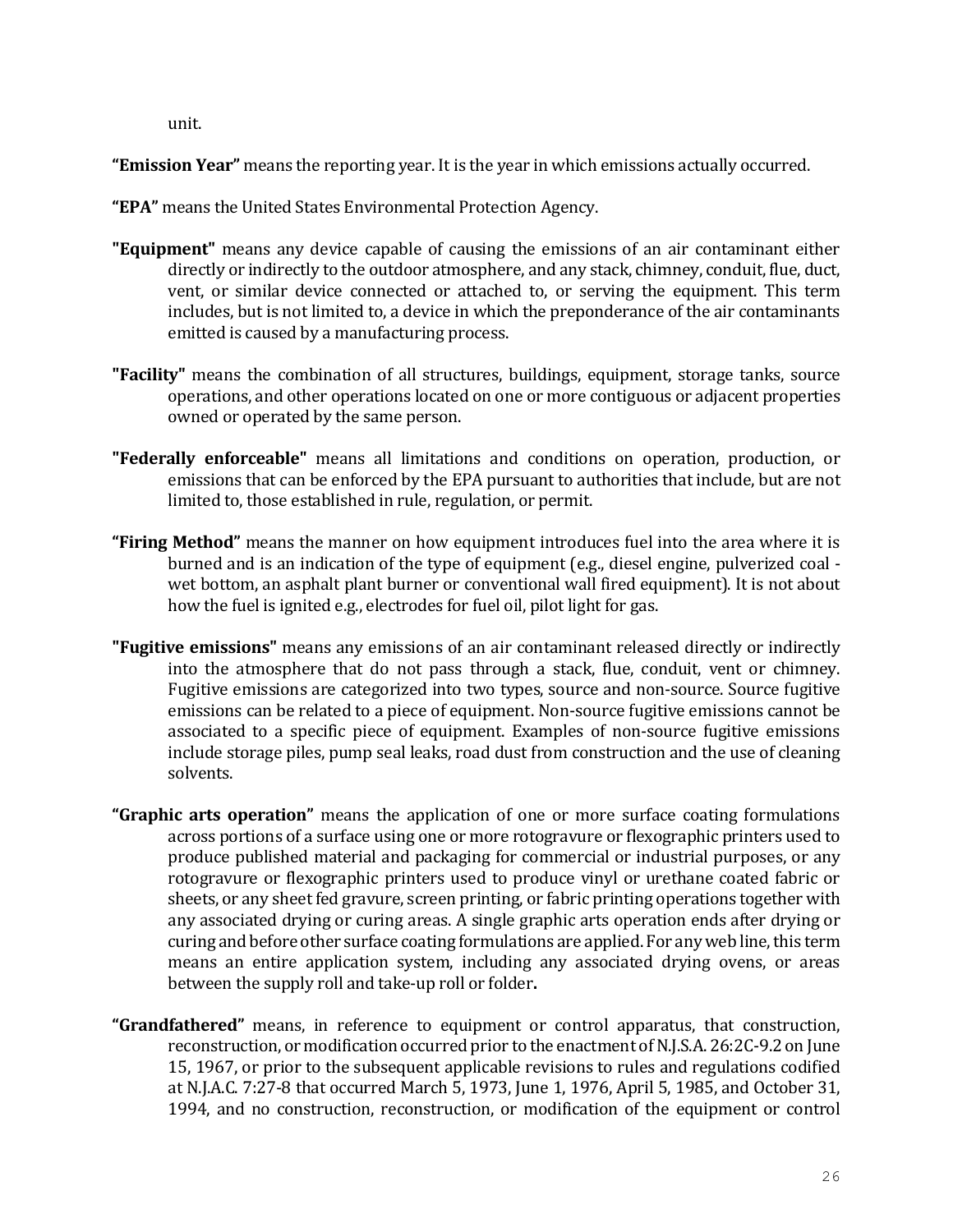apparatus has occurred since. Grandfathered equipment must be reported in an Emission Statement.

- **"Incinerator"** means any device, apparatus, equipment, or structure using combustion or pyrolysis for destroying, reducing, or salvaging any material or substance, but does not include thermal or catalytic oxidizers used as control apparatus on manufacturing equipment.
- **"Insignificant Source"** means any piece of equipment that is below the thresholds for a significant source.
- **"Manufacturing process"** means any action, operation or treatment embracing chemical, industrial, manufacturing or processing factors, methods or forms including, but not limited to, furnaces, kettles, ovens, converters, cupolas, kilns, crucibles, stills, dryers, roasters, crushers, grinders, mixers, reactors, regenerators, separators, filters, reboilers, columns, classifiers, screens, quenchers, cookers, digesters, towers, washers, scrubbers, mills, condensers, or absorbers.

**"SDS"** means Safety Data Sheet.

- **"NAICS"** means the North American Industry Classification System Code, assigned by the United States Office of Management and Budget, which classifies establishments according to the type of economic activity in which they are engaged.
- **"N.J.A.C."** means New Jersey Administrative Code.
- **"NJDEP Online Portal"** is DEP's Business Portal allowing for RADIUS submissions, permits and other regulated documents to be submitted to the Department, and accessed through [www.njdeponline.com/](http://www.njdeponline.com/) .
- **"Non-Applicable VOC"** means a VOC that has a vapor pressure (or, if a mixture, the sum of its partial pressures) of less than 0.02 pounds per square inch absolute (psia). For the purposes of Emission Statement reporting, this term is **only** applicable to deciding if several VOC storage tanks can be reported on one form as a group or if each VOC storage tank needs to be reported individually. Non-Applicable VOCs are not necessarily exempt from reporting in the emission statement.

#### **"Non-Source Fugitive"** see Fugitive Emissions.

**"NSPS"** means New Source Performance Standards.

- **"NTIS"** means the National Technical Information Services.
- **"Operating permit"** means a permit issued by the Department pursuant to N.J.A.C. 7:27-22 to authorize the use of one of more source operations from which air contaminants may be emitted.
- **"Operating scenario"** means the various modes of operation. These various modes of operations can be described by operating scenarios within one emissions unit if a piece of equipment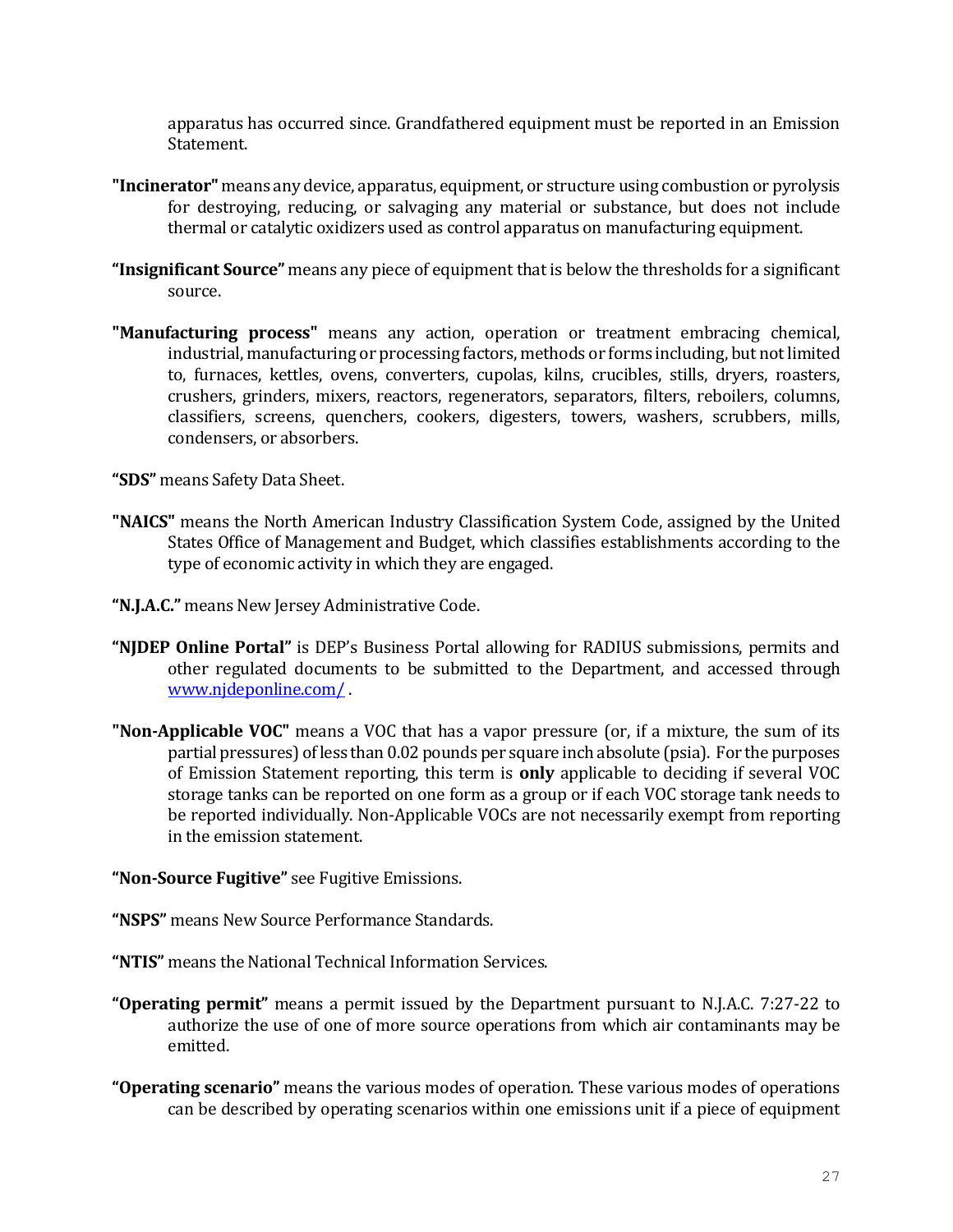operates in more than one mode. An operating scenario describes a particular manufacturing operation or process. The description identifies the relationship of a piece of equipment, a control device, and an emissions point. An operating scenario may describe only one piece of equipment. For a batch process, an operating scenario describes a process line. The unit operation within the process line is referred to as steps. Therefore, naming the operating scenario within a batch process and the step identifies a unit operation.

- **"Order"** means any and all orders issued by the New Jersey Department of Environmental Protection including, but not limited to, Administrative Orders and Administrative Consent Orders. This term is pertinent only to the definition of federally enforceable.
- **"Overall control device efficiency"** means the percentage of the air contaminant removed from the entire air stream (i.e., the emissions) from a source by a control apparatus that is prevented from being discharged into the outdoor atmosphere. The overall control efficiency is the product of the operating time, the capture efficiency, and the removal efficiency. For more details, see the section in this Guidance Document titled "Estimating The Overall Efficiency of Emissions Control Devices".

**"Ozone Season"** means May 1 through September 30, inclusive. Also see "Peak ozone season".

**"Peak ozone season"** means June 1 through August 31, inclusive.

- **"Percent quarterly throughput"** means the percentage of the total 12-month operating activity that occurs during each of the following periods:
	- **Q1)** January 1 through March 31
	- **Q2)** April 1 through June 30
	- **Q3)** July 1 through September 30
	- **Q4)** October 1 through December 31

Percent quarterly throughput, denoted as Q1, Q2, Q3 and Q4, should be updated to reflect the calendar year quarters. This change does not affect the need to report daily estimates of CO emissions using data (e.g., fuel use) from the prior calendar year. Daily estimates of CO emissions must be based on actual data obtained from December of the prior year and January and February of the reporting year.

- **"Permit"** means any permit issued pursuant to the requirements established under the Air Pollution Control Act, N.J.S.A. 26:2C-1 et seq., or N.J.A.C. 7:27-1 et seq., except to the extent that the permit includes any prohibition established solely pursuant to N.J.A.C. 7:27-8.8(f).
- **"Potential-to-Emit"** means the maximum aggregate capacity of a source operation or of a facility to emit an air contaminant under its physical or operational design. Any physical or operational limitation on the capacity of a source operation or a facility to emit an air contaminant, including control apparatus, and restrictions on hours of operation or on the type or amount of material combusted, stored or processed, shall be treated as part of its design if the limitation is federally enforceable. Fugitive emissions shall be included in the determination of potential-to-emit. However, the determination shall not include any banked emissions reductions held by the owner or operator.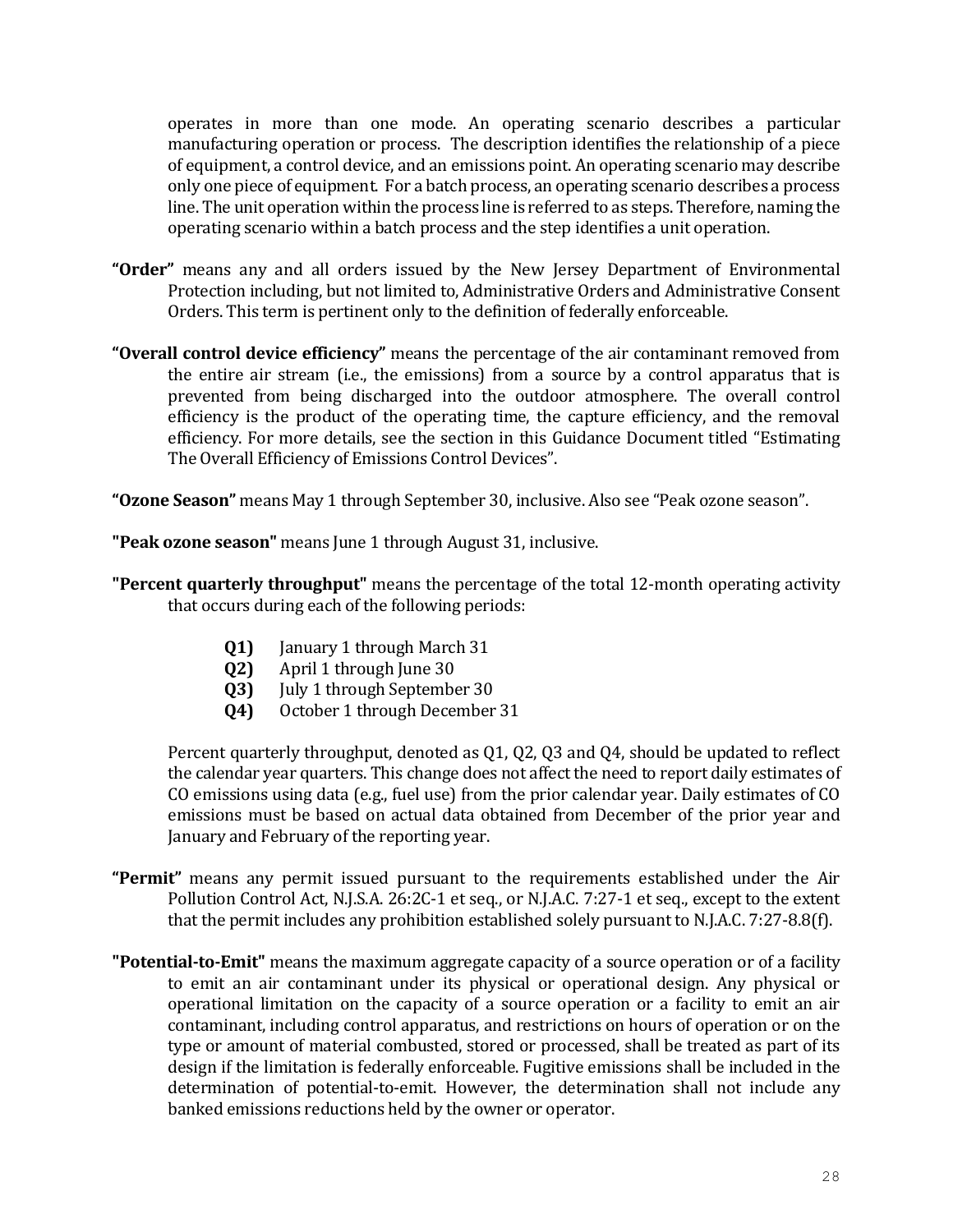- **"Predictive Emissions Monitoring"** means the method to predict the emissions rate using EPA Performance Specification 16, Specifications and Test Procedures for Predictive Emission Monitoring Systems in Stationary Sources. Predictive Emission Monitoring Systems (PEMS) utilize advanced mathematical models to provide reliable and accurate real-time emission estimations using process parameters (e.g. pressure, temperatures, flow, etc.) as input variables.
- **"Product"** means the output from a source operation, equipment, or control apparatus. Such outputs may include mixtures, composites, compounds and elemental substances. "Product" may be MMBtu for an institutional boiler or kWh for a generator.
- **"Raw material"** means any input to equipment, control apparatus, or a source operation, including fuels, but excluding heat and other forms of energy. Such inputs may include mixtures, composites, compounds and elemental substances.
- "**Reporting Year"** means the calendar year for which the majority of the annual emissions information for all air contaminants is reported. For example, the Emission Statement for the reporting year of 2009 is for emissions into the outdoor air during the twelve-month period of January 1, 2009 through December 31, 2009, which is due May 15, 2010. Besides reporting the annual emissions (in tons per year) of all air contaminants on a calendar year basis, a daily estimate of carbon monoxide emissions (in pounds per day) must be made to reflect actual emissions from December of the prior reporting year and January and February of the current reporting year

#### **"Responsible Official"** means one of the following:

- (1) For a corporation: a president, secretary, treasurer, or vice-president of the corporation in charge of a principal business function, or any other person who performs similar policy or decision making functions for the corporation, or a duly authorized representative of such person if the representative is responsible for the overall operation of one or more manufacturing, production, or operating facilities applying for or subject to a permit and either:
	- (i) the facilities employ more than 250 persons or have gross annual sales or expenditures exceeding \$25 million (in second quarter 1980 dollars);
	- (ii) the delegation of authority to such representative is approved in advance by the Assistant Director for Air and Environmental Quality Enforcement, Division of Facility Wide Enforcement, Department of Environmental Protection;
- (2) For a partnership or sole proprietorship: a general partner or the proprietor, respectively;
- (3) For a municipality, state, federal, or other public agency: either a principal executive officer or ranking elected official. For the purposes of this part, a principal executive officer of a federal agency includes the chief executive having responsibility for the overall operations of a principal geographic unity of the agency (e.g., a regional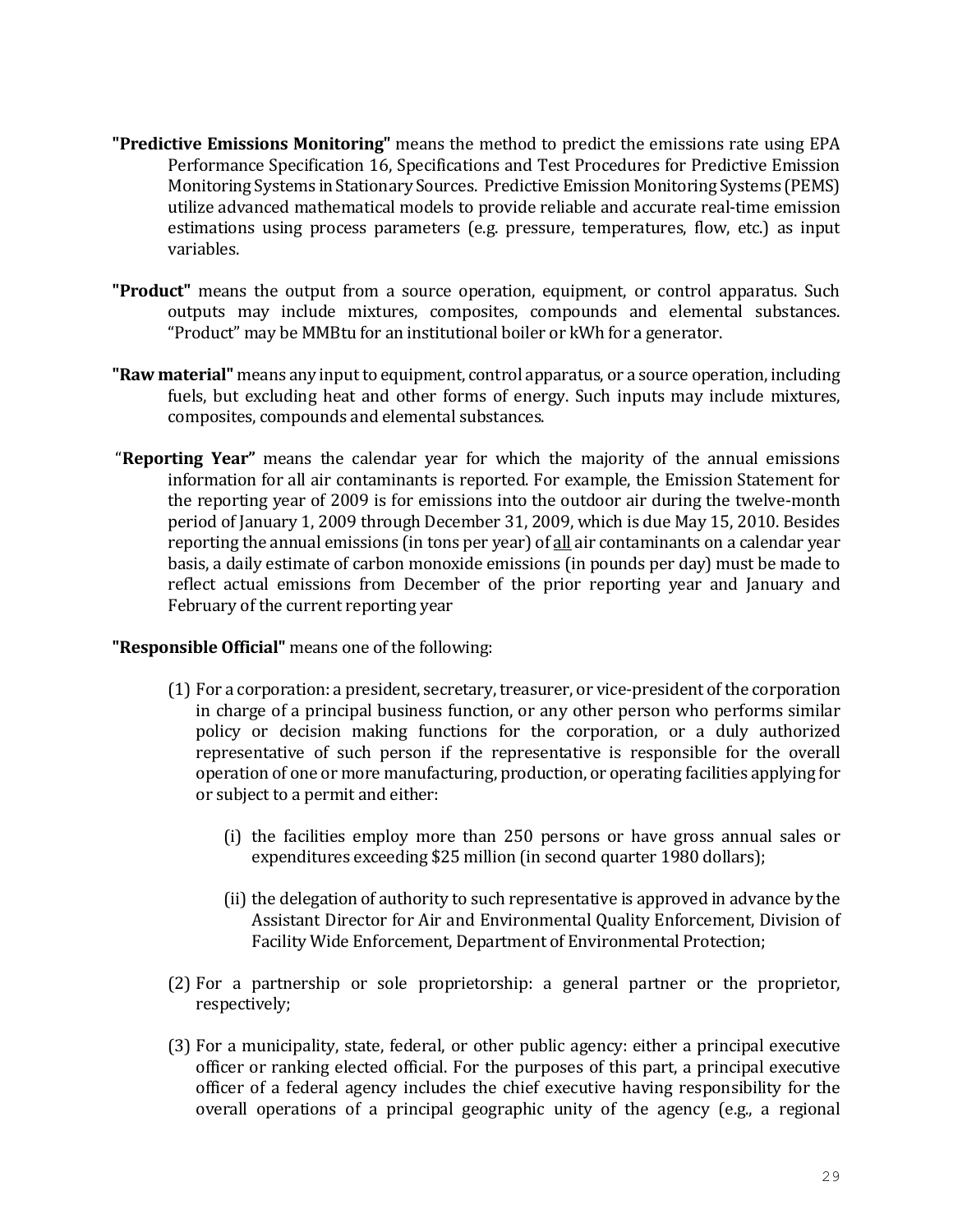administrator of the EPA); or

- (4) For affected sources under Title IV of the Clean Air Act:
	- (i) the designated representative as far as actions, standards, requirements, or prohibitions under Title IV of the Clean Air Act or the regulations promulgated thereunder are concerned; and
	- (ii) the designated representative for any other purposes under 40 CFR part 70.

**"SCC"** means Standard Classification Code as established by the EPA.

**"Significant equipment or source operation"** means one of the following:

- (1) In respect to a source operation at a facility which is subject to the operating permit requirements of N.J.A.C. 7:27-22, this term has the meaning defined for the same term at N.J.A.C. 7:27-22.1;
- (2) Otherwise, this term has the meaning defined for the same term at N.J.A.C. 7:27-8.1, except that for the purposes the emission statement, no source operation shall be excluded from being classified as a significant source operation solely because it is a grandfathered source. That is, even though for the purposes of N.J.A.C. 7:27-8, a source operation would be excluded from being classified as a significant source operation if it meets the following three criteria, it is not so excluded for the purposes of the emission statement:
	- (i) The source operation was in operation prior to the date that source operations of its kind were subject to permit requirements under N.J.A.C. 7:27-8;
	- (ii) The source operation has not been reconstructed or modified since that date referenced in 2i above; and
	- (iii)The source operation is still operable.
- **"Submittal year"** means the calendar year in which an Emission Statement is required to be submitted. This term may be contrasted with the term "reporting year," defined above, which is the temporal period during which the emissions that are reported in an Emission Statement are emitted.
- **"Surface coating operation"** means the application of one or more surface coating formulations across an entire surface, using one or more coating applications, together with any associated drying or curing areas. A single surface coating operation ends after drying or curing and before other surface coating formulations are applied. For any web coating line, this term means an entire coating application system, including any associated drying ovens, or areas between the supply roll and take-up roll, that is used to apply surface coating formulations onto a continuous strip or web.

**"Title V"** means the operating permit required by N.J.A.C. 7:27-22 for major facilities.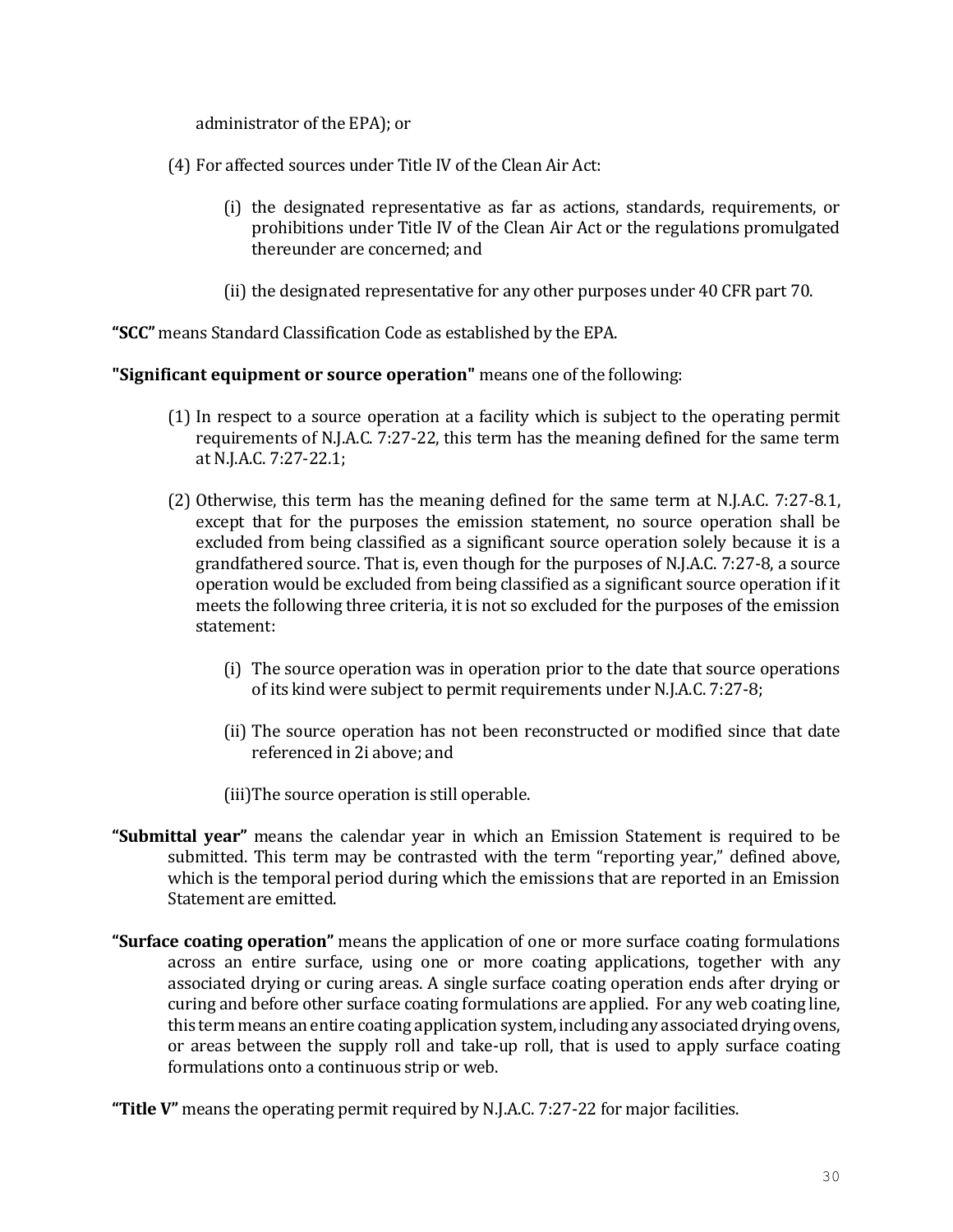**"Toxic Air Pollutant"** means any of the substances listed in N.J.A.C. 7-27:21, Appendix 1, Table 1, (Do not confuse Toxic Air Pollutants with TXS (Toxic Substances) from N.J.A.C. 7:27-17.)

# **APPENDIX A: BIBLIOGRAPHY**

# **A.1 NTIS**

- AIRS Facility Subsystem Source Classification Codes and Emission Factor Listing for Criteria Pollutants, EPA/450/4-90-003, March 1990.
- PM<sup>10</sup> Emission Factor Listing Developed by Technology Transfer and AIRS Source Classification Codes with Documentation, PB91-148411/HMD, EPA/450/4-89/022, November 1989.
- Revised Emissions Estimation Methodologies for Industrial, Residential, and Electric Utility Stationary Combustion Sources, Final Report, PB93-135663/HDM, EPA/60/R-92/239, December 1992.
- Emission Factors for Iron and Steel Sources: Criteria and Toxic Pollutants, Final Report, PB90- 242314, EPA/600-2-90/024, June 1990.
- Fugitive Dust Model (FDM) User's Guide (Revised), Volume 1, User's Instructions, Final Report, PB90-215203/HDM, EPA/910/9-88/202R, May 1990.
- Air Emissions Species Manual, Volume 2, Particulate Matter Species Profiles, Second Edition, Final Report, PB90-184367/HDM, EPA/450/2-90/001B, January, 1990.
- Methodologies for Estimating Air Emissions from Three Non-Traditional Source Categories: Oil Spills, Petroleum Vessel Loading and Unloading, and Cooling Towers, PB93-181592/HDM, EPA/600/R-93/063, April 1993.
- Development of size-Specific Data from Particulate Control Technology Research Reports, Final Report, PB93-131456/HDM, EPA/600/R-92/214, November 1992.
- Crosstalk/Air Toxic Emission Factor (XATEF) Database Management System User's Manual, Version 1.2, Final Report, PB92-105527/HDM, EPA/450/2-91/028, October 1991.
- Volatile Organic Compound (VOC) and Particulate Matter (PM) Speciation (Speciate) Data Systems User's Manual, PB92-105527/HDM, EPA/450/4-91/027, October 1991.
- Toxic Air Pollutant Emission Factors A Compilation for Selected Air Toxic Compounds and Sources, Second Edition, Final Report, PB91-126003/HDM, EPA/450/2-90/011, October 1990.

Air Toxic Emissions from Iron Foundries, PB91-223206/HDM, EPA/600/D-91/150, 1991.

Emission Factors for Iron Foundries, Criteria and Toxic Pollutants, Final Report, PB90-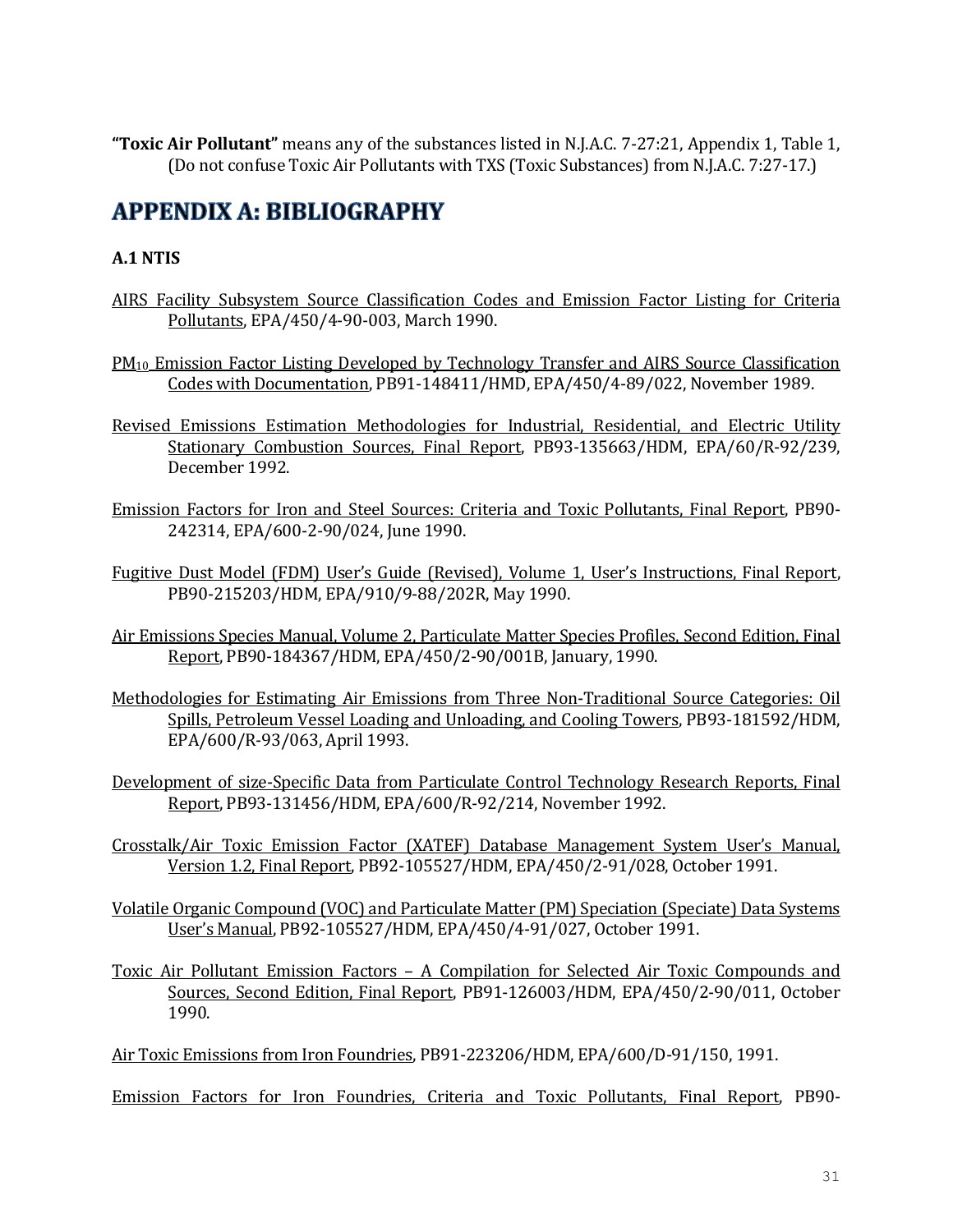266743/HDM, EPA/600/2-91/044, August 1990.

Emissions of Metals and Organics from Municipal Wastewater Sludge Incinerators, Volume 1, Summary Report, Final Report, PB91-151480/HDM, EPA/600/2-91/007a, September 1989.

#### **These two references were highlighted in this Guidance Document in previous years.**

- Estimating Releases and Waste Treatment Efficiencies for the Toxic Chemical Release Inventory Form, EPA 560/4-88-002, U.S. Environmental Protection Agency, Office of Pesticides and Toxic Substances, December 1987.
- Emission Factors for Equipment Leaks of VOC and HAP, EPA-4540/3-86-002, U.S. Environmental Protection Agency.

### **A.2 PERIODICALS AND JOURNALS**

Altmayer, F., "Estimating Emissions," Plating and Surface Finishing, Vol. 76, pg. 12-13, June 1989.

- Beckman, J.R., Holcomb, J.H., "Experimental and Theoretical Investigation of Working Emissions from Fixed-Roof Tanks," Industrial & Engineering Chemistry Process Design and Development, Vol. 25, pg. 293-298, January 1986.
- Cota, Harold M., "A Basic Computer Program for the Gaussian Equation for a Point Source," Journal of the Air Pollution Control Association, Vol. 34, pg. 253, March 1984.
- Curran, L. M., Kisior, G.J., "A Computerized Model for Reporting Sara Title III Section 313 Emissions from a Petroleum Refinery," Journal of Hazardous Materials, Vol. 31, pg. 255-275, August 1992.
- Pankow, J.F., Bidleman, T.F., "Effects of Temperature, TSP, and Percent Non-Exchangeable Material in Determining the Gas-Particle partitioning of Organic Compounds," Atmospheric Environment, Part A, General Topics, Vol. 25A, No. 10, pg. 2241-2249, 1991.
- Segal, M., Pielke, R.A., Arritt, R.W., "Application of a Mesoscale Atmospheric Dispersion Modeling System to the Estimation of  $SO<sub>2</sub>$  Concentrations from Major Elevated Sources in Southern Florida," Atmospheric Environment, Vol. 22A, No. 7, pg. 1319-1334, 1988.
- Simpson, R.W., Butt, J., Jakeman, A.J., "An Averaging Time Model of SO<sub>2</sub> Frequency Distributions form a Single Point Source," Atmospheric Environment, Vol. 18, No. 6, Pg. 1115-1123, 1984.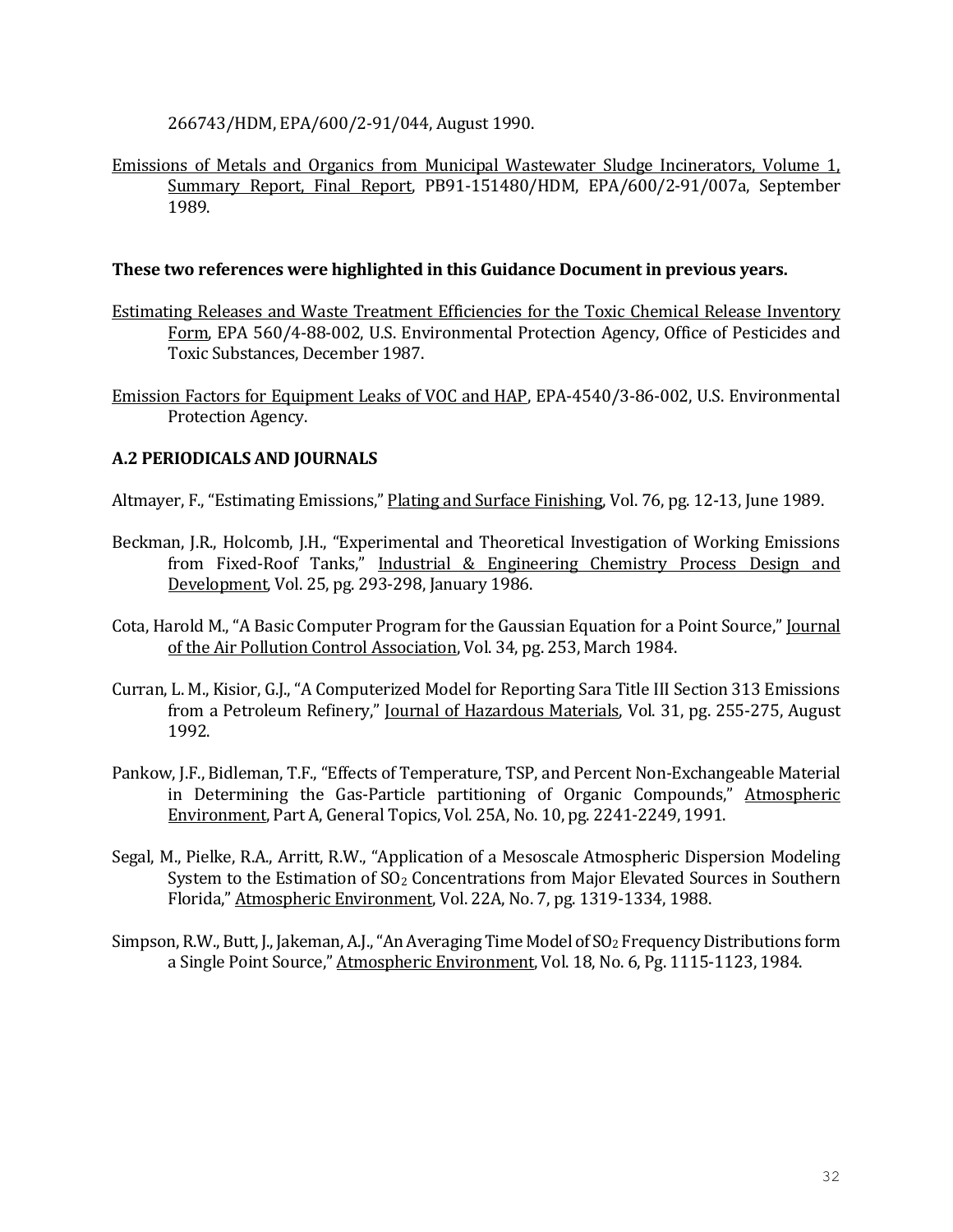# **APPENDIX B: EXEMPT SOURCES**

Combustion emissions inventoried within the Off-Highway and Equipment programs should not be duplicated on the Emission Statement. Examples are listed below. Non-combustion emissions from these sources should be reported in the Emission Statement, e.g., particulate emissions from crushing/processing equipment or VOC leaks from pump seals or compressors.

#### **Light Commercial Equipment**

Generator Sets < 50 HP Gas Compressors < 50 HP Pumps < 50 HP Welders < 50 HP Air Compressors < 50 HP Pressure Washers < 50 HP

#### **Industrial Equipment**

Aerial Lifts Other General Industrial Equipment Forklifts Other Material Handling Equipment Sweeper Scrubbers

#### **Construction Equipment**

Tampers/Rammers Bore/Drill Rigs Rubber Tire Loaders Plate Compactors **Excavators** Excavators Rubber Tire Dozers Rollers Cement and Mortar Mixers Crawler Tractors Scrapers Cranes Cranes Skid Steer Loaders Paving Equipment Graders Graders Graders Off-Highway Tractors Surfacing Equipment Off-Highway Trucks Dumpers/ Tenders Signal Boards Crushing/Processing Equipment

Asphalt Pavers Trenchers Trenchers Rough Terrain Forklifts Concrete Pavers Concrete/Industrial Saws Tractors/Loaders/Backhoes Other Construction Equipment

#### **Agricultural Equipment**

2-Wheel Tractors Balers Agricultural Tractors Tillers Agricultural Mowers Swathers Combines Hydro Power Units Sprayers Other Agricultural Equipment

#### **Chainsaws/Shredders/Fellers**

Chain Saws Shredders Fellers/Bunchers Skidders

Unless contained in an approved air pollution permit, the following sources also should not be included in a facility's Emission Statement:

- Fuel burning sources for residential heating of duplex or single residence dwellings;
- Fuel oil tanks for residential heating of duplex or single residence dwellings;
- Pressurized tanks, e.g., propane or LPG;
- Delivery vessels, e.g., 55 gallon drums; and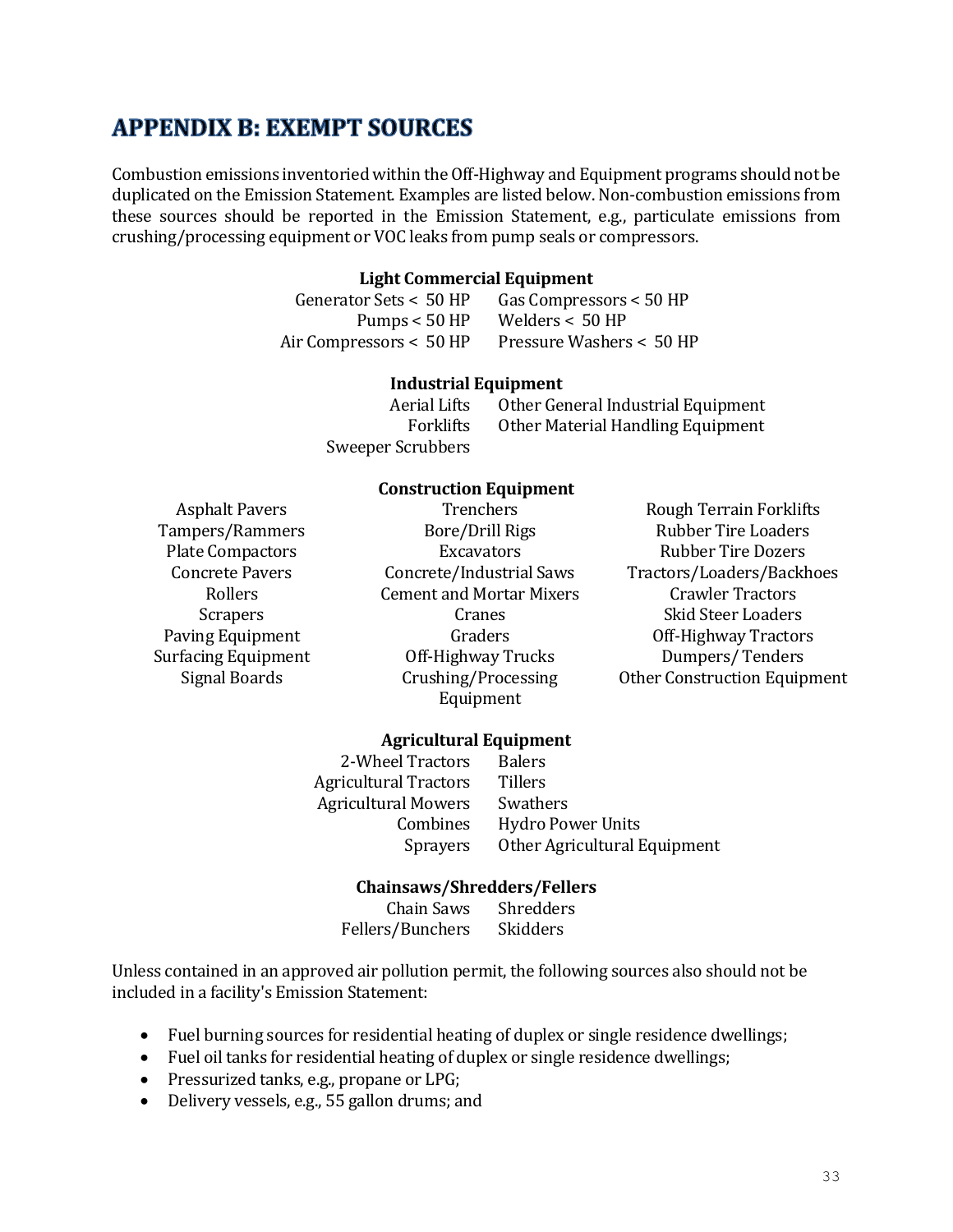# **APPENDIX C: LABORATORY HOODS**

A Working Group of the Research & Development Council of New Jersey provides the following guidance for reporting fugitive emissions from laboratory hoods, based on a consensus of estimating techniques rather than experimental data. Use of the proposed calculation methods is limited to Emission Statement requirements [\(N.J.A.C. 7:27-21\)](http://www.state.nj.us/dep/aqm/currentrules/Sub21.pdf) and is not intended for establishing regulatory limits.

**1. Hood Emissions Factors** - Analysis of the emissions data reported from 17 of the largest R&D facilities in the State, including an evaluation of organic chemical usage, vapor pressure, and nature of operations in the hoods provides the following emissions factors. The database used to develop these factors had 60% of the laboratories in the Low VOC Usage Group and 20% in each of the other groups. Although not unanimous, the Working Group was overwhelmingly in favor of prescribing these emissions factors as most reasonable. Most laboratories do not have nor could they quantify the resources for constant data collection and analysis required for a more technically sophisticated approach.

| Group     | <b>VOC Usage</b>                                | <b>Emissions</b> |
|-----------|-------------------------------------------------|------------------|
|           |                                                 | <b>Factor</b>    |
| Group I   | Heavy VOC Usage (Petroleum, Petrochemical,      | 30               |
|           | Pharmaceutical, etc.)                           | lbs/yr/hood      |
| Group II  | Medium VOC Usage (Flavors/Fragrances,           | 15               |
|           | Biotechnology, and Adhesive)                    | lbs/yr/hood      |
| Group III | Low VOC Usage (Electronics, Semiconductors, and | 5 lbs/yr/hood    |
|           | Polymers)                                       |                  |

- **2. Purchase Volumes Multiplied by Loss Factor** For facilities where operations are reasonably constant and predictable, a calculation based on purchased materials times a constant loss factor would be acceptable.
- **3. Mass Balance** Facilities having accurate records of purchased solvents and wastewater composition estimate using a difference calculation.
- **4. Displacement Calculation** Facility management may calculate losses to emissions based on accurate purchase records and estimating the volume displacement of transferring solvents from one type of container to another, using the Ideal Gas Law and assuming the air displaced is saturated with solvents.
- **5. Stack Measurements** -Conduct stack gas analyses of all or a representative number of hoods at the facility. Measurements conducted in the stack should include those methods, which the facility management believes are technically reasonable...

Facility managers who feel that none of the above estimating methods are suitable for their facility have the prerogative to propose methodologies unique to their situation.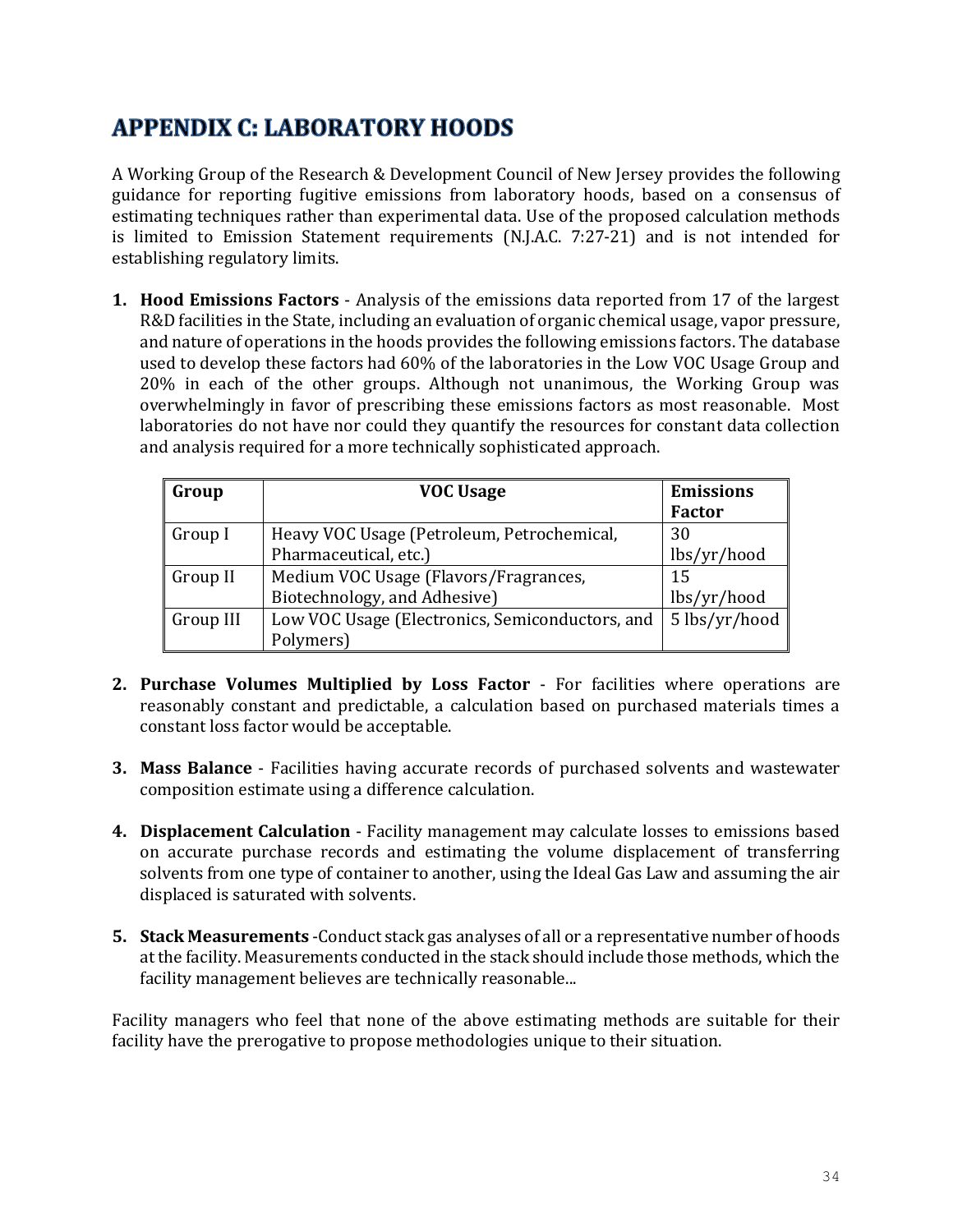# **APPENDIX D: LEAD EMISSIONS FACTORS**

### **These Emissions Factors Are For Emission Statement Reporting Only**

The purpose of this appendix is to provide some general guidance on estimating the emissions of lead from fuel combustion sources. These emissions factors should not be used for determining compliance with any order, rule, or regulation of the Department or for specific air pollution control permitting situations. Note that lead is reported as elemental lead, rather than the total weight of lead compounds. These emissions factors should only be used if no superior methodology is available.

### **Fuel Type and Source**

1. Residual oil (#4, #5 or #6) – For all uncontrolled boilers

0.0042 lbs/Mgals. This assumes a 150,000 Btu/Gal fuel heating value.

2. Distillate oil (#2), kerosene, and similar fuels – For all uncontrolled internal and external combustion engines

0.0013 lbs/Mgals. This assumes a 141,000 Btu/Gal fuel heating value.

3. Natural gas – For all controlled and uncontrolled internal combustion sources

0.00 lbs/mmscf

4. Bituminous coal – With pulverized coal-fired utility boilers with ESP control

Use equation:

$$
EF_{Pb} = \frac{(C_{Pb})_c}{H_c} * f(1-E) * ER_{Pb} * 10^6
$$

Where:

 $EF_{Pb}$  = emissions factor for lead,  $pg/I$  $H_c$  = higher heating value of coal, kJ/kg E = fractional particulate collection efficiency of control device  $ER_{Pb}$  = enrichment factor for lead  $(C_{Pb})_c$  = concentration of lead in coal, ppm f = fraction of coal ash as fly ash. Use a fly ash fraction of 0.80 for dry bottom, .65 for wet bottom

Fuel Specific Units: Multiply derived factor  $(lb/10^{12}$  Btu) by the heating value of coal (Btu/lb) and by 2, 000 (lb/ton) to calculate factor (lb/ton). For example, (74 lb Pb/10<sup>12</sup> Btu)(13,077 Btu/lb)(2000 lb/ton) = 0.0019 lb/ton.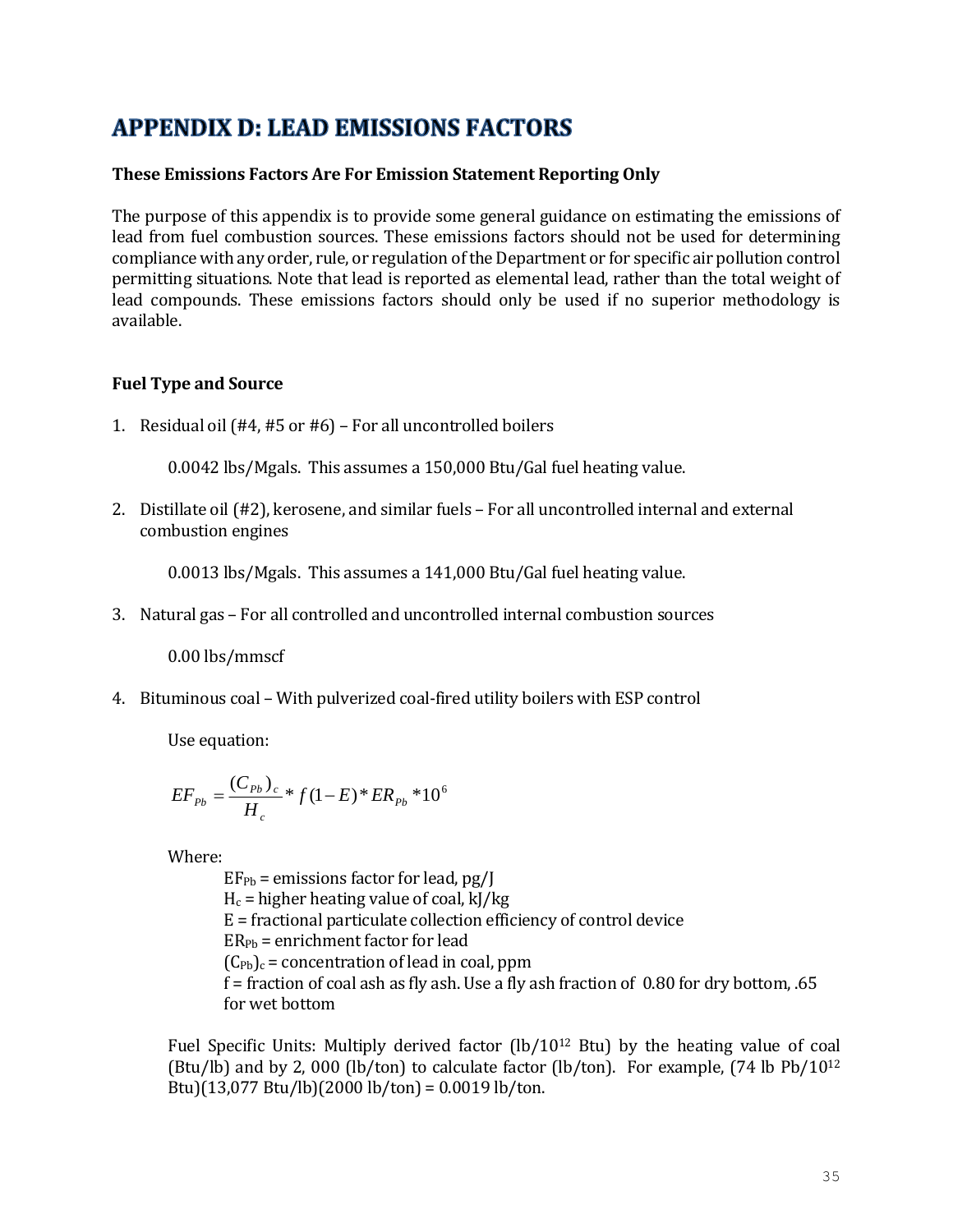# **APPENDIX E: CERTIFICATION FORM**

|    |                                                                                                                                                                                       | <b>New Jersey Department of Environmental Protection</b><br><b>Certification Form for the Emission Statement</b>                                                                                                                                                                                                                                                                                                                                                                                                                                                                                                                                                                                                                                     |
|----|---------------------------------------------------------------------------------------------------------------------------------------------------------------------------------------|------------------------------------------------------------------------------------------------------------------------------------------------------------------------------------------------------------------------------------------------------------------------------------------------------------------------------------------------------------------------------------------------------------------------------------------------------------------------------------------------------------------------------------------------------------------------------------------------------------------------------------------------------------------------------------------------------------------------------------------------------|
|    |                                                                                                                                                                                       |                                                                                                                                                                                                                                                                                                                                                                                                                                                                                                                                                                                                                                                                                                                                                      |
| 1. | N.J.A.C. 7:27-1.                                                                                                                                                                      | <b>Responsible Official</b> – This first tier of this certification is to be signed by a Responsible Official as defined in                                                                                                                                                                                                                                                                                                                                                                                                                                                                                                                                                                                                                          |
|    | fines or imprisonment or both, for submitting false, inaccurate or incomplete information."                                                                                           | "I certify under penalty of law that I have personally examined and am familiar with the information submitted in the<br>attached document and, based on my inquiry of those officials immediately responsible for obtaining the information,<br>I believe that the submitted information is true, accurate and complete. I certify that, based on my inquiry of those<br>officials immediately responsible for obtaining the information, I believe that any estimates are the result of good faith<br>application of sound professional judgement, using techniques, factors, or standards approved by the Department or<br>EPA, or generally accepted in the trade. I am aware that there are significant civil and criminal penalties, including |
|    |                                                                                                                                                                                       |                                                                                                                                                                                                                                                                                                                                                                                                                                                                                                                                                                                                                                                                                                                                                      |
|    |                                                                                                                                                                                       | Signature Date Date Date                                                                                                                                                                                                                                                                                                                                                                                                                                                                                                                                                                                                                                                                                                                             |
| 2. | Please use a copy of this form if you need to have this certified by more than two individuals.<br>imprisonment or both, for submitting false, inaccurate or incomplete information." | Individuals with direct knowledge – This second tier of certification is to be signed by the individual or<br>individuals with direct knowledge and/or responsibility for the information contained in the attached spreadsheet.<br>"I certify under penalty of law that I believe the information provided in this document is true, accurate, and complete.<br>For those portions of the document that are based on estimates, those estimates are the result of good faith application<br>of sound professional judgement, using techniques, factors, or standards approved by the Department or EPA, or<br>generally accepted in the trade. I am aware that there are significant civil and criminal penalties, including fines or               |
|    |                                                                                                                                                                                       |                                                                                                                                                                                                                                                                                                                                                                                                                                                                                                                                                                                                                                                                                                                                                      |
|    |                                                                                                                                                                                       | Signature Date Date Development of the Signature Date Date Date Development of the Signature of the Signature of the Signature of the Signature of the Signature of the Signature of the Signature of the Signature of the Sig                                                                                                                                                                                                                                                                                                                                                                                                                                                                                                                       |
|    | imprisonment or both, for submitting false, inaccurate or incomplete information."                                                                                                    | "I certify under penalty of law that I believe the information provided in this document is true, accurate, and complete.<br>For those portions of the document that are based on estimates, those estimates are the result of good faith application<br>of sound professional judgement, using techniques, factors, or standards approved by the Department or EPA, or<br>generally accepted in the trade. I am aware that there are significant civil and criminal penalties, including fines or                                                                                                                                                                                                                                                   |
|    |                                                                                                                                                                                       |                                                                                                                                                                                                                                                                                                                                                                                                                                                                                                                                                                                                                                                                                                                                                      |
|    |                                                                                                                                                                                       |                                                                                                                                                                                                                                                                                                                                                                                                                                                                                                                                                                                                                                                                                                                                                      |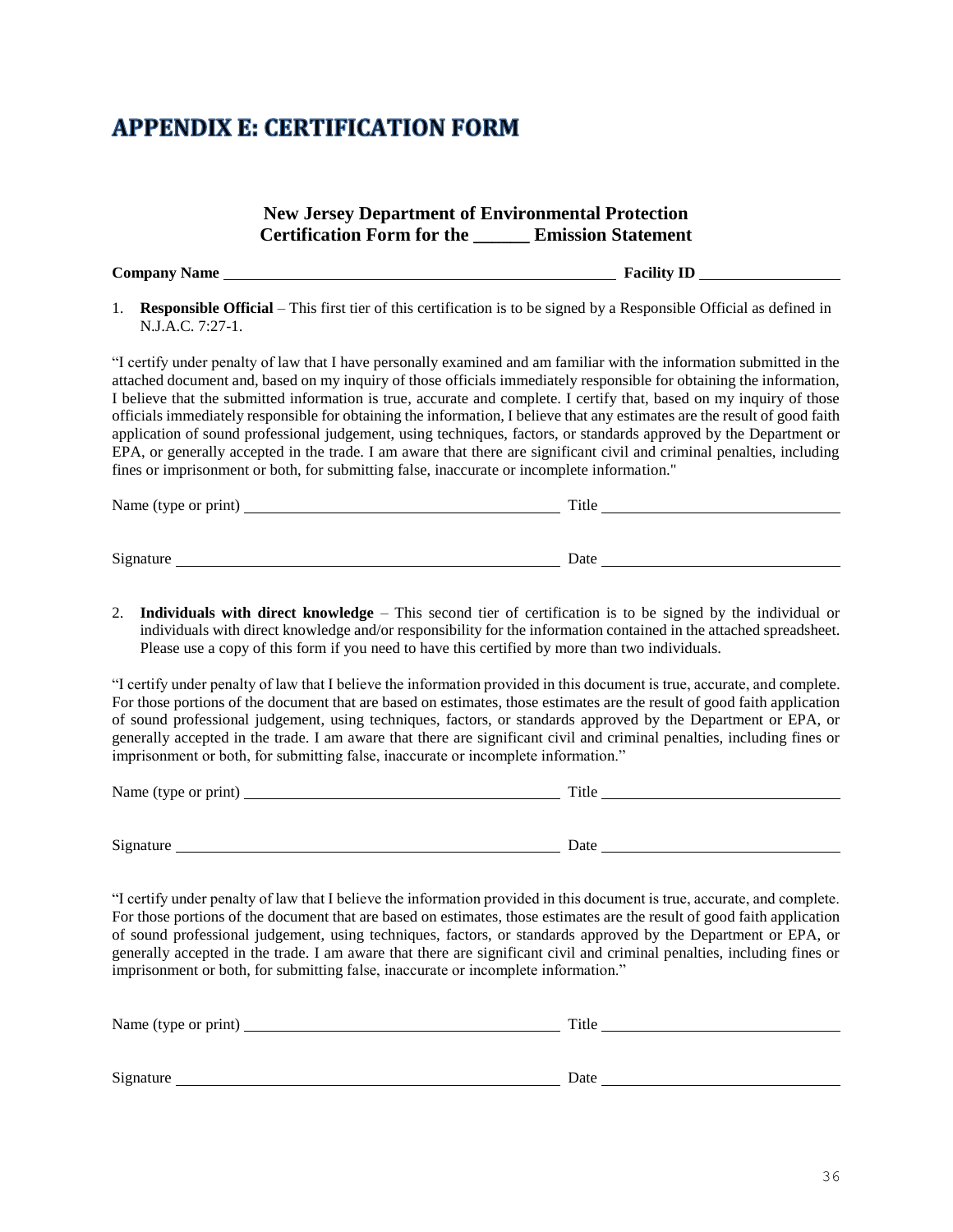# **APPENDIX F: COMMON RADIUS ERRORS**

1. Import packet creation failed. Couldn't find header portion. File is not correct format.



This error usually appears when attempting to upload a "Submit" file directly into RADIUS. First, change the file extension to .zip. Open up the zip folder and look through the directories Radius>Export> and you will find the importable version of the file. Copy and save this file outside of the zip folder and import into RADIUS.

2. Improper summation

| Subject Item: U            | U3 Engines            | <b>Engines</b> |
|----------------------------|-----------------------|----------------|
| <b>Operating Scenario:</b> | ▼                     |                |
| Step:                      | OS0 Summary - Summary |                |
|                            | OS1 E1 - Engine 1     |                |
| Equipment Type:            | OS2 E2 - Engine 2     |                |
|                            | OS3 E3 - Engine 3     |                |
|                            |                       |                |
|                            |                       |                |
|                            |                       |                |
|                            |                       |                |
|                            |                       |                |

Emissions from individual operating scenarios may fail to properly sum in the summary operating scenario (OS0) and in the facility total (FC) page. When this happens, the dropdown menu will display the individual operating scenarios highlighted in blue but the summary in black (as shown above). You can correct this by refreshing the emissions data in one of the individual operating scenarios (not the OS0). Change one of the emissions values in the emissions tab and press the save icon. Change it back to its original value and press the save icon again. If done correctly, the summary operating scenario (OS0) should change to blue in the dropdown.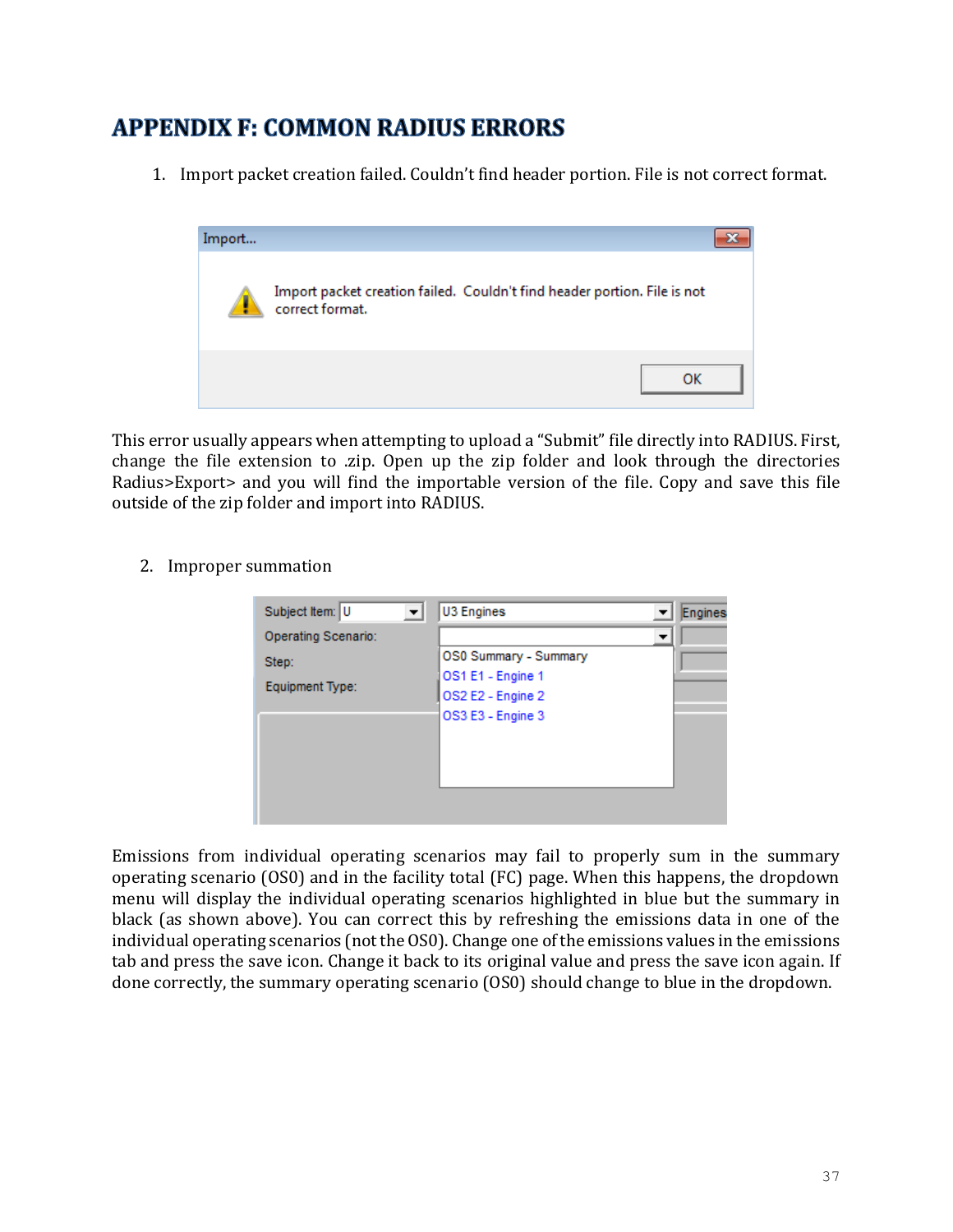|                         |  |                                                                            |              |                                 |              | <b>Actual Emission Rates</b> |              |                 |
|-------------------------|--|----------------------------------------------------------------------------|--------------|---------------------------------|--------------|------------------------------|--------------|-----------------|
| Air<br>Contaminant      |  | 2017<br>(Tons/Yr)<br>(1000 tons/yr for CO2 only)<br>(Lbs/Yr for TAPs only) |              | 5/1/17-9/30/17<br>(Tons/Season) |              | 6/1/17-8/31/17<br>(Lbs/Day)  |              |                 |
| Name                    |  | <b>CAS Number</b>                                                          | <b>Stack</b> | <b>Fugitive</b>                 | <b>Stack</b> | <b>Fugitive</b>              | <b>Stack</b> | <b>Fugitive</b> |
| <b>ICO</b>              |  |                                                                            | 0.00         | 0.00                            |              |                              | 0.00         | 0.00            |
| NO <sub>x</sub> (Total) |  |                                                                            | 0.00         | 0.00                            | 0.00         | 0.00                         | 0.00         | 0.00            |
| VOC (Total)             |  |                                                                            | 0.00         | 0.00                            |              |                              | 0.00         | 0.00            |
| Vinyl chloride          |  | $ 00075 - 01 - 4 $                                                         | 0.00         | 5.00                            | 0.00         | 10.0000                      |              |                 |

### 3. Seasonal reporting for pollutants other than VOC,  $NO<sub>x</sub>$  and CO

Seasonal data is required only for CO,  $NO_x$  and VOC. If the ozone season or carbon monoxide season fields are not grayed out, select a different pollutant from the drop down menu and press the save icon. Then, use the drop-down menu again to change back to the original pollutant and press the save icon. This will gray out the fields so that data does not have to be reported in them.

# 4. Error Number 35 - novaPDF



If you receive this error, your RADIUS installation may have become corrupted. Please download and re-install RADIUS. You will need to have administrative privileges for RADIUS to install correctly. You can re-install on top of the current installation (without first uninstalling) to ensure that your existing files are preserved.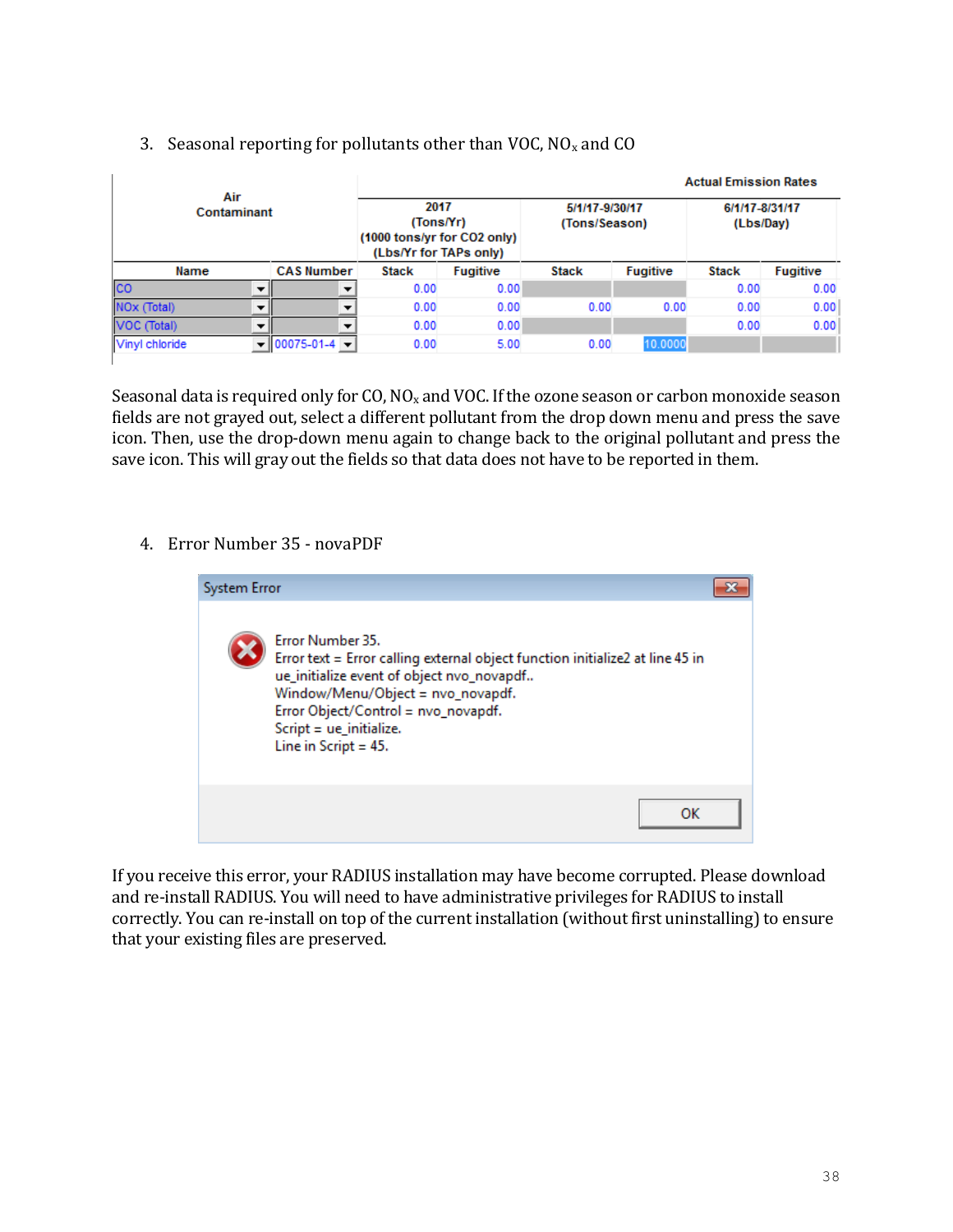# **APPENDIX G: REPORTING REQUIREMENTS**

**Required Pollutants** (Refer to N.J.A.C 7:27-21.3(b))

| <b>Facility-Wide Potential to Emit or Actual Emissions</b>                                                                                             | <b>Need to Report</b> |                                                                                                                                                        |
|--------------------------------------------------------------------------------------------------------------------------------------------------------|-----------------------|--------------------------------------------------------------------------------------------------------------------------------------------------------|
| VOC and $NOx < 25$ tons<br>CO, SO <sub>2</sub> , NH <sub>3</sub> , PM <sub>2.5</sub> , PM <sub>10</sub> , and TSP < 100 tons<br>$Pb < 5$ tons          | AND<br>AND            | VOC, $NOx$ , CO,<br><b>TAPs</b>                                                                                                                        |
| VOC or $NO_x \ge 25$ tons<br>CO, SO <sub>2</sub> , NH <sub>3</sub> , PM <sub>2.5</sub> , PM <sub>10</sub> , or TSP $\geq 100$ tons<br>$Pb \geq 5$ tons | 0 <sub>R</sub><br>0R  | VOC, $NOx$ , CO, SO <sub>2</sub> ,<br>TSP, PM <sub>2.5</sub> , PM <sub>10</sub> ,<br>NH <sub>3</sub> , Pb, CH <sub>4</sub> , CO <sub>2</sub> ,<br>TAPs |

# **Reporting Units and Seasonal Reporting**

| <b>Pollutant</b>                                                                      | Annual<br>$(1/1-12/31)$<br>Unit | <b>Ozone Season</b><br>$(5/1-9/30)$<br>Unit | <b>Peak Ozone</b><br><b>Season</b><br>$(6/1 - 8/31)$<br>Unit | Carbon<br><b>Monoxide</b><br>Season $(12/1$ -<br>2/28<br>Unit |
|---------------------------------------------------------------------------------------|---------------------------------|---------------------------------------------|--------------------------------------------------------------|---------------------------------------------------------------|
| C <sub>O</sub>                                                                        | Tons/Year                       |                                             | Pounds/Day                                                   | Pounds/Day                                                    |
| $NO_{x}$                                                                              | Tons/Year                       | Tons/Season                                 | Pounds/Day                                                   |                                                               |
| VOC.                                                                                  | Tons/Year                       |                                             | Pounds/Day                                                   |                                                               |
| $SO2$ , TSP, PM <sub>2.5</sub> ,<br>$PM_{10}$ , NH <sub>3</sub> , Pb, CH <sub>4</sub> | Tons/Year                       |                                             |                                                              |                                                               |
| CO <sub>2</sub>                                                                       | 1000 Tons/Year                  |                                             |                                                              |                                                               |
| <b>TAPs</b>                                                                           | Pounds/Year                     |                                             |                                                              |                                                               |

# **Source Level Reporting Requirements**

| Report at Facility Level and Source Level | CO, NO <sub>x</sub> , VOC, SO <sub>2</sub> , TSP, PM <sub>2.5</sub> , PM <sub>10</sub> , NH <sub>3</sub> , Pb |  |  |
|-------------------------------------------|---------------------------------------------------------------------------------------------------------------|--|--|
| Can be Reported at Facility Level Only    | $CO2$ , CH <sub>4</sub> , TAPs                                                                                |  |  |